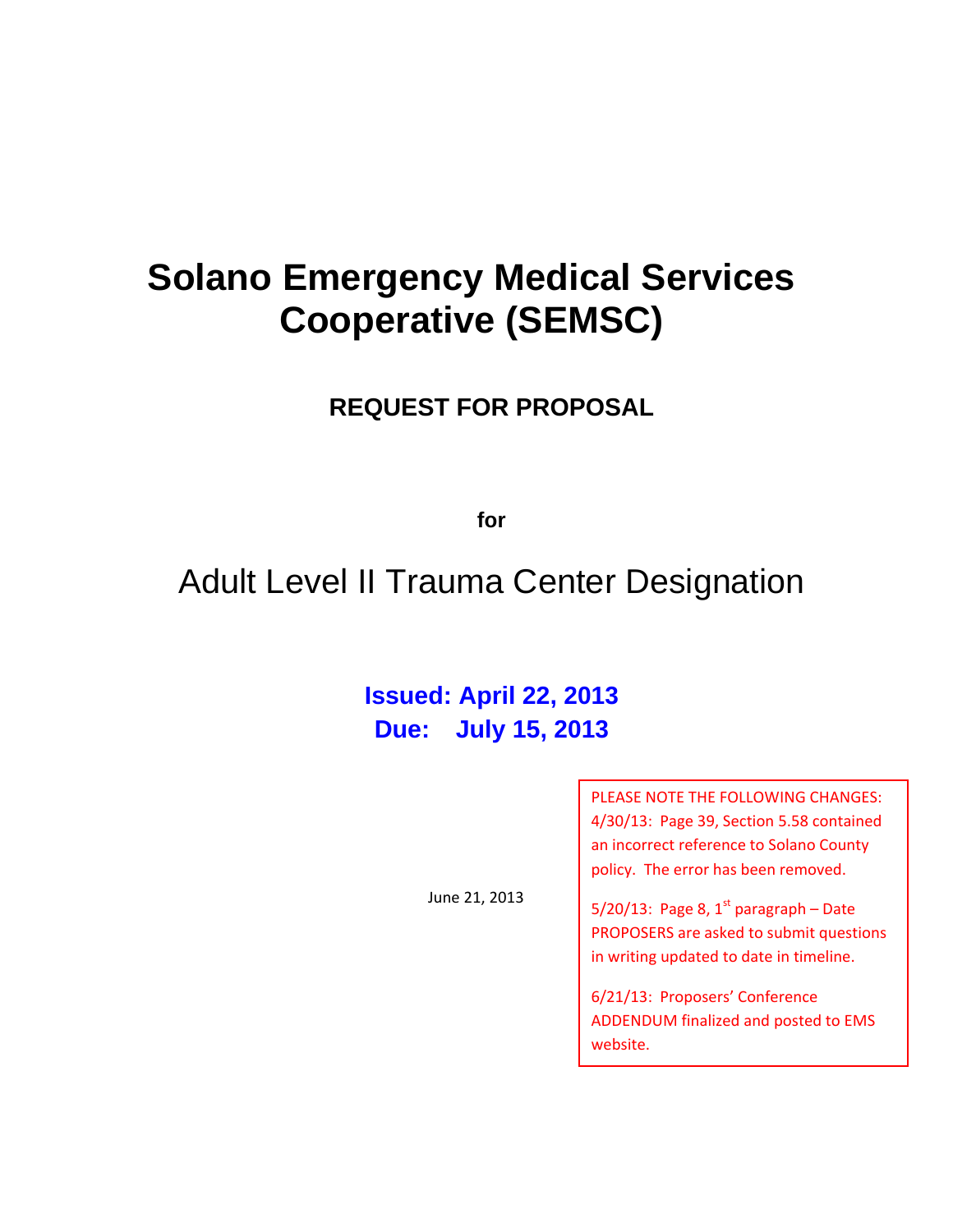# **Table of Contents**

| 3.2 Letter Of Intent. | 11 |
|-----------------------|----|
|                       |    |
|                       |    |
|                       |    |
|                       |    |
|                       |    |
|                       |    |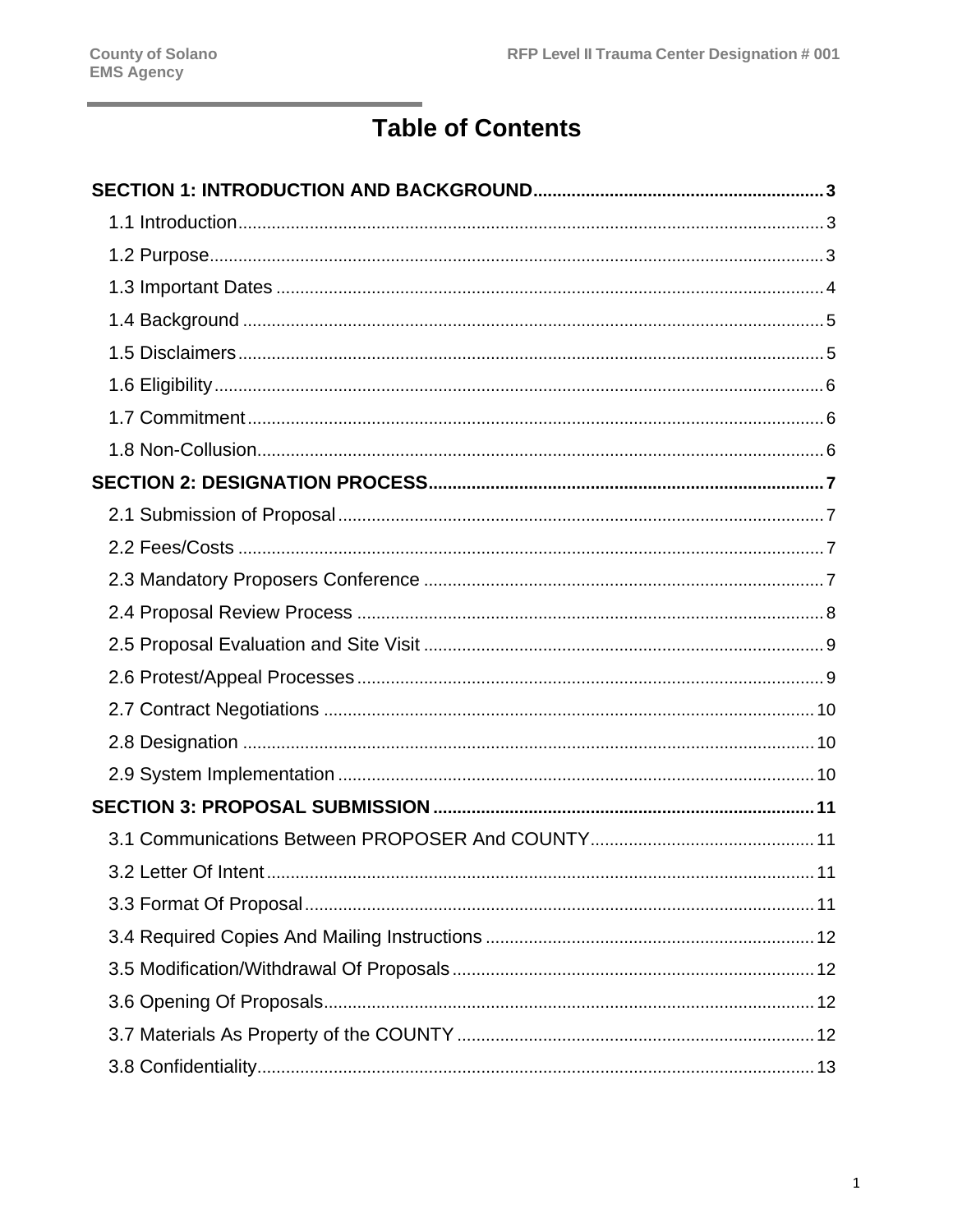| Appendix 3: Statement of Commitment / Non-Collusion Affidavit 16                     |  |
|--------------------------------------------------------------------------------------|--|
| Appendix 4: Resource And Operations Standards for Level II Trauma Center  18         |  |
|                                                                                      |  |
|                                                                                      |  |
| Appendix 7: Statements Of Commitment To Perform And Fulfill Responsibilities Arising |  |
|                                                                                      |  |
|                                                                                      |  |
|                                                                                      |  |
|                                                                                      |  |
|                                                                                      |  |
|                                                                                      |  |
|                                                                                      |  |
|                                                                                      |  |
|                                                                                      |  |
|                                                                                      |  |
|                                                                                      |  |
|                                                                                      |  |
|                                                                                      |  |
|                                                                                      |  |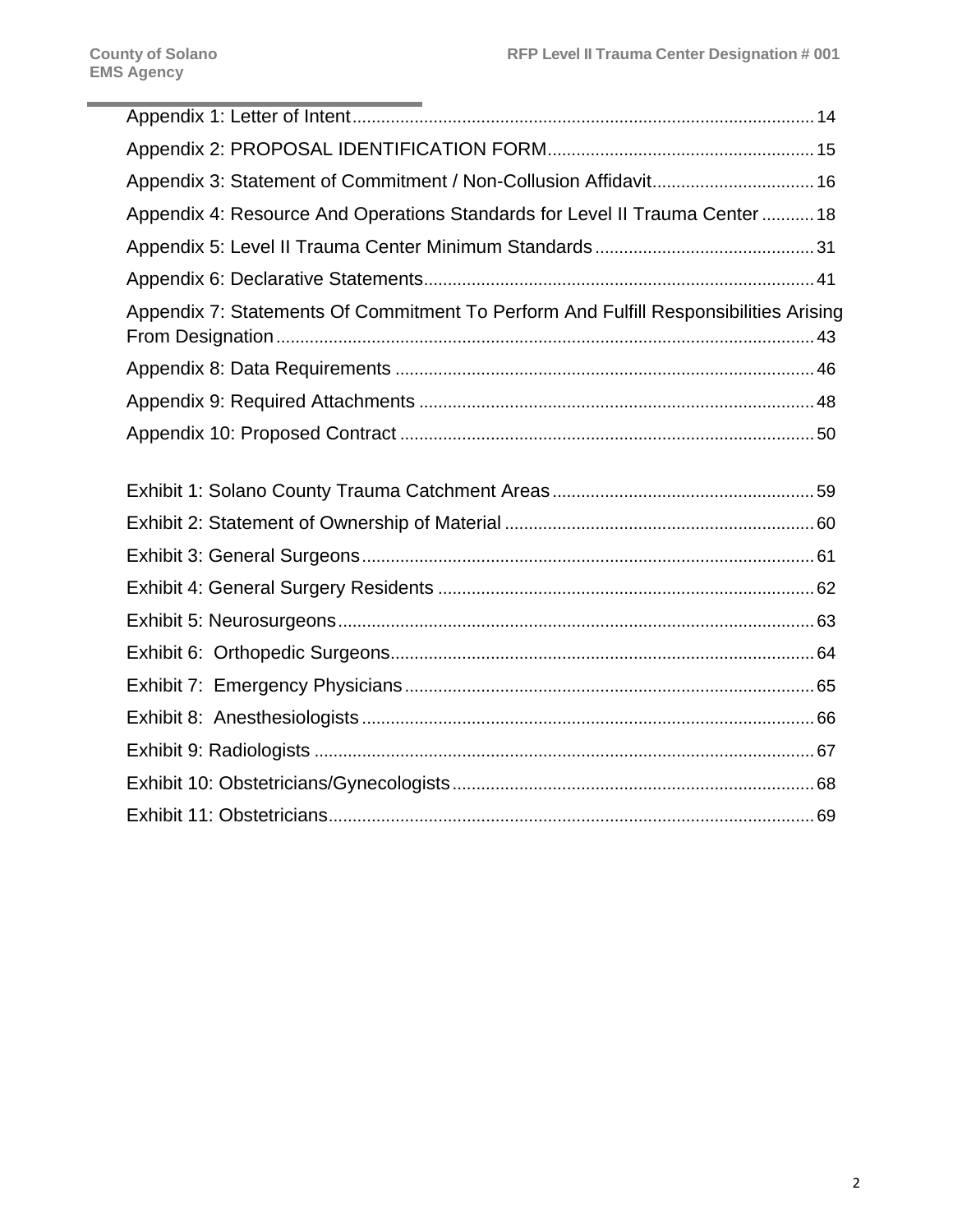# **SECTION 1: INTRODUCTION AND BACKGROUND**

# **1.1 Introduction**

The Solano Emergency Medical Services Cooperative (hereinafter referred to as SEMSC) serves as the Emergency Medical Services (EMS) Agency for Solano County. The SEMSC is a Joint Powers Authority (JPA) exercising public and essential governmental functions, and has all powers necessary and convenient to carry out the provider components of the provision of pre-hospital and emergency care. The SEMSC Board is the governing board established to administer and implement the JPA. When the SEMSC functions as the EMS Agency for Solano County, it assumes a regulatory role

Membership on the SEMSC Board includes medical professionals from local hospitals. In order to minimize potential conflicts of interest, RFPs should be submitted to the SEMSC EMS Administrator.

The Solano Emergency Medical Services Cooperative is soliciting proposals from general acute care hospitals to be considered for designation as an adult Level II trauma center. Authority for designation is provided by Division 2.5 of the Health and Safety Code of the State of California. Formal written proposals are sought for the designation of one Level II Trauma Center.

The County's Emergency Medical Services Cooperative, in its capacity as the local emergency medical services (EMS) agency, has been authorized by the Board of Supervisors to identify those hospitals and their medical staff who wish to be designated as the adult Level II trauma center, and complies with, or materially exceeds, SEMSC criteria for designation. The SESMC Board shall approve the final contract.

The qualified PROPOSER offering the highest overall quality of service, and meeting or exceeding SEMSC minimum requirements, as specified in this Request for Proposal (RFP), may be recommended for designation.

# **1.2 Purpose**

The purpose of this Request for Proposal is to assure high-quality trauma care to all residents of and visitors to the COUNTY. To this end, the trauma center will be designated and patients meeting trauma triage criteria will be transported directly to the trauma center from the field. Air medical dispatch procedures will be evaluated as part of the Trauma Plan Implementation Process to ensure consistency with established treatment guidelines. The trauma system will be implemented and monitored by the Solano County EMS Agency with assistance from the Physicians' Forum and Field Trauma Advisory Committee.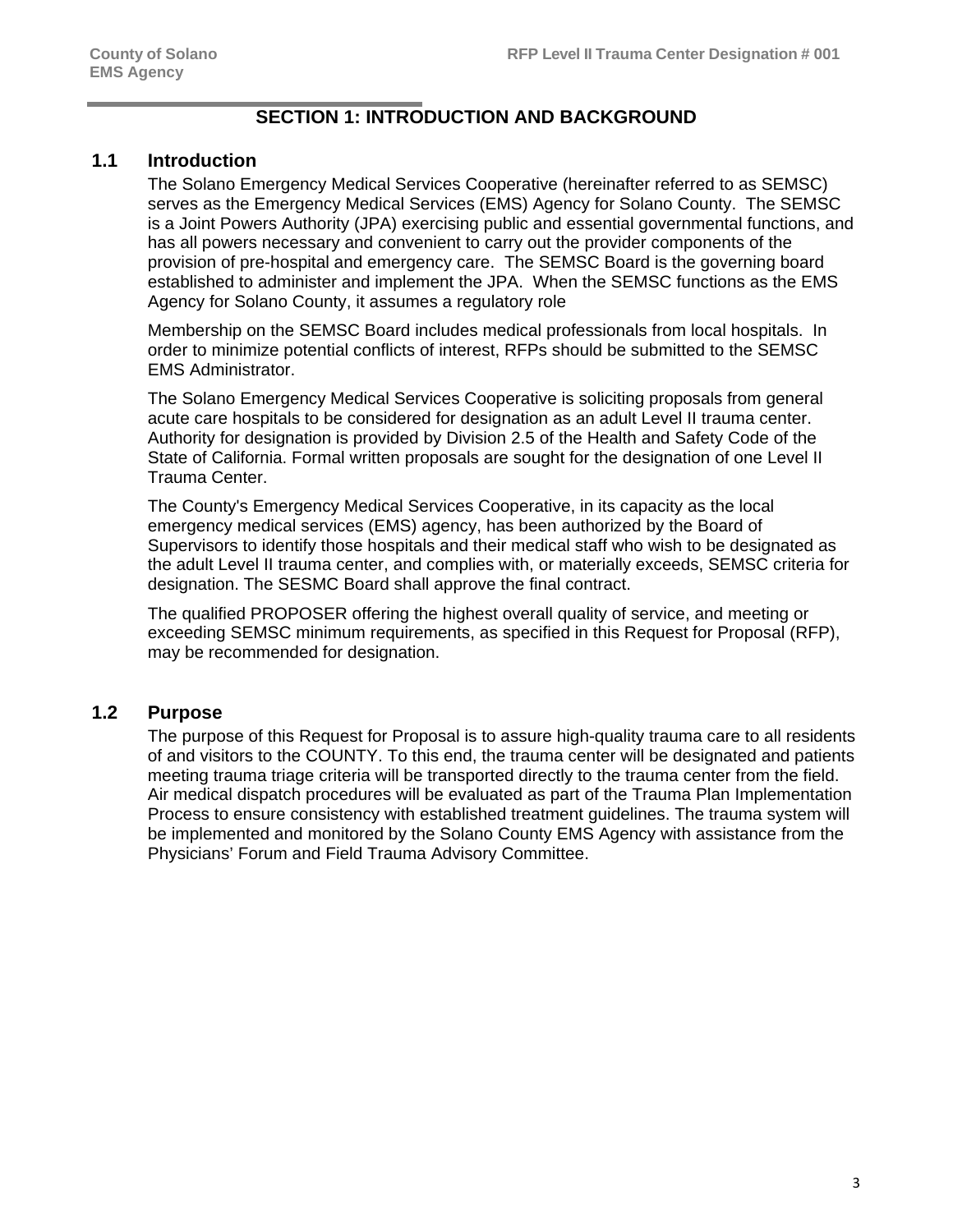# **1.3 Important Dates**

The following is the anticipated schedule for this RFP process. **All dates and times are subject to change.**

| Request for                                                                 |                            |
|-----------------------------------------------------------------------------|----------------------------|
| <b>Proposal Presented to SEMSC</b>                                          | April 11, 2013             |
| <b>Proposal Distributed</b>                                                 | April 22, 2013             |
| Proposer RFP Question Submission Deadline – No later than 12 noon           | May 24, 2013               |
| <b>Mandatory Proposers conference</b>                                       | June 17, 2013              |
| Letter of Intent and Proposal Fee – no later than 12 Noon                   | June 24, 2013              |
| Proposal Submission Deadline – no later than 3pm PDT                        | July 15, 2013              |
| <b>Site Visits</b>                                                          | August 15-20, 2013         |
| Announcement of Recommendations                                             | October 10, 2013           |
| Deadline to File Protest - Due no later than 12 Noon on:                    | October 21, 2013           |
| Solano Public Health Decision on Appeals                                    | October 31, 2013           |
| Contract negotiations                                                       | November 1-20, 2013        |
| <b>Preliminary Designation</b>                                              | November 20, 2013          |
| Level II Trauma System Start Up                                             | November 21, 2013          |
| <b>Permanent Designation</b>                                                | July 1, 2015 $^{\ddagger}$ |
| ‡ Contingent on successful verification by the American College of Surgeons |                            |

*NOTE: In the event changes in the above schedule are required, all hospitals with a Letter of Intent on file with the Solano EMS Agency will be notified in writing immediately.*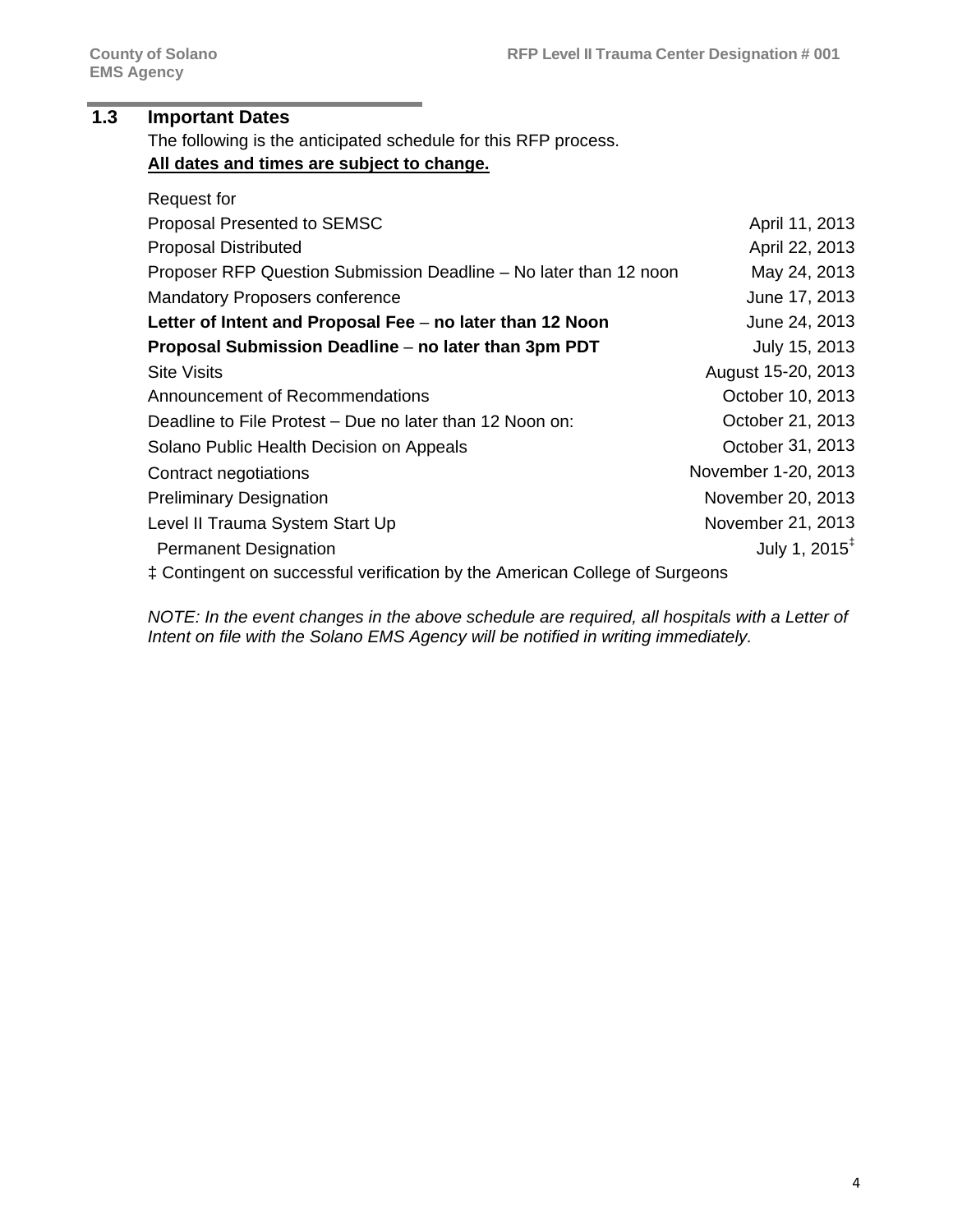# **1.4 Background**

The 1966 National Academy of Sciences "White Paper," entitled "Accidental Death and Disability: The Neglected Disease of Modern Society", identified deficiencies in providing emergency medical care in the country. This paper was the catalyst prompting federal leadership toward an organized approach to EMS and trauma care. The authority of states to set standards, regulate EMS, and implement programs designed to reduce injury were further reinforced and encouraged by the enactment of the 1966 Highway Safety Act. Various subsequent federal and state initiatives were responsible for improving and refining prehospital systems of care during the two decades which followed the landmark 1966 paper.

The development of EMS systems began in 1981 with the establishment of state law and the California EMS Authority. After considerable debate, the California State Legislature enacted the "Emergency Medical Services System and Prehospital Emergency Medical Care Personnel Act" (Health and Safety Code 1797, et al). This law specifically authorized local EMS agencies to "...plan, implement, and evaluate an emergency medical services system...consisting of an organized pattern of readiness and response services..." (Health and Safety Code 1797.204). The Act further authorized local EMS agencies to plan, implement and monitor limited advanced life support and advanced life support programs.

The California EMS Authority promulgated the document *Emergency Medical Services System Standards and Guidelines* in 1985, revised in 1993, pursuant to Section 1797.103 of the California Health and Safety Code*.*

The County of Solano has been evaluating its trauma care since 1996, when it began to identify and solicit community support for the planning process. To meet this objective, it has conducted meetings with representatives from hospitals, advance life support providers, and conducted retrospective trauma patient flow and outcome studies. This process has allowed the EMS Agency to assess prehospital care resources and needs, identify hospital services and resources and begin to develop and revise trauma-specific policies, protocols and system standards. A physicians' forum and field trauma advisory committee have been established to provide broad EMS community input and support and has been in place since April, 2011. In May, 2010, Solano County EMS Agency received approval from the California EMS Authority for its trauma system plan.

# **1.5 Disclaimers**

- 1.5.1 Issuance of this RFP in no way constitutes a commitment by the SEMSC to award an Adult Level II Trauma Center Designation
- 1.5.2 SEMSC has the right to:
	- Reject any or all proposals received in response to this RFP; any proposal may be rejected if it is conditional, incomplete or deviates from the specifications stated in this solicitation, or to elect not to award any contracts for designation as a trauma center as a result of this Request for Proposal.
	- Cancel this RFP if it is deemed to be in the best interest of the County of Solano.
	- Issue amendments to this Request for Proposal prior to the deadline date for filing submissions. Amendments may include clarification in response to questions, additional information or additional Proposer requirements.
	- Negotiate changes to proposals.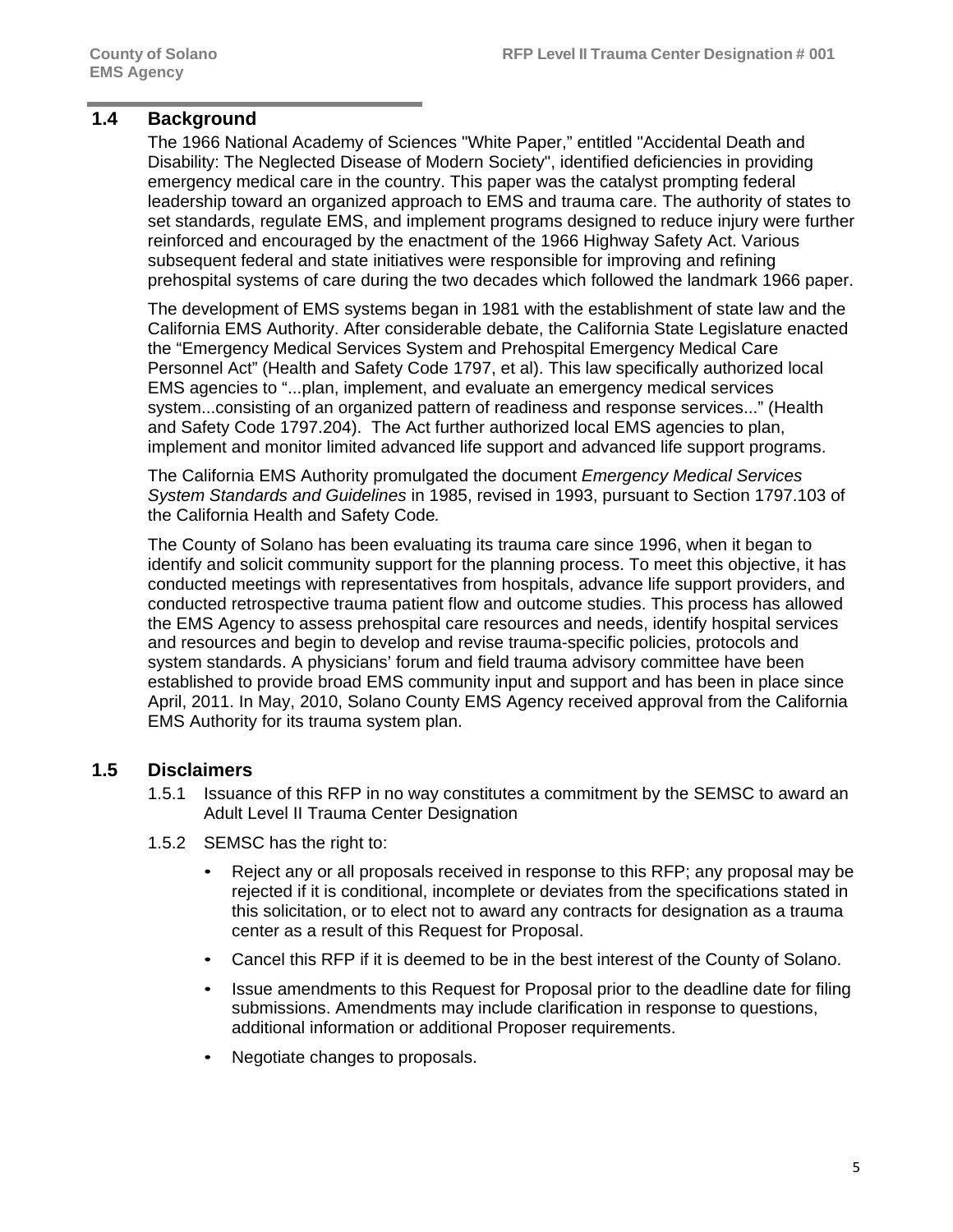- 1.5.3 SEMSC pursuant to Health and Safety Code Section 1797.200, is not to be liable for:
	- Any costs incurred by an applicant in preparing and presenting a proposal for submission or conducting an appeal;
	- Any costs incurred by an applicant in meeting the criteria or providing patient care as a result of submitting a proposal in response to this RFP, or subsequently entering into a trauma center contract; and
	- Any errors, inaccuracies, or misstatements related to any information or data provided to any applicant or recipient of this proposal. The use of any information or data provided by SEMSC, its officers, employees or agents is at the sole discretion and risk of the user in the preparation of a proposal under this RFP.
- 1.5.4 It is understood that all proposals, inquiries, and correspondence relating to this RFP and all reports, charts, displays, schedules, exhibits, and other documentation will become the property of the County of Solano when received by the SEMSC and may be considered public information under applicable law.
- 1.5.5 The SEMSC reserves the right to respond, or not respond publicly to discussions related to the process of proposal review and the discovery of findings of fact related to any proposal and hospital site visits conducted by the Independent Review Panel.

# **1.6 Eligibility**

To be eligible to respond to this Request for Proposal, a Proposer must be a Californialicensed general acute care hospital, physically located in County of Solano, and have been verified by the American College of Surgeons as a Level III trauma center and so designated by the County of Solano.

### **1.7 Commitment**

All commitments required of hospitals as part of this RFP process including staffing, equipment, or other resources, must remain intact throughout the designation and contract period.

### **1.8 Non-Collusion**

If there is reason to believe that collusion exists among the PROPOSERS, the SEMSC may refuse to consider proposals from participants in such collusion. No person, firm, or corporation under the same or different name, shall make, file, or be interested in more than one proposal for the same work unless alternate proposals are called for. A person, firm, or corporation that has submitted a sub-proposal to a Proposer, or who has quoted prices on materials to a Proposer, is not thereby disqualified from submitting a sub-proposal or quoting prices to other Proposers. Proposers shall also submit with their proposal an executed Non-Collusion Affidavit (Appendix 3).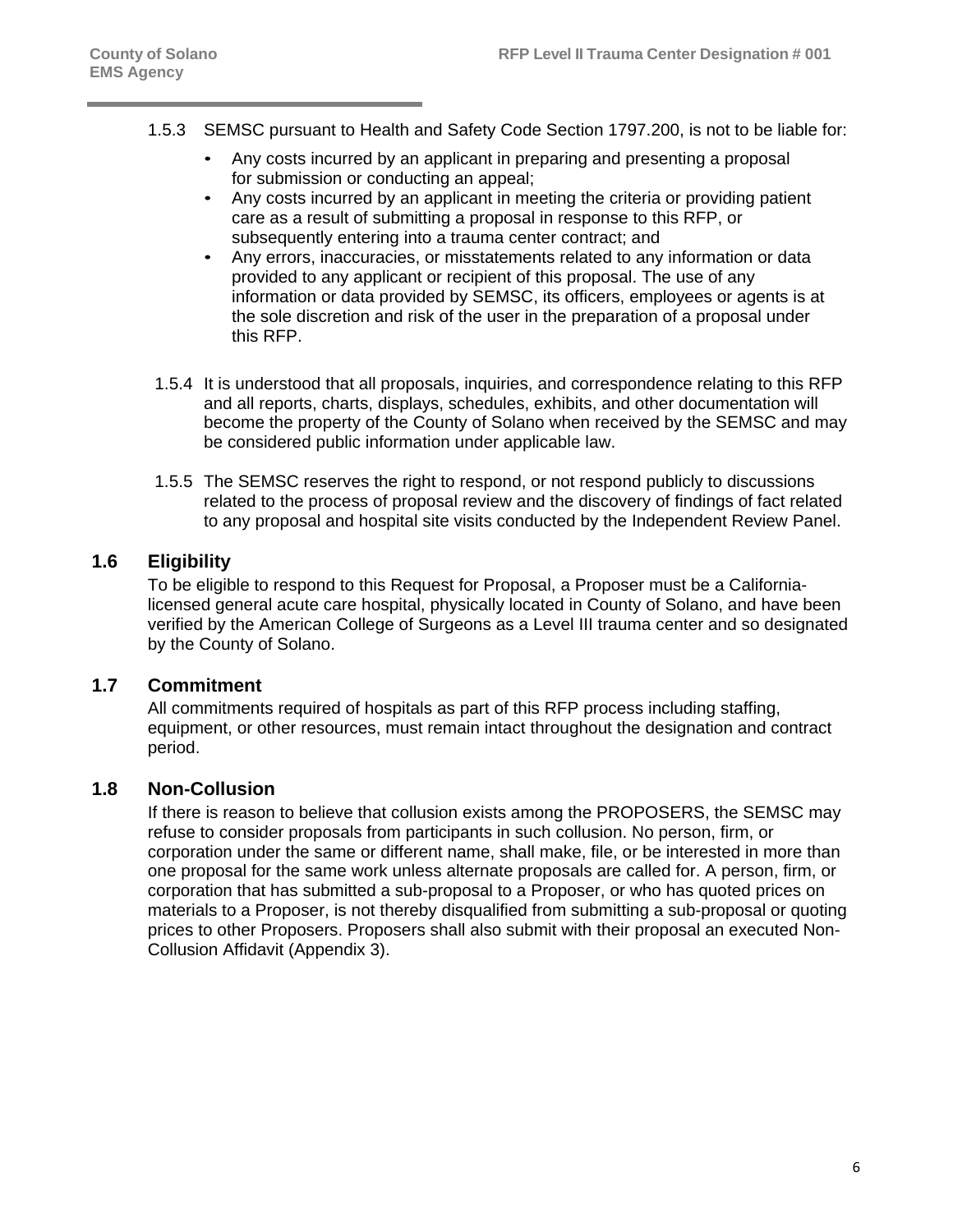# **SECTION 2: DESIGNATION PROCESS**

#### **2.1 Submission of Proposal**

Each hospital interested in providing trauma services must submit a proposal complying with the requirements in Section 3 of this Request for Proposal (RFP).

The proposal submitted in response to this RFP will be included as part of the final contract. Proposers are cautioned that if a contract is awarded as a result of this RFP process, any written commitment by a PROPOSER within the scope of this procurement shall be binding upon the PROPOSER whether or not incorporated into a contract document. Failure of proposer to fulfill any such commitment shall render the PROPOSER liable for liquidated or other damages due the SEMSC under the terms of the contract. For the purpose of this procurement, a commitment by a PROPOSER includes:

- a. Any modification of, or affirmation or representation as to the above, which is made by a PROPOSER in or during the course of negotiation.
- b. Any representation by a PROPOSER in a proposal, supporting document, or negotiations subsequent thereto as to services to be performed, regardless of the fact that the duration of such commitment may exceed the duration of the contract.

#### **2.2 Fees/Costs**

To defray the SEMSC's expenses directly associated with the Request for Proposal process, proposal evaluations, site visits, hospital nomination, designation, contract negotiation, and ongoing monitoring of the trauma system, a system of fees has been established, in accordance with *§*1798.164(a), California Health and Safety Code. COUNTY will document and report all expenses associated with this process, and refund any unused funds.

- **2.2.1 Proposal Fee** -- Each letter of intent to submit a proposal (Section 3.2) shall be accompanied by the payment of a fee in the amount of \$30,000. The fee will be paid in the form of a certified check or cashier's check made payable to the County of Solano EMS Agency. No proposal will be accepted from an organization who has not submitted a letter of intent with the fee. *Note: If a proposer withdraws their proposal, and the review process has not yet begun, the proposal fee will be fully refunded.*
- **2.2.2 Annual Designation Fee** -- Each designated trauma center will pay an annual fee. This fee amount will be reevaluated annually during the SEMSC budgeting process and COUNTY will provide notification of any changes at least 60 days prior to the payment due date. At present, the Level II trauma center annual fee is \$150,000.

#### **2.3 Mandatory Proposers Conference**

A mandatory, pre-proposal conference will be held at:

9:00 am on June 17, 2013 Solano County Public Health 275 Beck Avenue Fairfield, CA 94533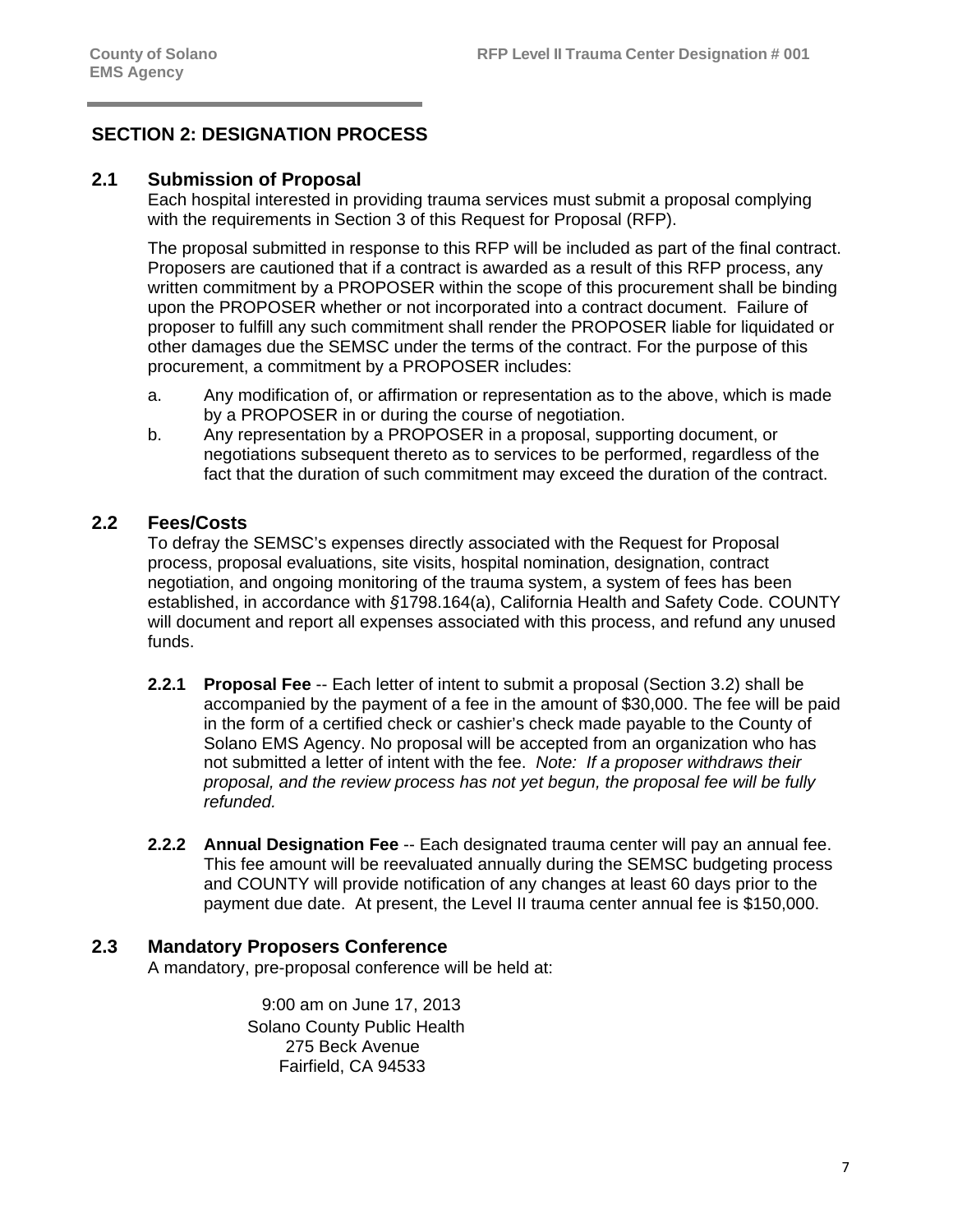The purpose of this meeting is to clarify requirements and answer questions. In order to provide comprehensive answers and minimize response time, PROPOSERS are asked to submit questions in writing no later than 12:00 pm on May 24, 2013 to: Ted Selby, EMS Administrator, Solano County EMS Agency, 275 Beck Avenue MS 5-240, Fairfield, CA 94533. (707) 421-6682 (FAX).

All questions and answers received after the Pre-Proposer Conference will be posted on the EMS website at http://www.co.solano.ca.us/depts/ems along with any changes to the Request for Proposal.

# **2.4 Proposal Review Process**

The proposal review process will be conducted by a team of individuals called the Independent Review Panel (IRP). These individuals will be experienced in the implementation and operation of trauma services, trauma centers, and trauma care systems and who work outside of the County of Solano and, when practical, outside of the State of California. Members of the IRP shall not have legally recognizable conflicts of interest, allegiance or affiliation to an individual hospital within the County of Solano, or the PROPOSER.

The successful PROPOSER shall be determined in accordance with, but not limited to, the following evaluation criteria:

- 2.4.1. Proven Performance --The PROPOSER'S background, experience, and stability of their hospital will be assessed. The ability of the PROPOSER will be evaluated in terms of technical resources, staffing, staff experience, facilities, and quality improvement activities.
- 2.4.2. Support -- Emphasis will be placed on the ability of the PROPOSER to provide trauma service and support the needs of the County of Solano. Organizational structure, staffing plan and PROPOSER'S method for meeting the requirements of this RFP in the most efficient and effective manner will be an important consideration.
- 2.4.3 Requirement/Specifications:
	- a. Ability to meet the Title 22 requirements and the standards set forth in the most recent version of "Resources for the Optimal Care of the Injured Patient" by the American College of Surgeons Committee on Trauma, as described in Appendix 5.
	- b. Quality and scope of service proposed.
	- c. Applicant's demonstrated commitment to patient and family-centered care for major trauma.
	- d. Comprehensiveness of the proposal.
	- e. Demonstrated ability to begin delivering adult Level II trauma services in a timely manner.
	- f. Ability to meet special requirements as identified by Solano County EMS.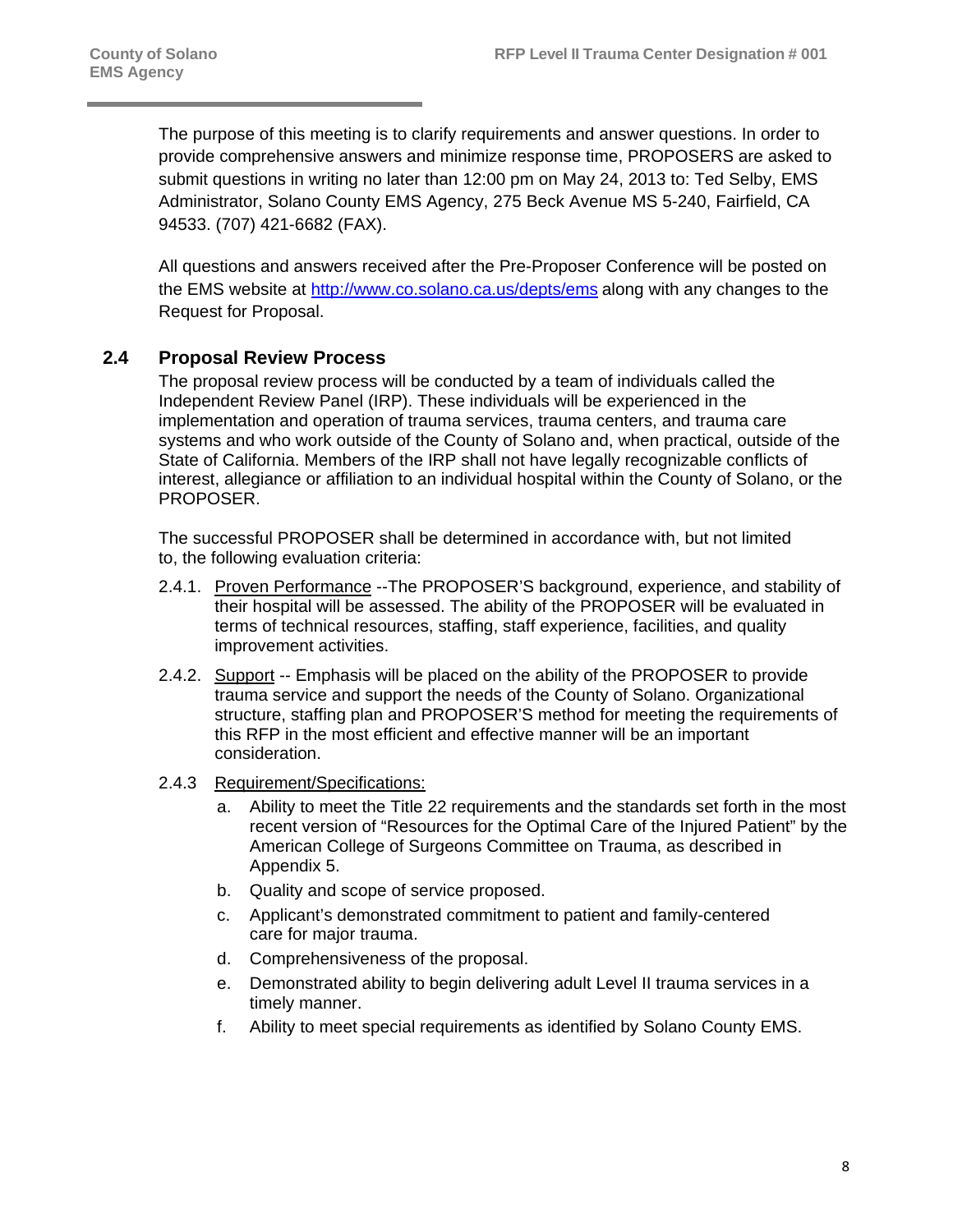# **2.5 Proposal Evaluation and Site Visit**

SEMSC intends that the Independent Review Panel (IRP) will include one or more trauma surgeons, emergency physician, trauma nurse coordinator, prehospital care provider, a local department director of a health or emergency management agency, and an EMS agency administrator. However, failure of the IRP to include any/or all of the categories of persons stated above will not affect the validity or usage of the IRP's recommendation or any contracts entered into as a result of the review of the proposal by the IRP.

After review of the proposal, the IRP will visit each qualified PROPOSER hospital. On-site visitation will include facility inspection, random and scheduled interviews with hospital personnel (medical, nursing, administrative, managerial, support, ancillary) at all levels, review of medical records, review of committee meeting minutes, and verification of representations in the proposal.

Submission of a proposal in response to this solicitation is considered consent for on-site visitation and review of the proposed facility, and staff interviews conducted by the IRP to confirm the content of each written proposal and a facility's ability to perform as an adult Level II trauma center.

Following the assessment of proposal materials and the site visit of qualified proposals, the IRP will make recommendations to the SEMSC.

### **2.6 Protest/Appeal Processes**

There are five steps to the Trauma Center RFP appeal process.

- 1. Appeal Process
	- a. A notice is sent to the Public Health Officer or designee of the facilities' intent to appeal the findings and recommendations of the Solano County EMS Agency's Trauma Center RFP.
	- b. Appeals must be received within 15 business days from the date that the notice of award is posted by the Solano County EMS Agency.
- 2. Appeals should clearly delineate what is being appealed.
	- a. Process appeal stating how the process was not followed as outlined in the RFP and what portion of the process is in question.
	- b. The burden of proof rests with the PROPOSER.
- 3. The Public Health Officer, or designee, shall hold a hearing to consider the appeal within 30 days of receipt of the notice of appeal.
	- a. The Public Health Officer, or designee, may appoint a three person panel to hear the appeal by the PROPOSER. The panel shall include persons who are familiar with the RFP, the RFP process and Trauma Center requirements.
	- b. The Public Health Officer, or designee, shall notify the PROPOSER of the date, time, and location of the hearing by first class mail at least 15 days prior to the hearing date.
	- c. The scope of the hearing shall consist of the issues (Item 3, A and B above) raised by the PROPOSER.
	- d. The hearing shall not be open to the public
	- e. The Public Health Officer, or designee, shall consider relevant information including written and oral arguments submitted by the PROPOSER.
	- f. The PROPOSER shall have an opportunity to present oral arguments by th PROPOSER's representative.
	- g. Additional comments may be heard if deemed necessary by the Public Health Officer, or designee.
- 4. Findings and Decisions
	- a. The Public Health Officer, or designee, shall issue a written decision within 15 days of the hearing.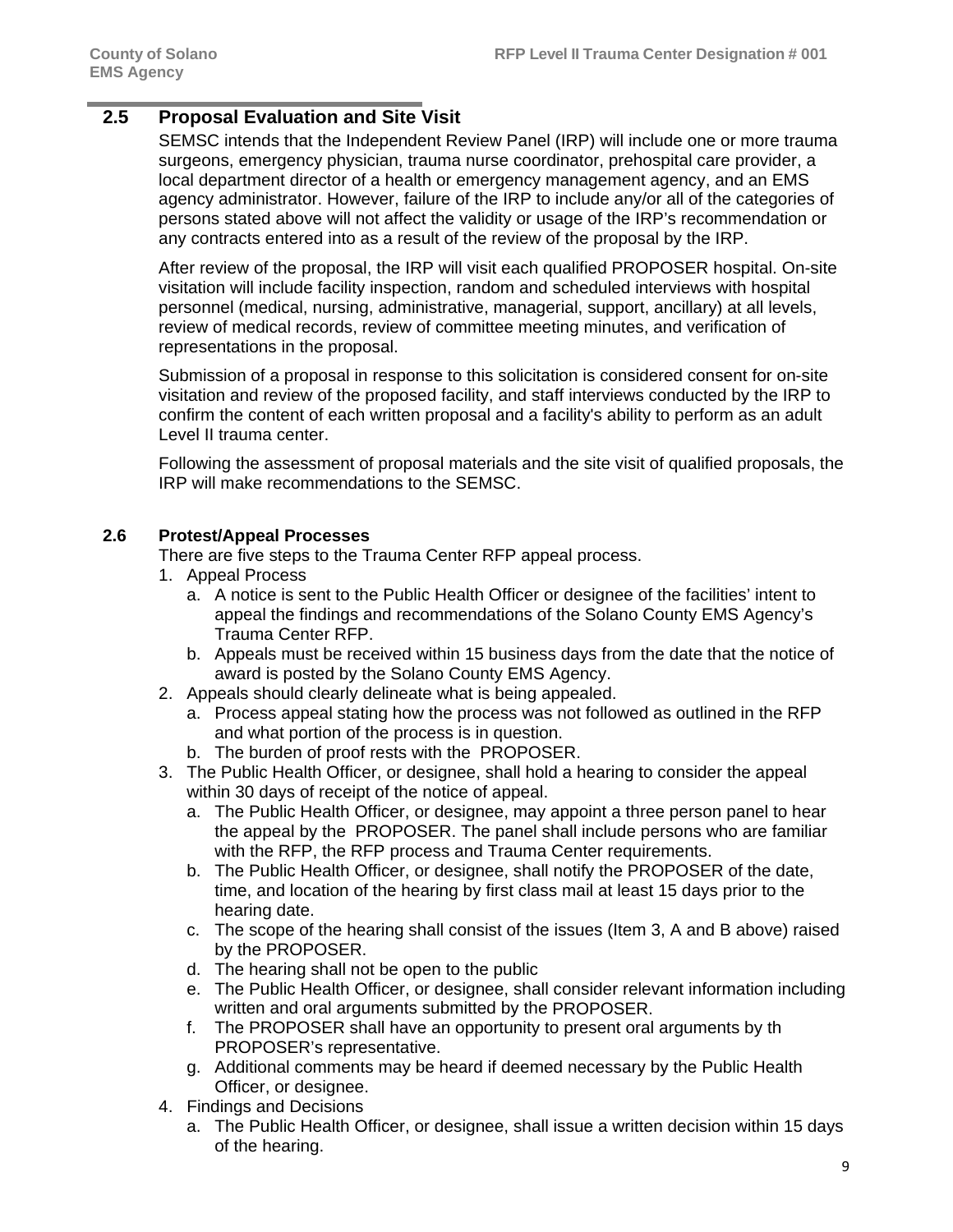- b. The written decision shall contain findings of fact, and a determination of the issues presented and forwarded to the Solano County EMS Agency and SEMSC Board.
- c. The final decision rests with the Public Health Officer, or designee, following an evaluation of the appeal and supporting documentation.
- 5. The decision of the Public Health Officer or designee is final and no further review is required. The final decision shall be posted for 30 days.

### **2.7 Contract Negotiations**

Award is contingent upon the successful negotiation of final contract terms. Negotiations shall be confidential and not subject to disclosure to competing PROPOSERS until an agreement is reached. If contract negotiations cannot be concluded successfully, the EMS Agency may negotiate with the next highest rated PROPOSER or withdraw the RFP.

# **2.8 Designation**

Following the site visits, the IRP will report on its findings and recommendations on designation of a Level II trauma center. This will include any recommended corrective action plan that would be required to meet trauma center requirements.

Reports of the IRP will be made available upon completion of the review process and a recommendation for award is made to the SEMSC Executive Board.

# **2.9 System Implementation**

A trauma center implementation plan and timeline will be developed with the designated trauma center(s) upon completion of contract negotiations. The selected facility must be verified by ACS within 18 months of the award.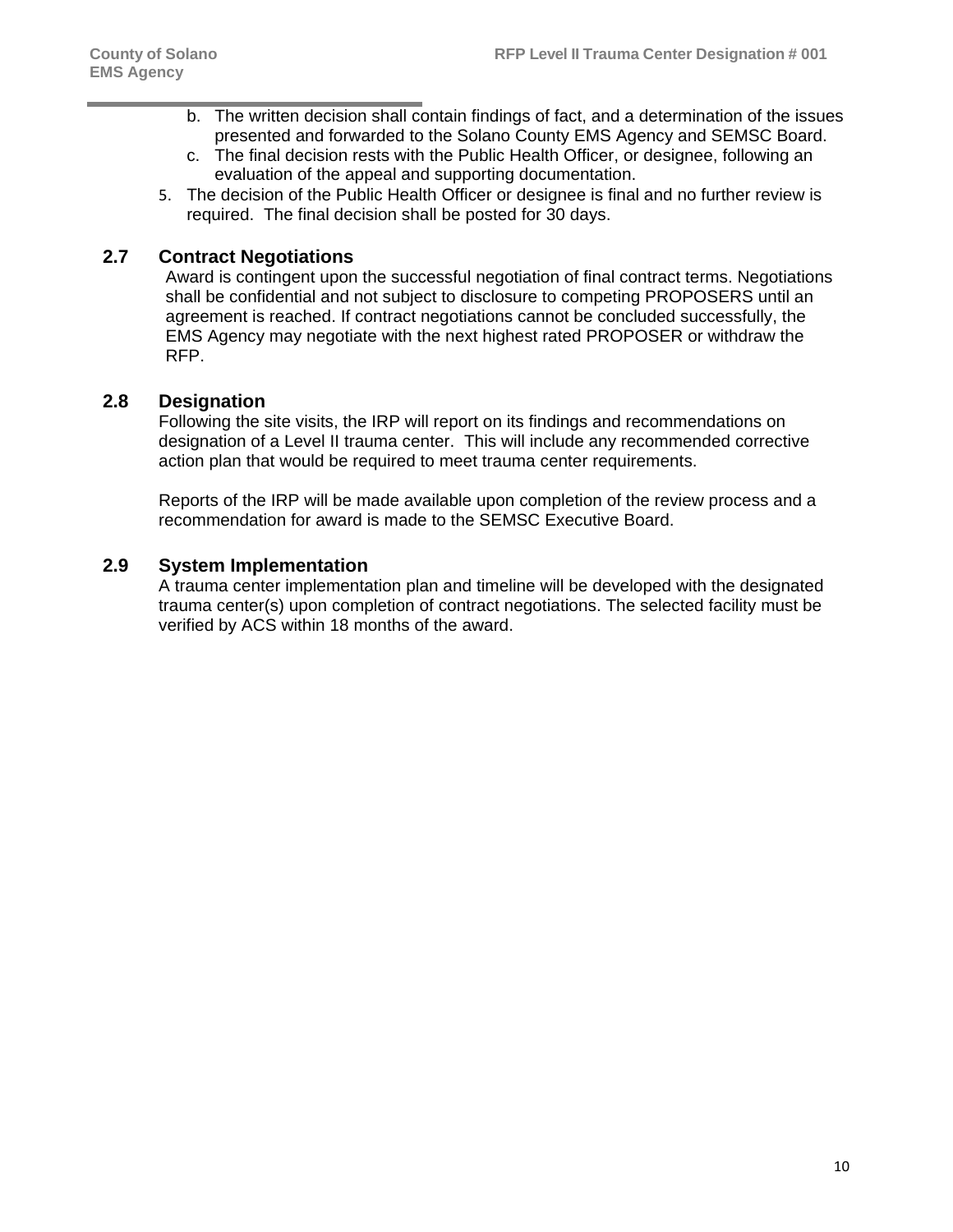# **SECTION 3: PROPOSAL SUBMISSION**

#### **3.1 Communications between PROPOSER and COUNTY**

Oral communications regarding this RFP are NOT valid or binding. Addenda or amendments will be sent to all known PROPOSERS. It is the responsibility of the PROPOSER to ensure SEMSC has appropriate contact information throughout this process.

All questions regarding this request for proposal shall be submitted in writing to:

Solano County EMS Agency Ted Selby, EMS Administrator 275 Beck Avenue, MS 5-240 Fairfield, CA 94533 707-784-8155

Email questions will be accepted. All questions and responses will be provided to all hospitals that have identified themselves as potential proposers.

#### **3.2 Letter of Intent**

Hospitals that desire to submit a proposal under this RFP must submit the Letter of Intent to submit a proposal (Appendix 1). The Letter of Intent must be signed by the person or persons who are authorized to bind the hospital to contractual obligations and must be received no later than 12:00 noon. The proposal fee addressed in Section 2.2.1 must accompany the letter of intent.

Letters of Intent must be delivered to:

Solano County EMS Agency Ted Selby, EMS Administrator 275 Beck Avenue MS 5-240 Fairfield, CA 94533

Letters of Intent must be delivered in person by a representative of the PROPOSER and not through the United States Postal Service or any other common carrier.

### **3.3 Format of Proposal**

The proposal must be in the form of a "proposal package," containing the required forms and tables, the narrative application, and the required supporting documents. The PROPOSER must submit an original proposal package and six (6) complete copies of the package. #1

The proposal must be typed with one-inch margins. Each page must be numbered consecutively and labeled "1 of n, 2 of n, 3 of n, . . . n of n."

The proposal package must be presented in the following format:

- 3.3.1 PART 1 is the Proposal Identification Page, included in Appendix 2 of this RFP.
- 3.3.2 PART 2 is the Statement of Commitment and an executed Non-Collusion Affidavit included in Appendix 3 of this RFP.
- 3.3.3 PART 3 is a complete table of contents showing where each requirement is met.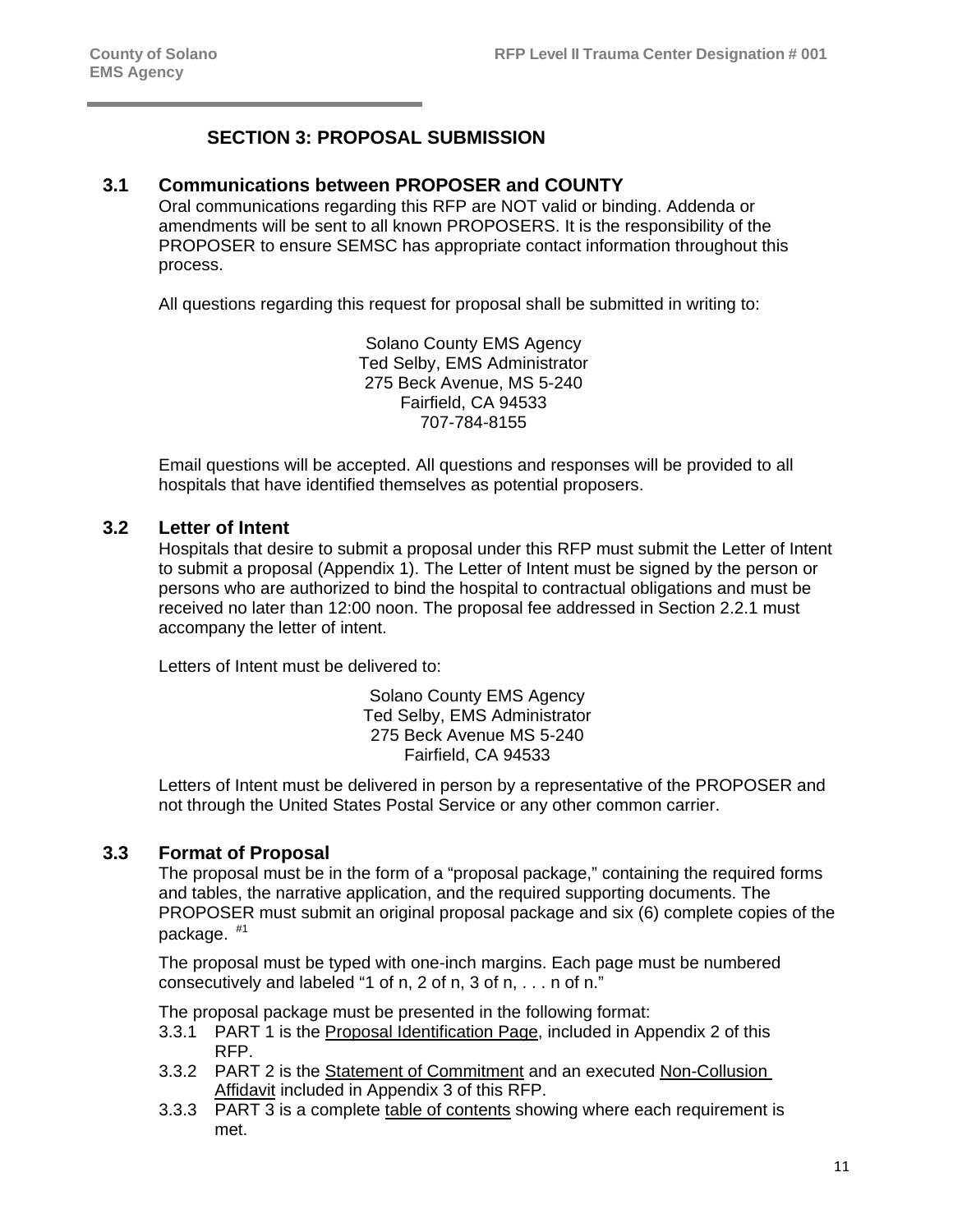- 3.3.4 PART 4 consists of the resources and operational standards which the applicant must meet, as shown in Appendix 4, and the trauma center minimum standards, as shown in Appendix 5. For each criterion, the proposal should include a narrative description of the PROPOSER's ability to meet the criterion. Specific documents must be provided as indicated.
- 3.3.5 PART 5 consists of Appendices 6 and 7. Appendix 6 requires the PROPOSER to make Declarative Statements to fulfill specific responsibilities which the PROPOSER must accept. For each condition, as shown in Appendix 6, the PROPOSER should include a positive statement accepting the condition or providing a proposed alternative. Any changes to the language provided must be clearly indicated using a "strikeout/underline" method. Appendix 7: Statements of Commitment to Perform and Fulfill Responsibilities Arising from Designation must be completed.
- 3.3.6 PART 6 consists of data, as shown in Appendix 8 and other supporting materials which the applicant must provide, as shown in Appendix 9.
- 3.3.7 PART 7 is the acceptance of the contract language shown in Appendix 10 of this RFP.

# **3.4 Required Copies and Mailing Instructions**

PROPOSERS must provide one "MASTER" and seven (7) identical copies (one copy must be in electronic format and saved on a flash drive) of the completed proposal. PROPOSERS are responsible for making certain their proposals are received on or before the proposal submission deadline. Completed proposals should be sealed and clearly marked: **"SEMSC** Request for Proposal #001, Level II Trauma Center Designation", and must be delivered via courier service with electronic tracking no later than **3:00 pm, PST July 15, 2013**, to:

> Solano County EMS Agency Ted Selby, EMS Administrator 275 Beck Avenue MS 5-240 Fairfield, CA 94533

# **3.5 Modification/Withdrawal of Proposals**

PROPOSER who wishes to make modifications to a proposal already received by the SEMSC must withdraw his proposal in order to make the modifications. All modifications must be made in ink, properly initialed by PROPOSER'S authorized representative, executed, and submitted in accordance with the terms and conditions of this solicitation. It is the responsibility of the PROPOSER to ensure that modified proposals are resubmitted before the submission deadline.

PROPOSERS may withdraw their proposals, at any time prior to the due date and time, by submitting notification of withdrawal signed by the PROPOSER'S authorized agent. Proposals cannot be changed or modified after the date and time designated for receipt.

# **3.6 Opening of Proposals**

Proposals will not be opened publicly but a list of the names of the hospitals submitting proposals will be available within a reasonable time after the submission deadline. Proposals will be made public and may be inspected at the time of award.

### **3.7 Materials as Property of the COUNTY**

All materials submitted by PROPOSERS in response to this solicitation shall become the property of the COUNTY, and as such may be considered as public records except as provided for in the section.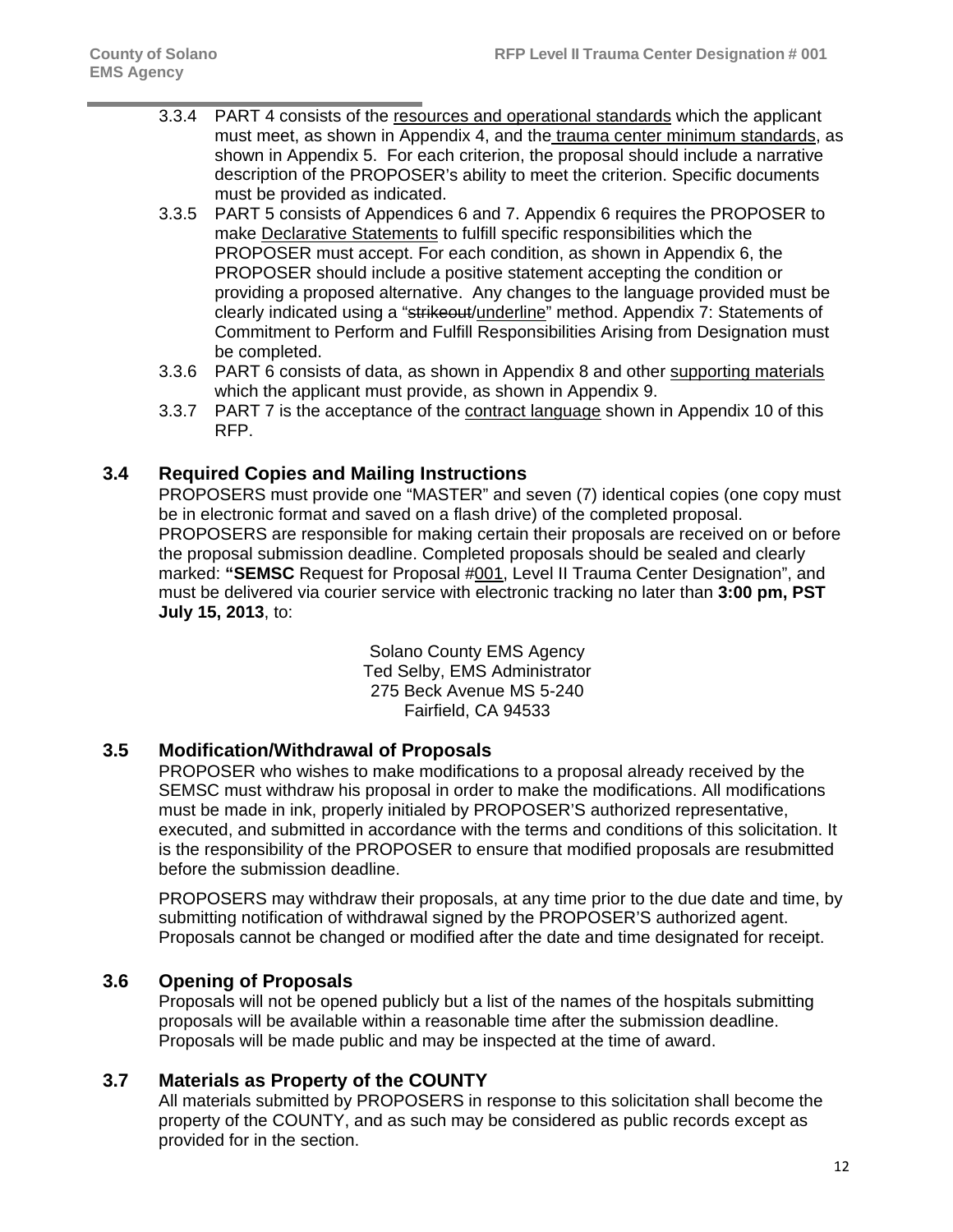# **3.8 Confidentiality**

All materials received relative to this RFP will be kept confidential, until such time an award is made or the RFP is canceled, at which time all materials received may be made available to the public. Proposals received will be subject to California Government Code §6250 et seq, the Public Information Act. Proposers should mark information they consider proprietary (trade secret) or confidential in the event it is exempt from the requirements of the Act. If the PROPOSER feels that any answer to a question or questions asked herein should be treated as confidential and such information is exempt from the California Public Records Act, the PROPOSER should include a statement as the basis for the claim of confidentiality and the basis under which each claim is made. Final decision regarding the confidentiality shall be made by the SEMSC, except that a PROPOSER will be offered an opportunity to withdraw the materials from the proposal if a claim of confidentiality is denied. PROPOSER will be responsible for defending/explaining basis of why a document is exempt from disclosure under the Public Records Act.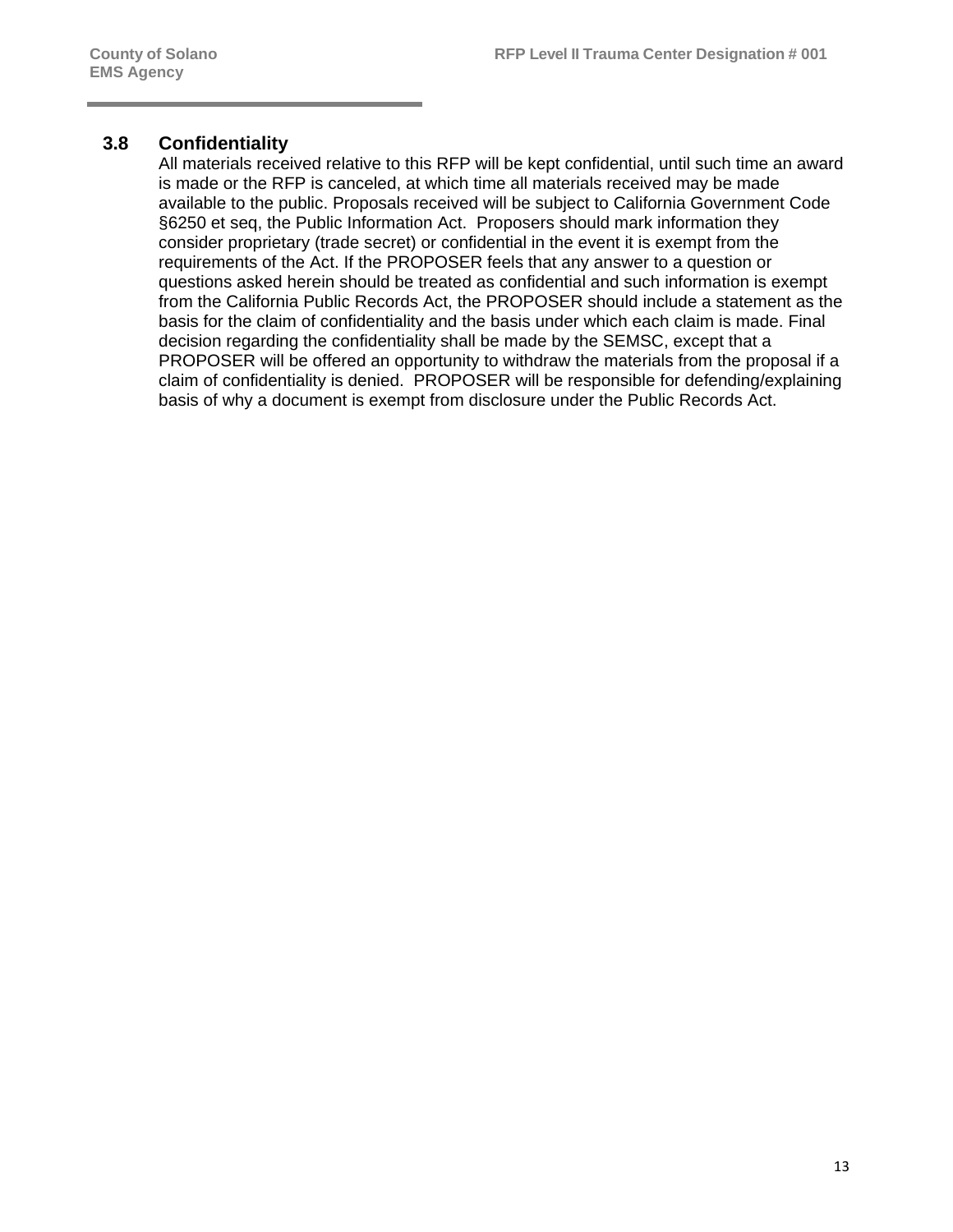# **Appendix 1: Letter of Intent**

**THIS FORM SHOULD BE REPRODUCED ONTO THE PROPOSER'S LETTERHEAD. It should be signed by the Chief Executive Officer (or equivalent position) and placed in an envelope and marked "Solano County Trauma Center Letter of Intent."** Each letter of intent to submit a proposal shall be accompanied by the payment of a proposal fee in the amount of \$30,000 in the form of a certified check or cashier's check made payable to the County of Solano EMS Agency.

#### Letter of Intent

 (Legal or Corporate Name of Applicant) hereby states its intent to submit a proposal for designation as a Level II trauma center to Solano County Emergency Medical Services Agency.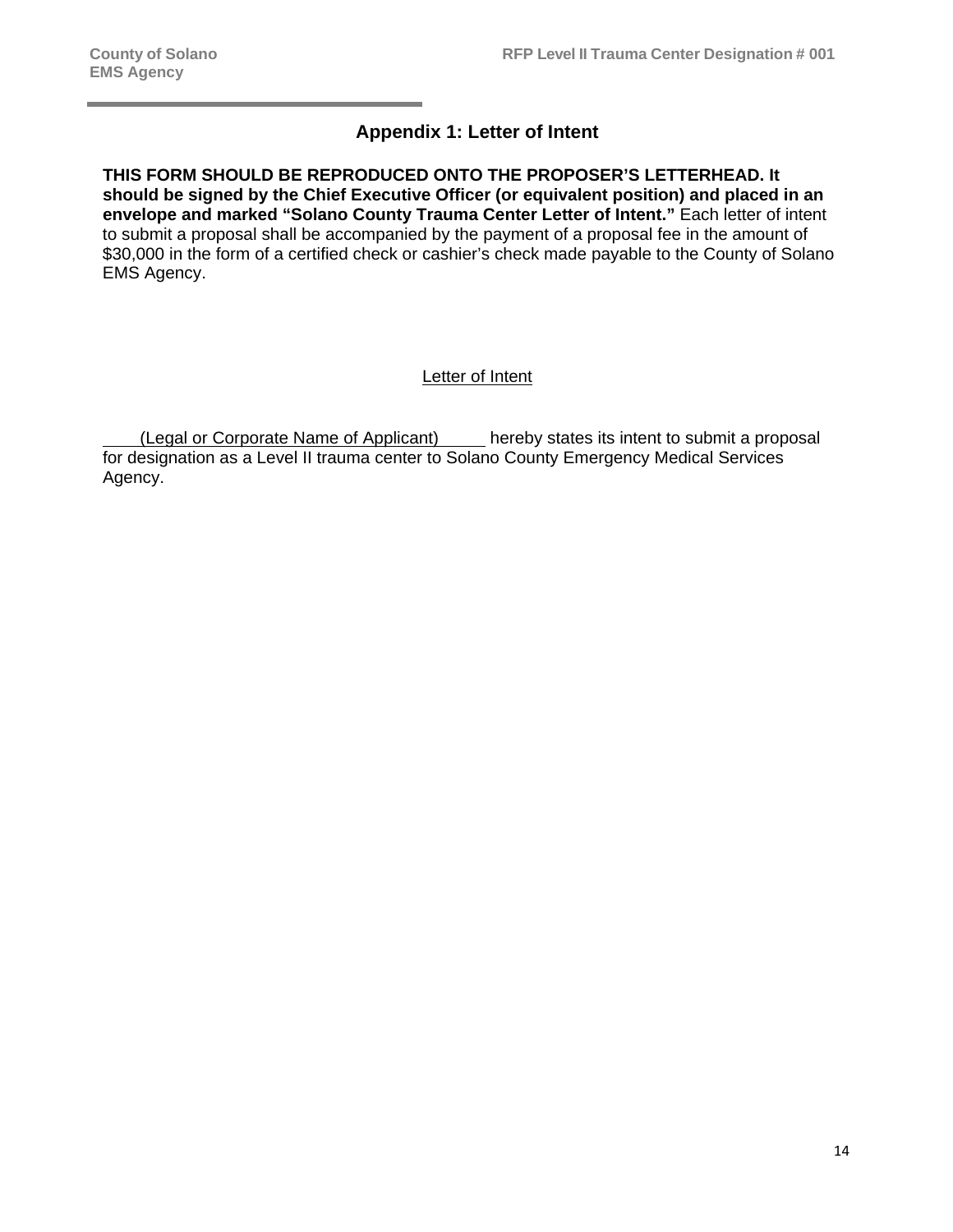# **Appendix 2: Proposal Identification Form**

# **THIS FORM SHOULD BE REPRODUCED ONTO THE APPLICANT'S LETTERHEAD.**

TO: COUNTY OF SOLANO, EMERGENCY MEDICAL SERVICES AGENCY SUBJECT: PROPOSAL FOR ADULT LEVEL II TRAUMA CENTER DESIGNATION Name of Proposer (Legal Entity) Name, Parent Corporation (if applicable) Address of Proposer (Street, City, Zip Code) Proposer's Federal Tax Identification Number Contact Person (Name, Title, Phone Number, E-mail Address) Name and Title of Person(s) Authorized To Sign for Hospital

### INTENT TO MEET REQUIREMENTS

I certify that all statements in this proposal are true. This certification constitutes a warranty, the falsity of which shall entitle the SEMSC to pursue any remedy authorized by law which shall include the right, at the option of the SEMSC, of declaring any contract made as a result hereof to be void. I agree to provide the SEMSC with any other information the SEMSC determines is necessary for the accurate determination of the hospital's qualification to provide services.

I certify that (hospital name) will comply with all requirements specified in the **SEMSC** Request for Proposal for Adult Level II Trauma Center Designation dated May 15, 2013.

Signature of Authorized Representative

Date

(Do not write below this line) \*\*\*\*\*\*\*\*\*\*\*\*\*\*\*\*\*\*\*\*\*\*\*\*\*\* Date Received\_Time Received

Received by **Exercise 2018 Received by Exercise 2018**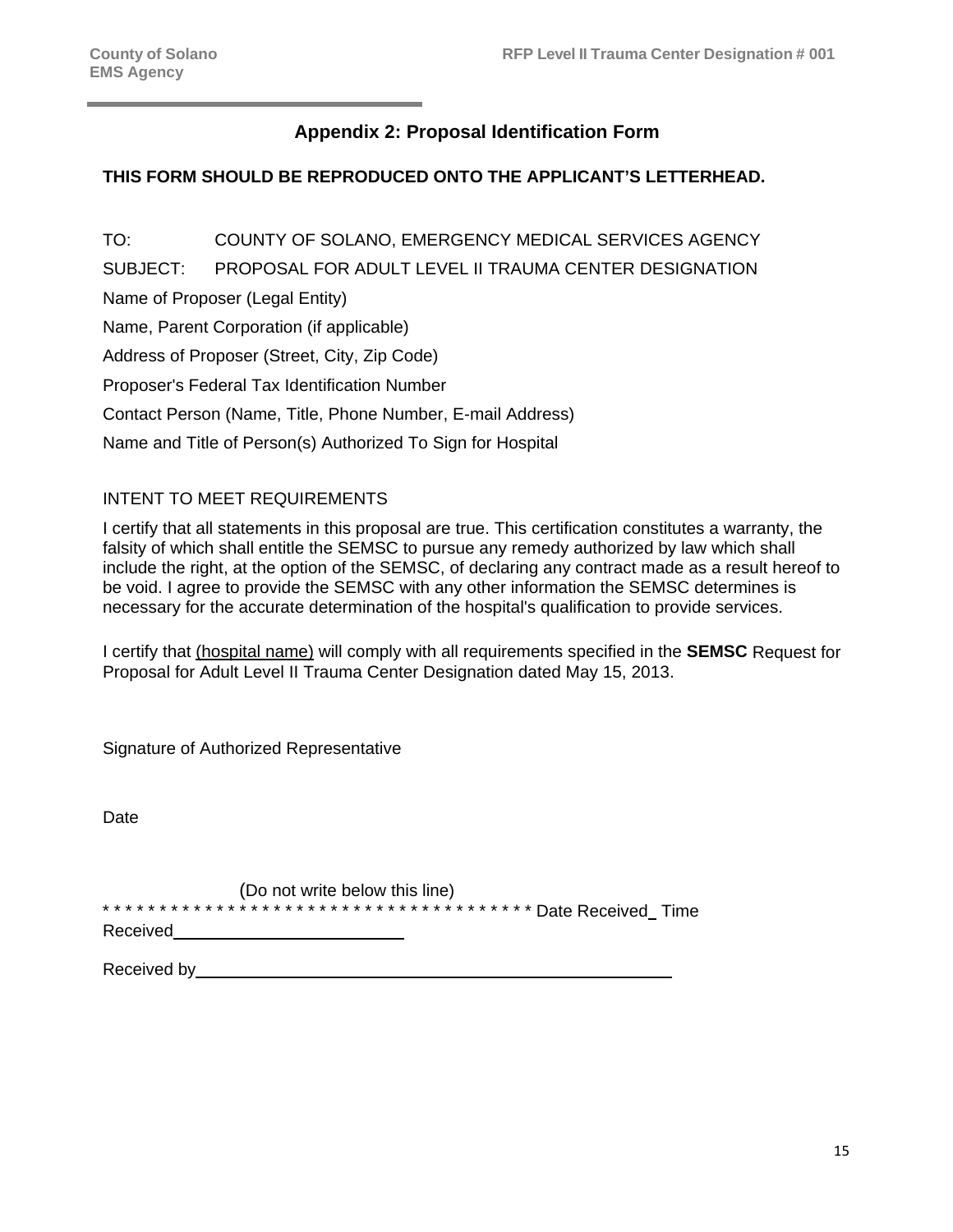#### **Appendix 3: Statement of Commitment / Non-Collusion Affidavit** *These forms should be reproduced onto the applicant's letterhead*

# **Statement of Commitment**

(Legal or Corporate Name of Applicant) (hereinafter referred to as "PROPOSER") proposes to contract with Solano County Emergency Medical Services Cooperative (hereinafter referred to as "SEMSC") to perform those services described in the documents submitted by PROPOSER in response to SEMSC'S Request for Proposals designation as a Level II Trauma Center, dated May 15, 2013.

If SEMSC accepts this offer, PROPOSER further agrees to comply (except as specifically noted in PROPOSER'S proposal) with the standards and special contract provisions, incorporated in said proposal. We, the undersigned hereby verify that to the best of our knowledge and belief, the responses provided by the PROPOSER are accurate and complete.

This proposal constitutes a firm and binding offer for a period of not less than six (6) months beginning on the deadline date for filing submissions. If SEMSC accepts this offer within said six month period, PROPOSER agrees to execute a contract with SEMSC incorporating PROPOSER'S response, and the standard and special contract provisions contained in the proposal. PROPOSER agrees that if SEMSC accepts this offer, PROPOSER will comply with all specifications required by the proposal for a trauma center even if PROPOSER'S response does not propose compliance with all such specifications.

PROPOSER has designated <u>(Name and title of authorized representative)</u> to enter negotiations in response to this solicitation; s/he is authorized to negotiate and contractually bind PROPOSER.

CHIEF EXECUTIVE OFFICER:

/s/ Name and title: Date and title: Date and title: Date and title: Date and title: Date and title: Date and title

/s/ Name and title:  $\blacksquare$ 

TRAUMA PROGRAM MEDICAL DIRECTOR (CHIEF, TRAUMA SERVICE):

/s/ Name and title:  $\Box$  Date of  $\Box$  Date of  $\Box$  Date of  $\Box$  Date of  $\Box$ 

CHAIR, GOVERNING BOARD:

/s/ Name and title: Date and title: Date and the set of the set of the set of the set of the set of the set of the set of the set of the set of the set of the set of the set of the set of the set of the set of the set of the s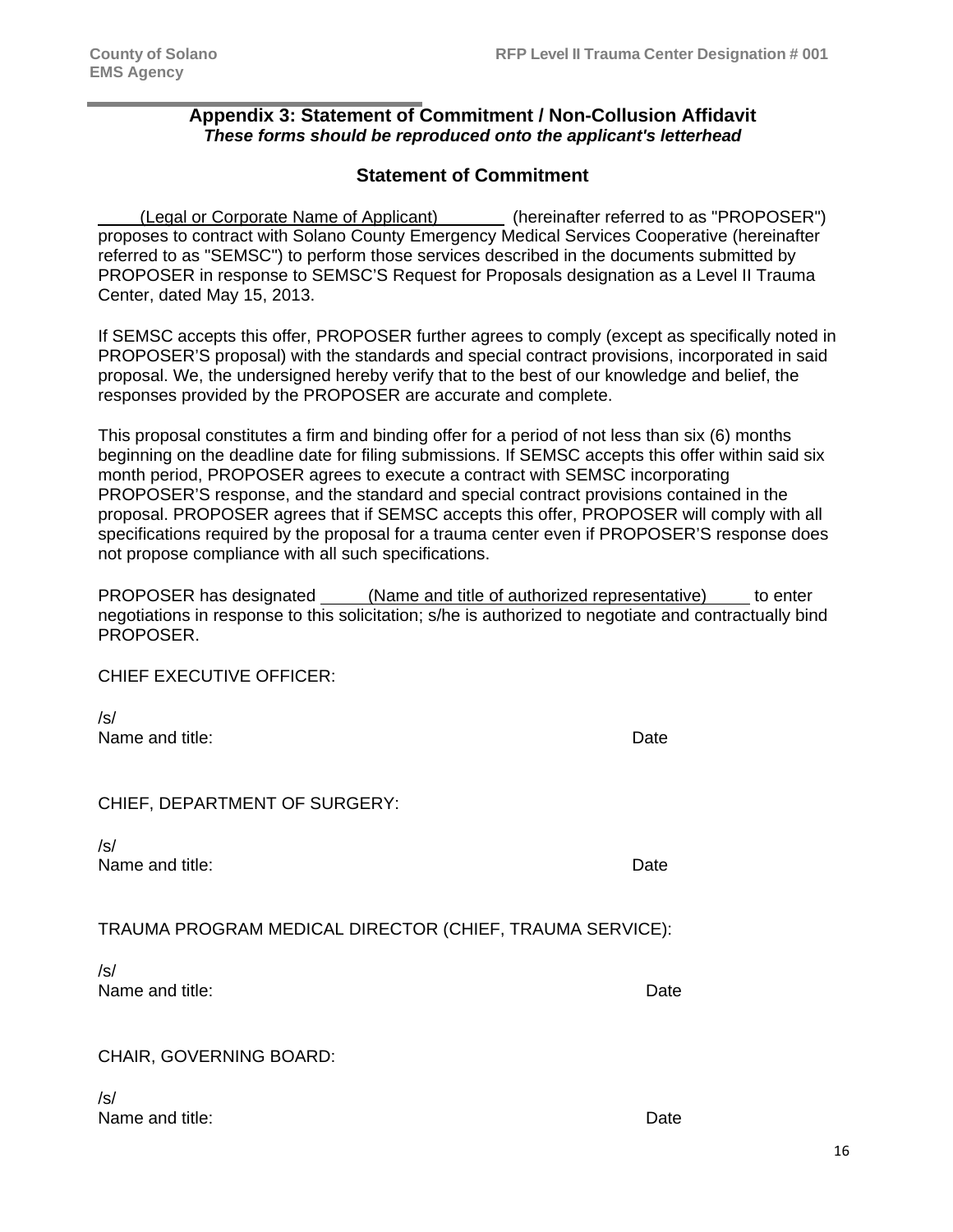# **Non-Collusion Affidavit**

# **Solano EMS Cooperative**

 , being first duly sworn, deposes and says that he or she is (Authorized Representative) of (PROPOSER Name) the party making the foregoing proposal that the proposal is not made in the interest of, or on behalf of, any undisclosed person, partnership, company, association, organization, or corporation; that the proposal is genuine and not collusive or sham; that the PROPOSER has not directly or indirectly induced or solicited any other proposer to put in a false or sham proposal, and has not directly or indirectly colluded, conspired, connived, or agreed with any proposer or anyone else to put in a sham proposal, or that anyone shall refrain from bidding; that the PROPOSER has not in any manner, directly or indirectly, sought by agreement, communication, or conference with anyone to fix the proposal price of the PROPOSER or any other proposer, or to fix any overhead, profit, or cost element of the proposal price, or of that of any other proposer, or to secure any advantage against the public body awarding the contract of anyone interested in the proposed contract; that all statements contained in the proposal are true; and further, that the PROPOSER has not , directly or indirectly, submitted his or her proposal price or any breakdown thereof, or the contents thereof, or divulged information or data relative thereto, or paid, and will not pay, any fee to any corporation, partnership, company association, organization, proposal depository, or to any member or agent thereof to effectuate a collusive or sham proposal."

| (Date)                                        | (Signed at [Place])              |
|-----------------------------------------------|----------------------------------|
| <b>PROPOSER Name</b><br>(Person, Firm, Corp.) | <b>Authorized Representative</b> |
| Address                                       | Representative's Name            |

City, State, Zip **Representative's Title**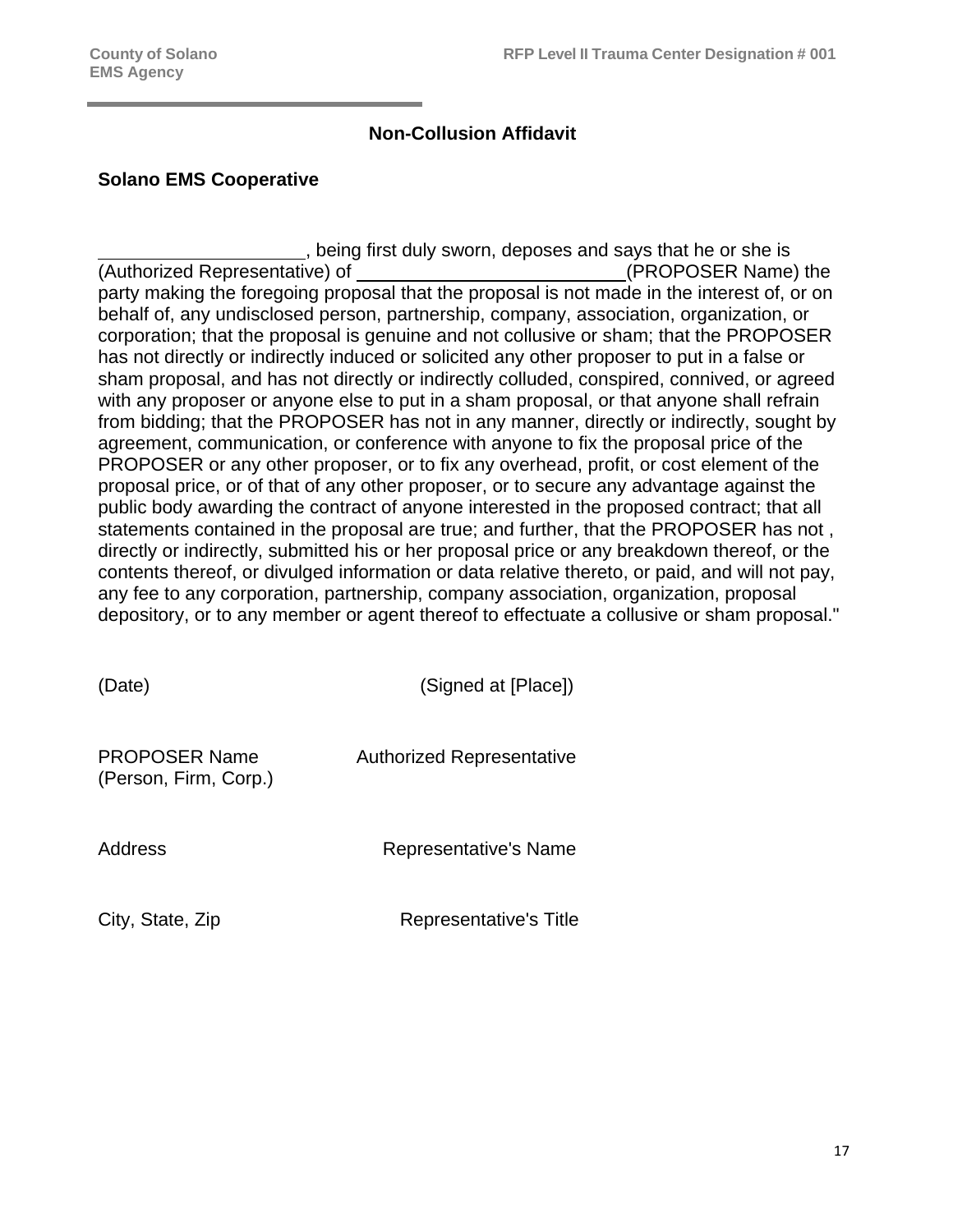# **Appendix 4: Resource And Operations Standards for Level II Trauma Center**

Applicants shall respond to each standard identified below. For each element of these standards, the PROPOSER should demonstrate how the performance criteria will be met in accordance with the Trauma Center Minimum Standards as described in Appendix 5. Any deviation or exceptions from the following standards shall be specifically noted and explained. Proposals which significantly exceed the proposed criteria shall be judged accordingly.

|       |    | <b>Standard</b>                                                                                                                                                                                                                             |
|-------|----|---------------------------------------------------------------------------------------------------------------------------------------------------------------------------------------------------------------------------------------------|
| 4.1   |    | <b>Operational Description Of Hospital</b>                                                                                                                                                                                                  |
| 4.1.1 | a. | Hospital ownership; if incorporated, the state in which the company is incorporated<br>and the date of incorporation.                                                                                                                       |
|       |    | b. Location of the company offices.                                                                                                                                                                                                         |
|       | C. | Location of the office servicing any California account(s).                                                                                                                                                                                 |
|       | d. | Number of employees both locally and nationally.                                                                                                                                                                                            |
|       | е. | Length of time PROPOSER has been providing services described in this RFP.<br>Please provide a brief description.                                                                                                                           |
|       |    | Any alleged significant prior or ongoing contract failures, any civil or<br>criminal litigation, binding arbitration, or investigation pending which<br>involves the Proposer or in which the PROPOSER has been judged guilty or<br>liable. |
|       | g. | Provide the current financial statement or latest annual report. Make a definitive<br>statement regarding their financial ability to perform the requirements hereunder                                                                     |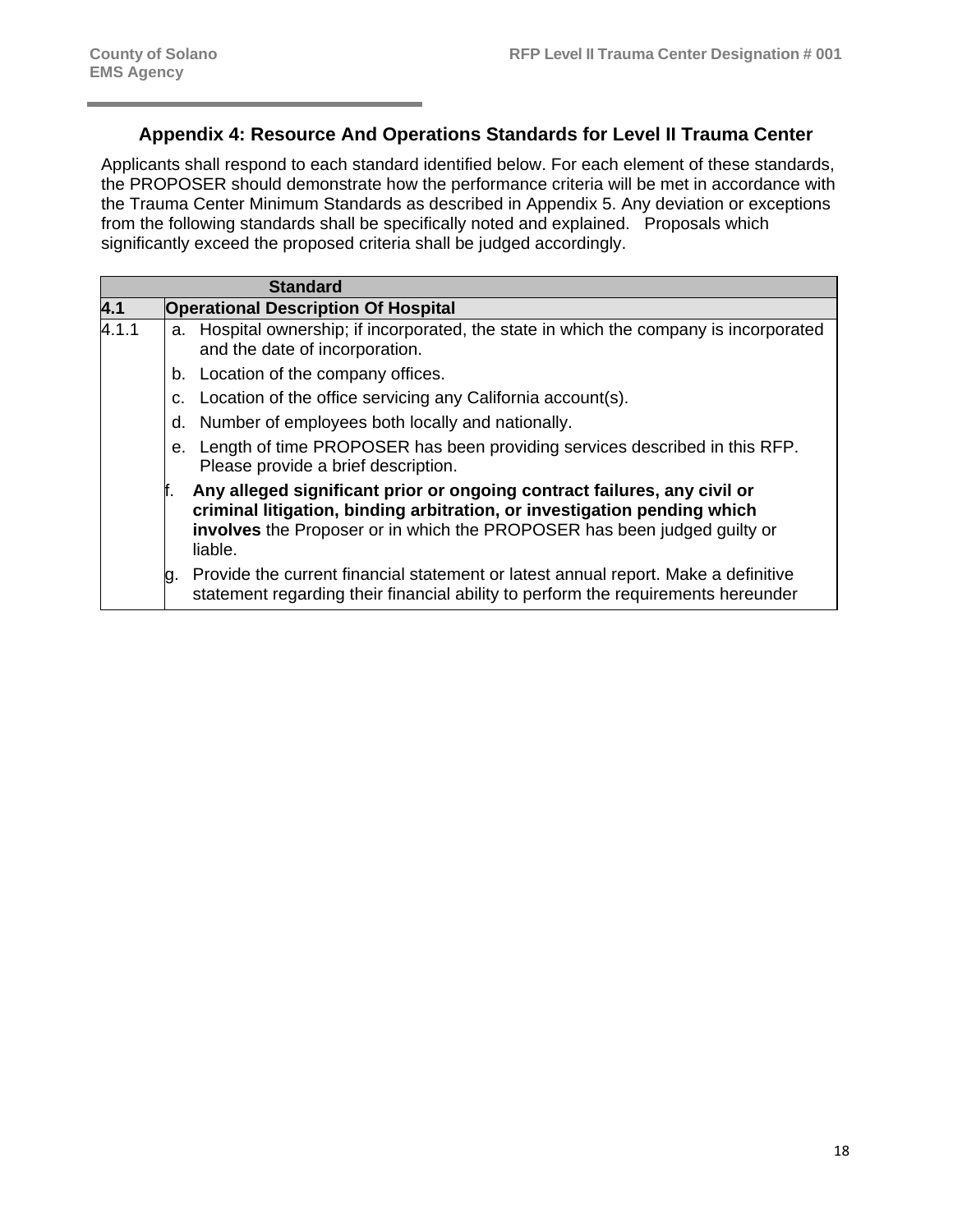| 4.1.2 | a. Describe and compare the hospital facility and capability, against the Solano<br>Trauma Standards (contained in Appendix 5 of this RFP).                                                                                                              |
|-------|----------------------------------------------------------------------------------------------------------------------------------------------------------------------------------------------------------------------------------------------------------|
|       | b. Discuss the major access routes to the hospital, and identify the perimeter of<br>twenty (20), and sixty (60) minutes surface travel time along these major routes<br>during non-peak travel time.                                                    |
|       | c. Provide:                                                                                                                                                                                                                                              |
|       | Note: Resources provided on a separate campus in response to 4.1.2, must be<br>clearly identified as a second campus. <sup>#16</sup>                                                                                                                     |
|       | 1. Total licensed beds                                                                                                                                                                                                                                   |
|       | 2. Total number and location of beds currently in use                                                                                                                                                                                                    |
|       | 3. Trauma unit beds—number and location                                                                                                                                                                                                                  |
|       | 4. Emergency department beds                                                                                                                                                                                                                             |
|       | 5. Critical care beds (total)                                                                                                                                                                                                                            |
|       | 6. Cardiac care beds                                                                                                                                                                                                                                     |
|       | 7. Surgical intensive care beds                                                                                                                                                                                                                          |
|       | 8. Medical intensive care beds                                                                                                                                                                                                                           |
|       | 9. Pediatric intensive care beds                                                                                                                                                                                                                         |
|       | 10. Other (specify)                                                                                                                                                                                                                                      |
|       | 11. Pediatric beds (non-intensive care)                                                                                                                                                                                                                  |
|       | 12. Number of operating room suites                                                                                                                                                                                                                      |
|       | 13. Number of operating room suites which are specifically dedicated to the<br>trauma care                                                                                                                                                               |
|       | 14. Description of the mechanism and authority structure that will administer the<br>availability of critical care beds.                                                                                                                                 |
|       | 15. Description of the mechanism and authority structure that will administer the<br>availability of operating room suites.                                                                                                                              |
|       | d. For the items listed in c, above, provide:                                                                                                                                                                                                            |
|       | 1. Any plans to expand within twelve (12) months.                                                                                                                                                                                                        |
|       | 2. Any plans to expand within five (5) years.                                                                                                                                                                                                            |
|       | e. Provide monthly diversion statistics by category for the previous 12 months.                                                                                                                                                                          |
| 4.1.3 | Current trauma care                                                                                                                                                                                                                                      |
|       | a. Describe, in detail, how the institution currently responds to the needs of major<br>trauma victims. (Include response times during the past twelve (12) months for<br>surgery, neurosurgery, anesthesiology, laboratory, and radiology staff).       |
|       | b. Document currently implemented trauma policies and procedures, with copies<br>attached, authorized by the department heads as reflected by the appropriate<br>signatures.                                                                             |
|       | c. Identify those additional steps and resources which the facility will<br>undertake/commit if designated as a trauma center.                                                                                                                           |
|       | d. If the applicant has undergone a verification/consultation review related to trauma<br>care by the American College of Surgeons summarize the findings of that report(s)<br>(emphasizing any recommendations made) and changes made since the review. |
|       | ATTACH A COPY OF THE REPORT(S).                                                                                                                                                                                                                          |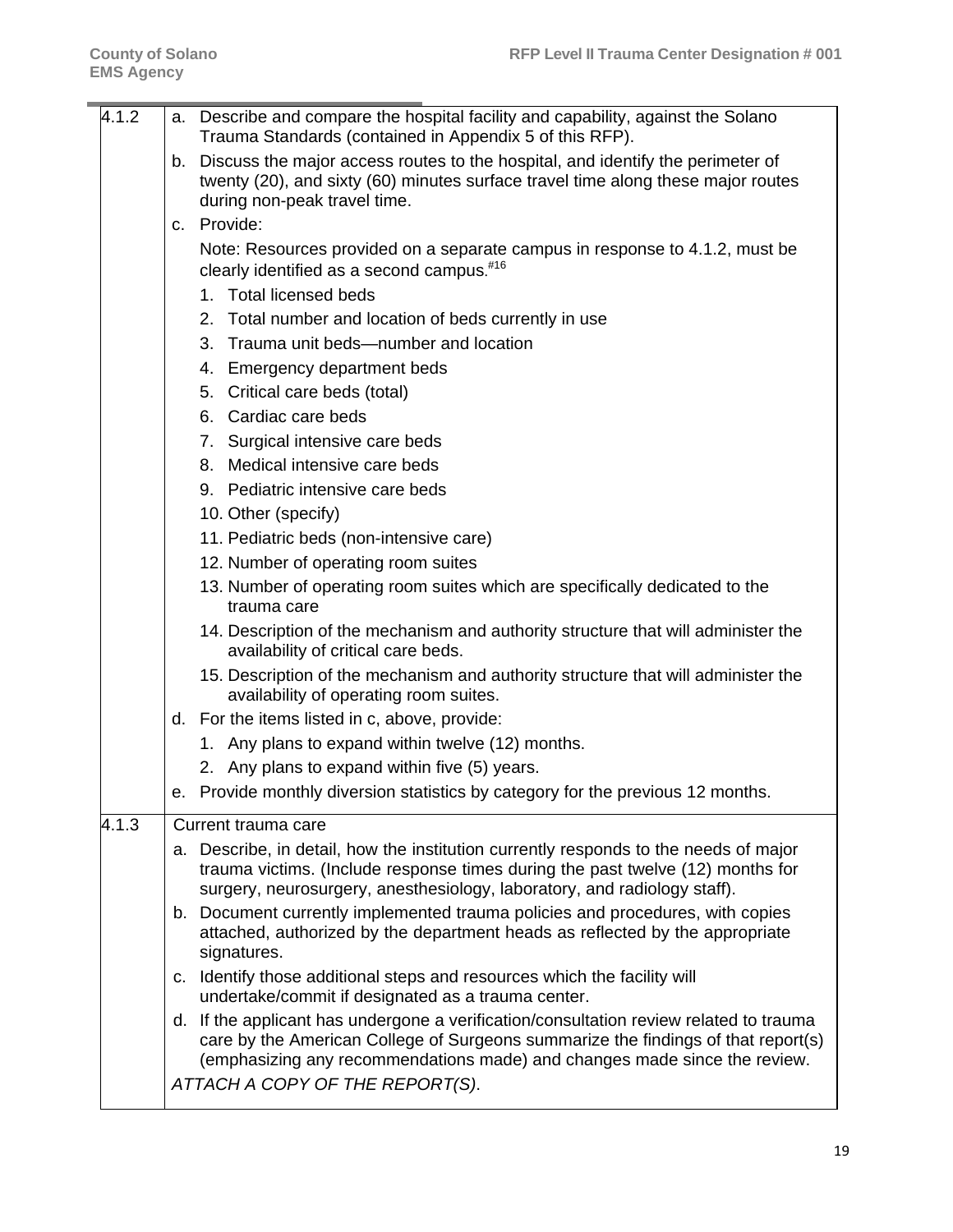| 4.1.4 | Clinical laboratory (as it applies to the emergency department and the trauma<br>service):                                                                                                                                                                                                                                 |
|-------|----------------------------------------------------------------------------------------------------------------------------------------------------------------------------------------------------------------------------------------------------------------------------------------------------------------------------|
|       | a. Does the facility have ready access to, and perform, all clinical lab procedures in<br>the hospital?                                                                                                                                                                                                                    |
|       | b. Must certain procedures be done at a facility outside of the hospital? If so, explain<br>fully.                                                                                                                                                                                                                         |
|       | c. Are there pre-established protocols for drawing and performing a standard set of<br>diagnostic tests (e.g.: blood, blood gases, blood chemistry, urine, etc.)?<br>IF SO, PLEASE ATTACH A COMPLETE SET AS AN EXHIBIT.                                                                                                    |
|       | If these protocols limit who is permitted to perform these procedures, identify these<br>limits and how they impact response to trauma patients.                                                                                                                                                                           |
|       | d. What is the current expected time (based on policy) and the actual average time<br>from the request for lab tests to the drawing of the required specimen? (Identify<br>the average time during each shift).                                                                                                            |
|       | PROVIDE COPIES OF POLICIES/REPORTS/AGREEMENTS THAT VALIDATE THE<br>ABOVE.                                                                                                                                                                                                                                                  |
|       | e. What will be the average response time? (Identify the expected average time during<br>each shift).                                                                                                                                                                                                                      |
|       | f.<br>What are the average completion and reporting times for the commonly used<br>lab tests? Specify.                                                                                                                                                                                                                     |
|       | PROVIDE COPIES OF POLICIES/REPORTS/AGREEMENTS THAT VALIDATE THE<br><b>ABOVE</b>                                                                                                                                                                                                                                            |
| 4.1.5 | Blood and blood products (As it applies to the emergency department and the trauma<br>service):                                                                                                                                                                                                                            |
|       | a. Identify the expected time (based on policy) and the actual average response<br>time for the delivery of patient specific blood products from time of request.<br>Identify any differences among shifts which exceed fifteen (15) percent.<br>PROVIDE COPIES OF POLICIES/REPORTS/AGREEMENTS THAT VALIDATE THE<br>ABOVE. |
|       | b. Describe blood banking capabilities and procedures for the procurement of large<br>volumes of blood when necessary.                                                                                                                                                                                                     |
|       | c. Provide a copy of the Massive Transfusion Protocol.                                                                                                                                                                                                                                                                     |
| 4.1.6 | Radiological services (As it applies to the emergency department and the trauma<br>service):                                                                                                                                                                                                                               |
|       | Is there rapid physical access to X-ray facilities?<br>a.                                                                                                                                                                                                                                                                  |
|       | Does the facility routinely use portable radiology equipment?<br>b.                                                                                                                                                                                                                                                        |
|       | c. What is the expected time (based on policy) and the actual average response time<br>from request to delivered x-ray, by shift?                                                                                                                                                                                          |
|       | PROVIDE X-RAY PROTOCOLS FOR TRAUMA SERVICE REQUESTS PROVIDE<br>COPIES OF POLICIES/REPORTS/AGREEMENTS THAT VALIDATE THE ABOVE.                                                                                                                                                                                              |
|       | d. What are the expected times (based on policy) and the actual average<br>response times for specialized procedures, such as tomography, angiography,<br>and ultrasound?                                                                                                                                                  |
|       | PROVIDE COPIES OF POLICIES/REPORTS/AGREEMENTS THAT VALIDATE THE<br>ABOVE.                                                                                                                                                                                                                                                  |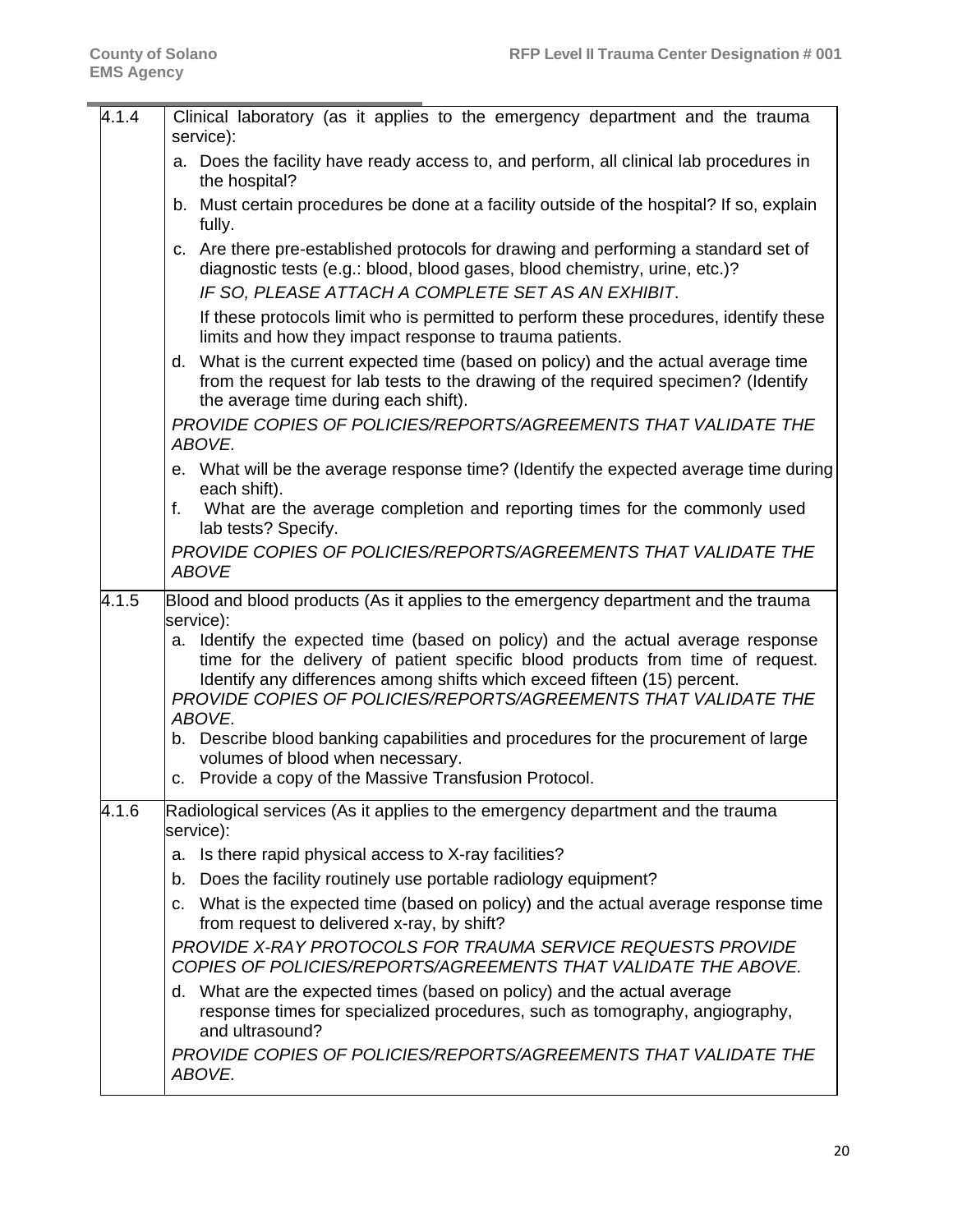| 4.1.7 |    | <b>CT</b> scanner:                                                                                                                                                                                                                                                                                                                                                                                                               |
|-------|----|----------------------------------------------------------------------------------------------------------------------------------------------------------------------------------------------------------------------------------------------------------------------------------------------------------------------------------------------------------------------------------------------------------------------------------|
|       |    | a. Does the facility have an installed full body CT scanner?                                                                                                                                                                                                                                                                                                                                                                     |
|       |    | b. Where is the CT scanner located in relation to the trauma receiving/resuscitation<br>area (location, time, distance, accessibility)?                                                                                                                                                                                                                                                                                          |
|       | c. | Does the facility currently have a CT scan technician who is promptly available 24<br>hours per day? If no, explain. If the technician is not available in-house, describe<br>the protocols/procedures for alerting and mobilizing the technician and for<br>determining the appropriateness of the response time.                                                                                                               |
|       |    | d. As it applies to the emergency department and the trauma service, what is the<br>average response time for interpretation of results from time of request?                                                                                                                                                                                                                                                                    |
|       |    | e. CT Scanner out-of-service record:                                                                                                                                                                                                                                                                                                                                                                                             |
|       |    | How many days/hours total has the facility's CT scanner been out of service each<br>month (list separately) for the past twelve (12) months and total outages for the<br>12 months for the following causes:                                                                                                                                                                                                                     |
|       |    | 1. mechanical reasons                                                                                                                                                                                                                                                                                                                                                                                                            |
|       |    | 2. personnel reasons                                                                                                                                                                                                                                                                                                                                                                                                             |
|       |    | 3. other (explain)                                                                                                                                                                                                                                                                                                                                                                                                               |
|       | f. | Show the average time per 24-hour period the installed CT scanner has been out<br>of service over the past 90 days for the following:                                                                                                                                                                                                                                                                                            |
|       |    | 1. mechanical reasons                                                                                                                                                                                                                                                                                                                                                                                                            |
|       |    | 2. personnel reasons                                                                                                                                                                                                                                                                                                                                                                                                             |
|       |    | 3. other (explain)                                                                                                                                                                                                                                                                                                                                                                                                               |
|       | a. | What provisions has the hospital made to replace or backup the CT scanner when<br>it is out of service? This plan should describe how long the hospital would be<br>without CT scanner capability when the hospital's scanner becomes inoperable.                                                                                                                                                                                |
| 4.1.8 |    | Interventional Radiology:                                                                                                                                                                                                                                                                                                                                                                                                        |
|       |    | a. Does the facility have an interventional radiology facility?                                                                                                                                                                                                                                                                                                                                                                  |
|       |    | b. Does the facility currently have an interventional radiology technician who is<br>promptly available 24 hours per day? If no, explain. If the technician is not available<br>in-house, describe the protocols/procedures for alerting and mobilizing the<br>technician and for determining the appropriateness of the response time.<br>c. What is the response time expectation for interventional radiologist response from |
|       |    | the time of notification? How is this monitored?                                                                                                                                                                                                                                                                                                                                                                                 |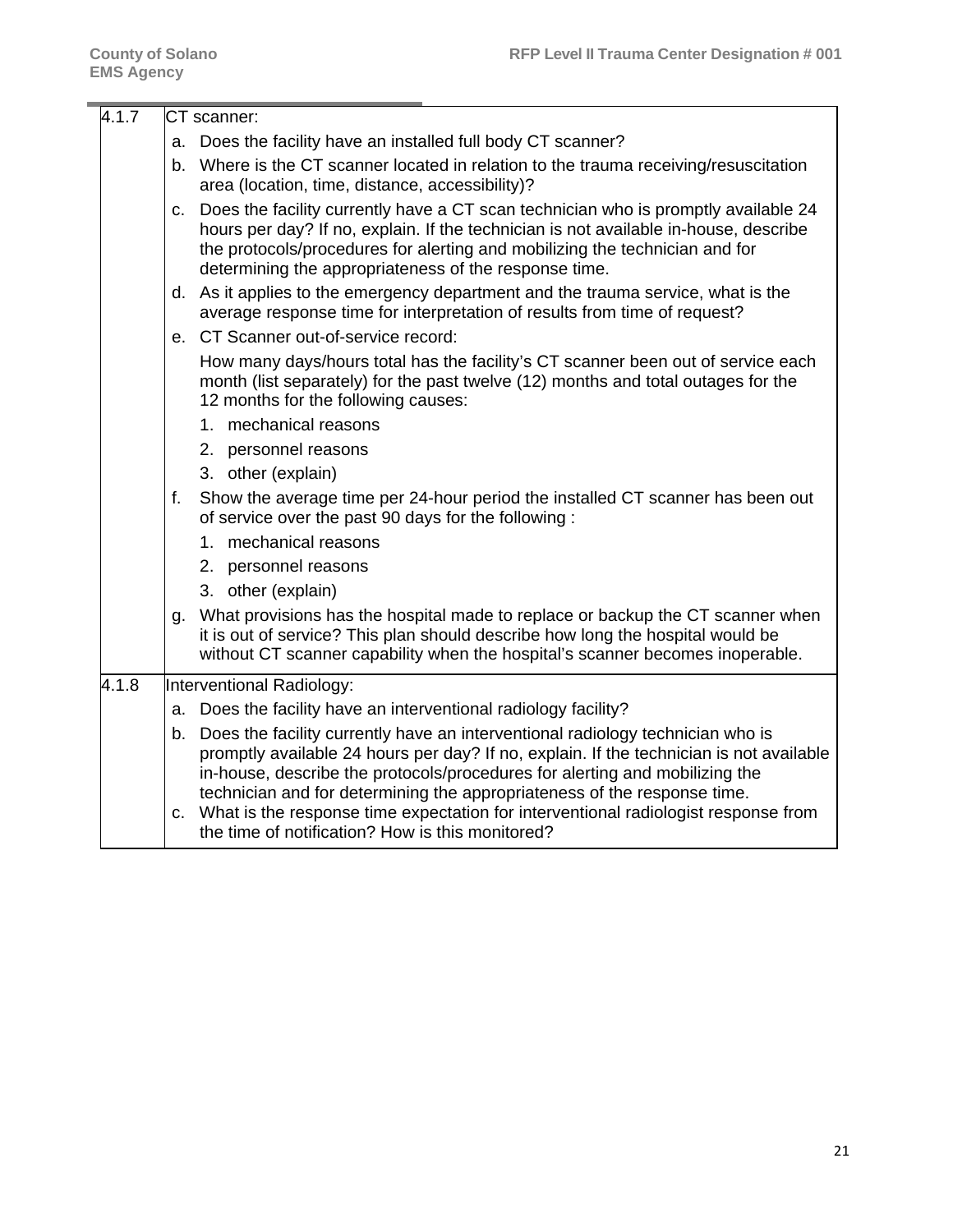| 4.1.9  | Helicopter access:                                                                                                                                                                                                                                                                                              |
|--------|-----------------------------------------------------------------------------------------------------------------------------------------------------------------------------------------------------------------------------------------------------------------------------------------------------------------|
|        | NOTE: A helipad is required for designation as a Level II trauma center.                                                                                                                                                                                                                                        |
|        | a. Does the facility have a FAA/CalTrans approved helicopter landing site? If yes,<br>provide the following information. If no, go to "g", below.                                                                                                                                                               |
|        | b. Is the facility's helicopter landing site on the same level as the trauma<br>receiving/resuscitation area? If not, is there a designated private control elevator?                                                                                                                                           |
|        | c. Where is the landing site located? (give distances in feet from trauma<br>receiving/resuscitation area; describe any physical barriers or obstructions such as<br>roadways, parking lots, fences, structures, etc. between the landing site and the<br>entrance to the trauma receiving/resuscitation area). |
|        | d. Identify the average (realistic) time from the helicopter landing site to the trauma<br>receiving/ resuscitation area. Specify the time from the helicopter landing site to<br>the elevators (if any), and the time from the elevator to the trauma<br>receiving/resuscitation area.                         |
|        | e. How is the patient transported to the trauma receiving/resuscitation area from the<br>landing site (e.g.: directly via gurney, via ambulance or special vehicle)? If<br>transport is by ambulance, document the response time to the landing site.                                                           |
|        | Comment on ground ambulance availability (if required) and assurances of<br>f.<br>service to and from helicopter landing site. Describe the procedure to request the<br>ambulance.                                                                                                                              |
|        | g. If the facility does not have an approved helicopter landing site, does it have the<br>ability to provide one? Are there any plans for providing an approved site? Does<br>the facility have other temporary arrangements for receiving a trauma patient(s)<br>transported by helicopter?                    |
| 4.1.10 | Communications System:                                                                                                                                                                                                                                                                                          |
|        | Describe the existing primary and backup communications systems, including:                                                                                                                                                                                                                                     |
|        | Internal and external alerting/paging<br>a.                                                                                                                                                                                                                                                                     |
|        | b. Ground ambulance voice communications                                                                                                                                                                                                                                                                        |
|        | c. Air ambulance and rescue helicopter voice communications                                                                                                                                                                                                                                                     |
|        | d. Protocols and procedures for use of the communications system, and persons<br>(by title) permitted to use the communications resource.                                                                                                                                                                       |
|        | e. Other communication systems required by Solano County EMS Agency                                                                                                                                                                                                                                             |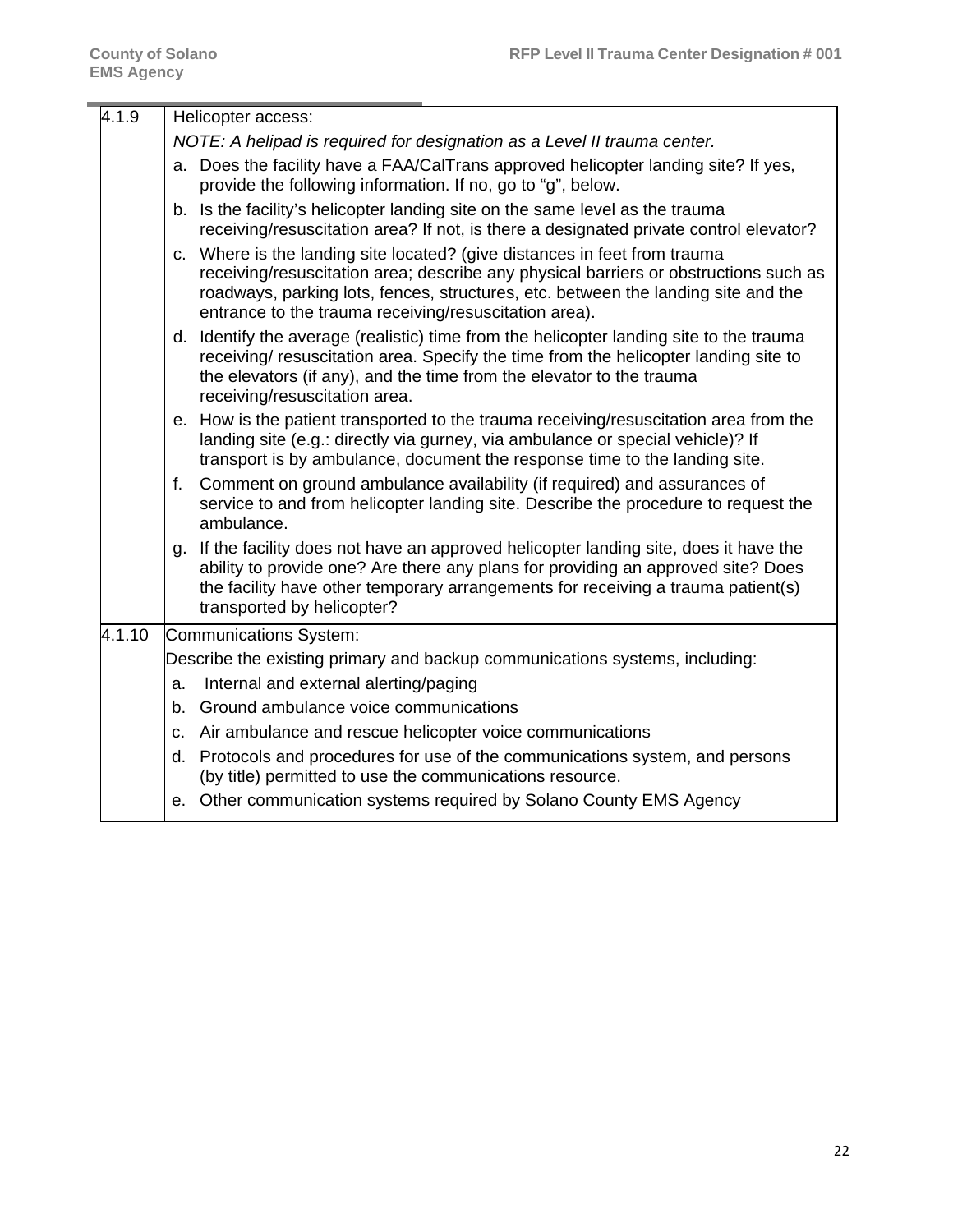| 4.1.11 |                                                                                                     |                                                                                                                                                                                                         |  |
|--------|-----------------------------------------------------------------------------------------------------|---------------------------------------------------------------------------------------------------------------------------------------------------------------------------------------------------------|--|
|        | Hospital organization<br>Provide a complete list of members of the hospital's governing body.<br>a. |                                                                                                                                                                                                         |  |
|        | b.                                                                                                  | Provide an organizational chart which depicts the relationships of all departments                                                                                                                      |  |
|        |                                                                                                     | and services. Include, as a minimum, the following services or departments:                                                                                                                             |  |
|        |                                                                                                     | Governing Board                                                                                                                                                                                         |  |
|        | $\bullet$                                                                                           | <b>Chief Executive Officer</b>                                                                                                                                                                          |  |
|        |                                                                                                     | Department of Surgery                                                                                                                                                                                   |  |
|        |                                                                                                     | <b>Trauma Service</b>                                                                                                                                                                                   |  |
|        | ٠                                                                                                   | Department of Medicine                                                                                                                                                                                  |  |
|        | ٠                                                                                                   | <b>Department of Nursing</b>                                                                                                                                                                            |  |
|        | ٠                                                                                                   | Department of Radiology                                                                                                                                                                                 |  |
|        | ٠                                                                                                   | Department of Pathology                                                                                                                                                                                 |  |
|        |                                                                                                     | Department of Emergency Services                                                                                                                                                                        |  |
|        | ٠                                                                                                   | <b>Department of Pediatrics</b>                                                                                                                                                                         |  |
|        |                                                                                                     | <b>Clinical Laboratory Services</b>                                                                                                                                                                     |  |
|        |                                                                                                     | <b>Operating Room Department</b>                                                                                                                                                                        |  |
|        |                                                                                                     | Department of Education                                                                                                                                                                                 |  |
|        |                                                                                                     | Department of Rehabilitation.                                                                                                                                                                           |  |
|        |                                                                                                     |                                                                                                                                                                                                         |  |
| 4.2    |                                                                                                     | <b>Trauma Service</b>                                                                                                                                                                                   |  |
| 4.2.1  |                                                                                                     | From an operational perspective, justify a designation of the facility as a Level                                                                                                                       |  |
|        |                                                                                                     | Il trauma center.                                                                                                                                                                                       |  |
| 4.2.2  |                                                                                                     | Trauma service management                                                                                                                                                                               |  |
|        | a.                                                                                                  | Identify the individual who has been selected as trauma program medical director<br>(chief of trauma) and provide a curriculum vitae demonstrating that this individual<br>meets the minimum standards. |  |
|        |                                                                                                     | b. What full-time equivalency is provided for the position of trauma program medical<br>director (chief of trauma)?                                                                                     |  |
|        | C.                                                                                                  | Identify the individual who has been selected as trauma nurse<br>coordinator/manager and provide a curriculum vitae demonstrating that this<br>individual meets the minimum standards.                  |  |
|        | d.                                                                                                  | What full-time equivalency is provided for the position of trauma nurse<br>coordinator/manager?                                                                                                         |  |
|        | е.                                                                                                  | Describe the staffing pattern for provision of clerical support for the trauma<br>program medical director (chief of trauma) and the trauma nurse<br>coordinator/manager.                               |  |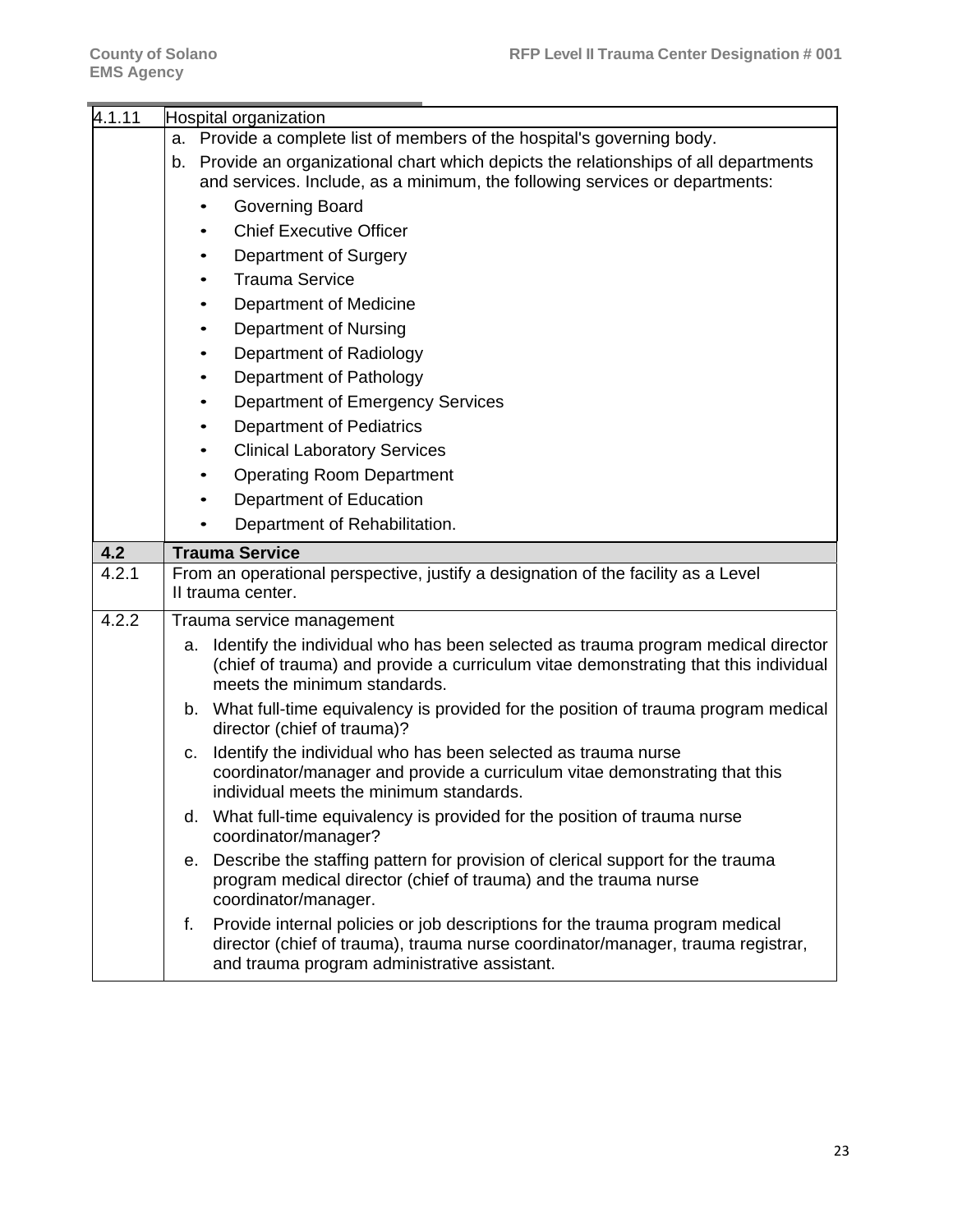| 4.2.3 | Trauma Team:                                                                                                                                                                                                                                                                                                  |  |  |
|-------|---------------------------------------------------------------------------------------------------------------------------------------------------------------------------------------------------------------------------------------------------------------------------------------------------------------|--|--|
|       | a. Discuss the make-up, strengths, and weaknesses of the trauma team at the<br>hospital.                                                                                                                                                                                                                      |  |  |
|       | b. Describe the protocols/procedures for alerting and mobilizing:                                                                                                                                                                                                                                             |  |  |
|       | In-house trauma team personnel and other on-call specialists;                                                                                                                                                                                                                                                 |  |  |
|       | Trauma surgical team;<br>$\bullet$                                                                                                                                                                                                                                                                            |  |  |
|       | First and second surgical assistants;<br>$\bullet$                                                                                                                                                                                                                                                            |  |  |
|       | Back-up trauma team(s)<br>$\bullet$                                                                                                                                                                                                                                                                           |  |  |
|       | c. Explain whether these protocols/procedures apply on all shifts, days, weekdays,<br>weekends, and holidays. Explain any differences which exist.                                                                                                                                                            |  |  |
|       | d. What are the average, range, and overall response time both from in-hospital and<br>out-of-hospital (include weekday and weekend/holiday information) over the past<br>twelve months for the personnel listed in subsection b, above? How has this time<br>been verified (please document response times)? |  |  |
| 4.2.4 | Trauma receiving/resuscitation area:                                                                                                                                                                                                                                                                          |  |  |
|       | a. Describe the facility's designated trauma receiving/ resuscitation area (location,<br>access, size, fixed and portable equipment, operation, date of construction or<br>most recent remodeling, etc.).                                                                                                     |  |  |
|       | b. Describe how more than one critically injured trauma patient can be treated<br>concurrently.                                                                                                                                                                                                               |  |  |
| 4.2.5 | Burn and spinal cord injury care:                                                                                                                                                                                                                                                                             |  |  |
|       | If the facility does not provide comprehensive burn and spinal cord injury<br>treatment and rehabilitation, describe patient transfer policies, protocols and<br>agreements for burns and spinal cord injuries.                                                                                               |  |  |
|       | ATTACH COPIES OF SIGNED TRANSFER AGREEMENTS, WHERE<br><b>APPLICABLE.</b>                                                                                                                                                                                                                                      |  |  |
| 4.3   | <b>Trauma Registry</b>                                                                                                                                                                                                                                                                                        |  |  |
|       | a. Indicate the institution's commitment to participate in the operation of the trauma<br>registry, including provision of trauma registry information to Solano County<br>EMS Agency.                                                                                                                        |  |  |
|       | b. What full-time equivalency(ies) is provided for the position(s) of trauma registrar?                                                                                                                                                                                                                       |  |  |
| 4.4   | <b>Physician and Nurse Coverage</b>                                                                                                                                                                                                                                                                           |  |  |
|       | Provide an organization chart showing lines of authority for the trauma service.<br>a.                                                                                                                                                                                                                        |  |  |
|       | For your trauma director provide: board certification, advanced training,<br>b.<br>certification, and/or special skills in medicine, administrative services, etc.                                                                                                                                            |  |  |
|       | Complete Required Exhibit #3: Trauma Surgeons<br>c.                                                                                                                                                                                                                                                           |  |  |
|       | If residents will be used to provide any of the required coverage, describe the<br>d.<br>residency program.                                                                                                                                                                                                   |  |  |
|       | Complete Required Exhibit #4: General Surgery Residents<br>е.                                                                                                                                                                                                                                                 |  |  |
|       | Complete Required Exhibit #5: Neurosurgeons<br>f.                                                                                                                                                                                                                                                             |  |  |
|       | Complete Required Exhibit #6: Orthopedic Surgeons<br>g.                                                                                                                                                                                                                                                       |  |  |
|       | Complete Required Exhibit #7: Emergency Physicians<br>h.                                                                                                                                                                                                                                                      |  |  |
|       | Complete Required Exhibit #8: Anesthesiology<br>i.                                                                                                                                                                                                                                                            |  |  |
|       | Complete Required Exhibit #9: Radiology (Diagnostic and Interventional)<br>j.                                                                                                                                                                                                                                 |  |  |
|       | Complete Required Exhibit #10: Obstetricians/Gynecologists<br>k.                                                                                                                                                                                                                                              |  |  |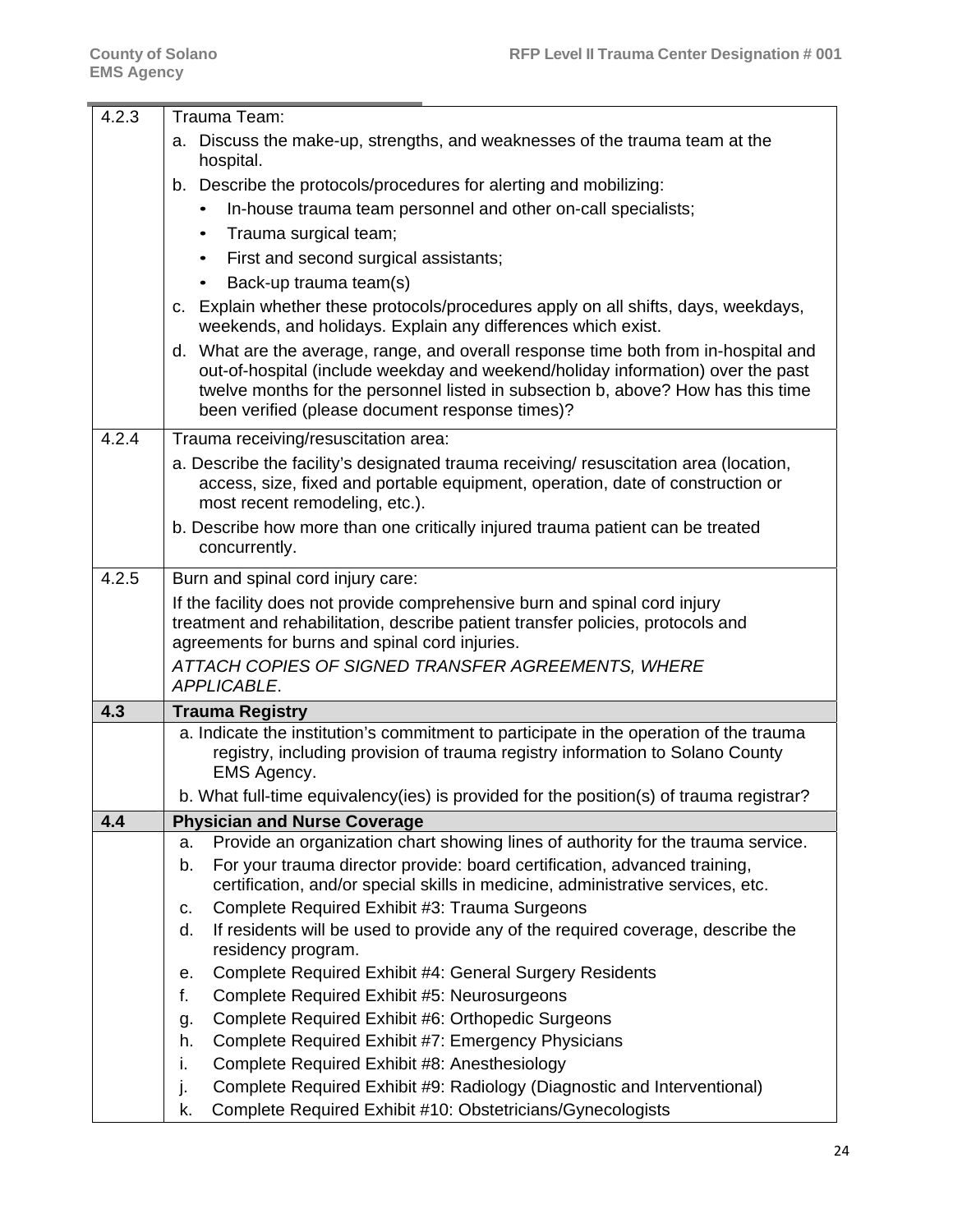| L. | For your trauma nurse coordinator/manager identify advanced training,<br>certification, and/or special skills in medicine, nursing, administrative services,<br>etc.                                                                                 |
|----|------------------------------------------------------------------------------------------------------------------------------------------------------------------------------------------------------------------------------------------------------|
| m. | For other personnel identified as part of the trauma team identify advanced<br>training, certification, and/or special skills in medicine, nursing, administrative<br>services, etc.                                                                 |
| n. | Document institutional policies, procedures, and audit regarding continuing<br>education in trauma for nurses.                                                                                                                                       |
| 0. | Explain emergency physician staffing pattern over the various hours of the day<br>(e.g., multiple physician coverage during regular high census periods).                                                                                            |
| p. | Indicate the number and percentage of emergency department physicians<br>currently American Board of Medical Specialties (ABMS) certified in emergency<br>medicine.                                                                                  |
| q. | Document institutional policies, procedures, and audit for continuing medical<br>education for emergency department and trauma service physician staff.<br>INCLUDE CME SCHEDULE FOR PAST TWELVE MONTHS.                                              |
| r. | Describe emergency department and ICU nursing staffing. Explain staffing<br>relationships to acuity and methodology used (e.g. on what bases are the<br>emergency department and ICUs staffed?).                                                     |
| S. | Indicate the number and percentage of critical care nursing staff currently<br>certified as ACLS providers.                                                                                                                                          |
| t. | Indicate the number and percentage of critical care intensive care unit nursing<br>staff currently Certified Emergency Nurse (CEN) and/or Certified Critical Care<br>Nurse (CCRN), and the number and percentage of ICU nurses who are not<br>CCRNs. |
| u. | Indicate the number and percentage of emergency department nursing staff<br>currently certified as ACLS providers.                                                                                                                                   |
| v. | Indicate the number and percentage of emergency department nursing staff<br>currently certified as CENs and/or CCRNs and the number and percentage of<br>ED nurses who are not CENs.                                                                 |
| w. | Indicate the number and percentage of emergency department nursing staff<br>that have completed the Emergency Nurses Association's Trauma Nurse Core<br>Curriculum, or equivalent training.                                                          |
| Х. | Physician Back-up Policies/Procedures                                                                                                                                                                                                                |
|    | Explain the back-up physician/surgeon policies and procedures.<br>1.                                                                                                                                                                                 |
|    | Does the facility have back-up procedures beyond the second person on-<br>2.<br>call?                                                                                                                                                                |
|    | How often is the call-in list updated?<br>3.                                                                                                                                                                                                         |
|    | 4.<br>What is the percentage of compliance with call-in procedures?<br>PROVIDE COPIES OF POLICIES/REPORTS/AGREEMENTS THAT<br>VALIDATE THE ABOVE for the previous 12 months.                                                                          |
|    | What provision is made for non-compliance with call-in procedures<br>5.<br>(including delayed responses or failures to respond)?                                                                                                                     |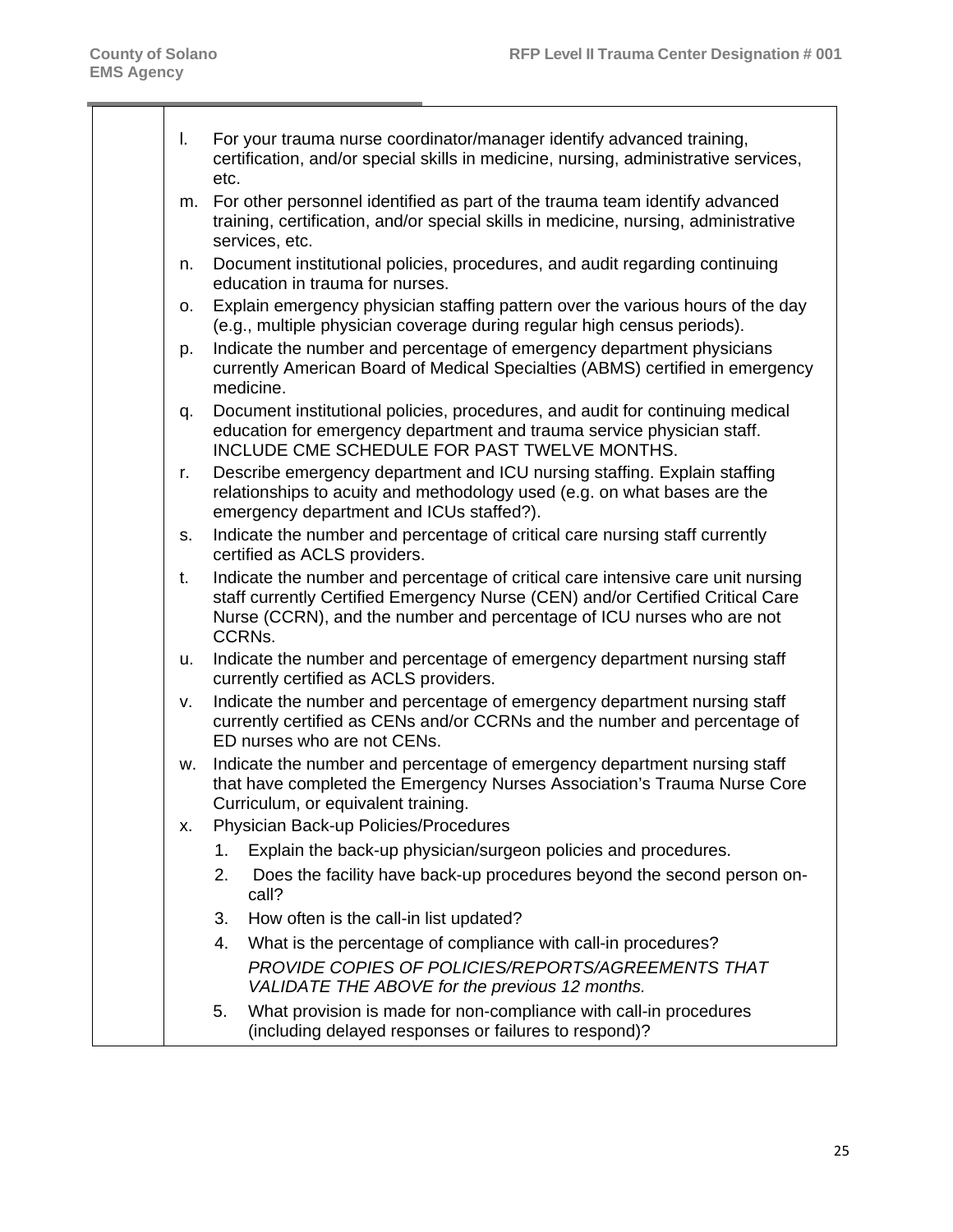| 4.5          | <b>Quality Improvement</b>                                                                                                                                         |
|--------------|--------------------------------------------------------------------------------------------------------------------------------------------------------------------|
| 4.5.1        | Describe, in a narrative format, the facility's quality improvement process for trauma                                                                             |
|              | care services, including review of patients who are:                                                                                                               |
|              | a. Treated and admitted to the hospital;                                                                                                                           |
|              | b. Treated and released;                                                                                                                                           |
|              | Treated and transferred to another medical facility;<br>C.                                                                                                         |
|              | d. Treated but died in the emergency department.                                                                                                                   |
| 4.5.2        | For each of the activities listed in 4.5.3 through 4.5.11, explain:                                                                                                |
|              | The frequency of the activity;<br>a.                                                                                                                               |
|              | b. The format of the activity;<br>c. Name/Title of the Chair                                                                                                       |
|              | d. Describe the membership using titles                                                                                                                            |
|              | e. Are there attendance requirement? If yes, describe.                                                                                                             |
|              | f. Committee reports to whom?                                                                                                                                      |
|              | g. Documentation of loop closure.                                                                                                                                  |
|              | DOCUMENT POLICIES DIRECTED AT CORRECTIVE ACTION RESULTING FROM                                                                                                     |
|              | THE ACTIVITY.                                                                                                                                                      |
| 4.5.3        | Special audit for trauma deaths                                                                                                                                    |
| 4.5.4        | Morbidity and mortality conference                                                                                                                                 |
| 4.5.5        | Multidisciplinary trauma conference                                                                                                                                |
| 4.5.6        | Trauma nursing audit                                                                                                                                               |
| 4.5.7        | Utilization review of trauma cases                                                                                                                                 |
| 4.5.8        | Medical records review of trauma cases                                                                                                                             |
| 4.5.9        | <b>Tissue review</b>                                                                                                                                               |
| 4.5.10       | Disaster or multi-casualty incident planning and exercises                                                                                                         |
| 4.5.11       | Review of cost, by diagnosis, of trauma cases                                                                                                                      |
| 4.5.12       | Identify the person(s) responsible for coordination of the overall quality improvement                                                                             |
|              | activities for the trauma service; provide curriculum vitae and describe                                                                                           |
|              | organizational relationships.                                                                                                                                      |
| 4.6<br>4.6.1 | <b>Outreach Program</b>                                                                                                                                            |
|              | Describe the protocol for telephone and/or on-site consultation requests from<br>community physicians and providers in the service area. What is the specialty and |
|              | training level of the physicians who will respond to these requests?                                                                                               |
| 4.6.2        | What mechanisms exist or will be established to ensure the appropriateness                                                                                         |
|              | and efficiency of the advice which is rendered?                                                                                                                    |
| 4.6.3        | What formal mechanisms exist or will be established to provide referring hospitals                                                                                 |
|              | or physicians with feedback (e.g., information regarding definitive diagnosis, course                                                                              |
|              | of treatment, patient outcome, etc.).                                                                                                                              |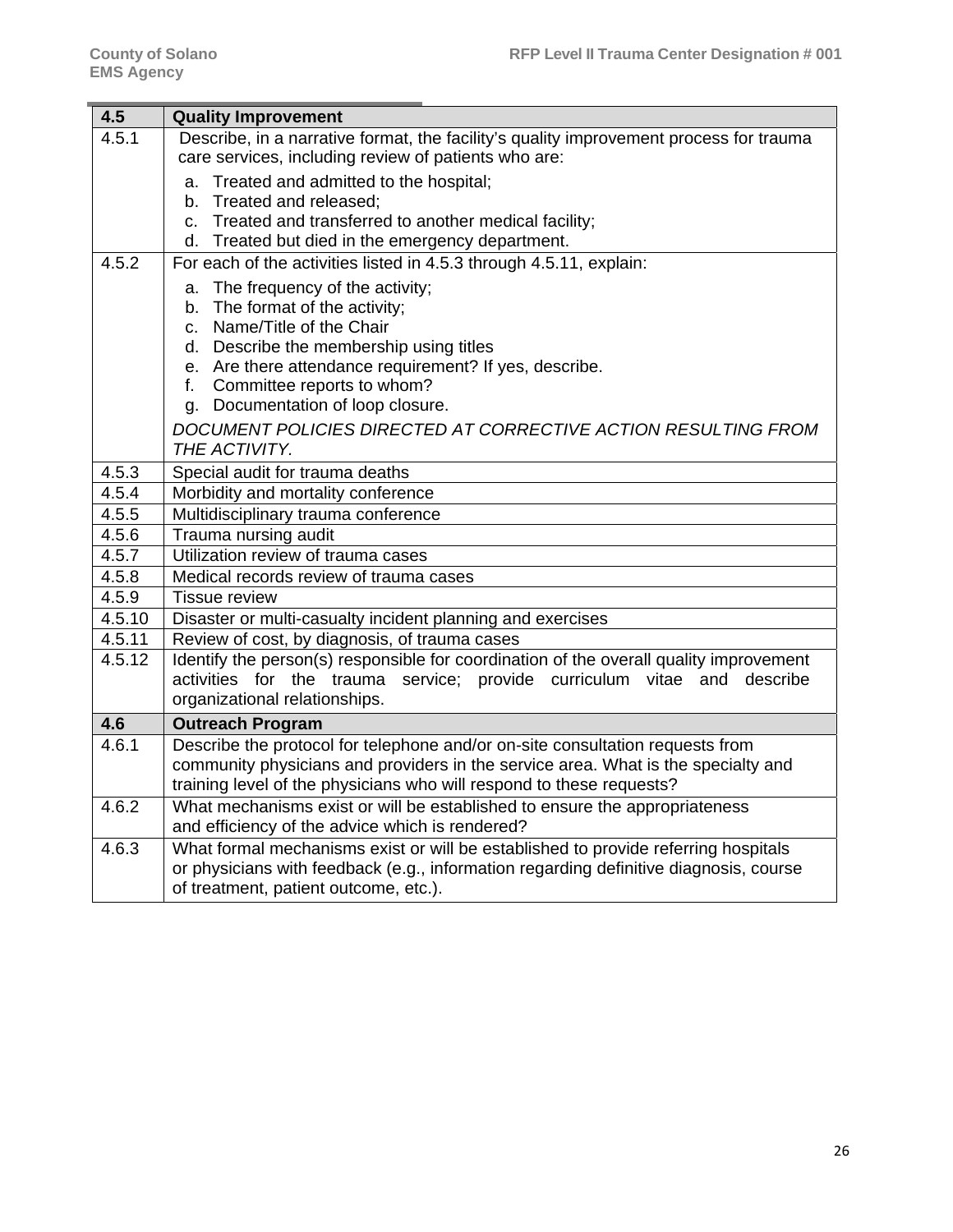| 4.6.4 | Describe public information and education activities which are or have been conducted                             |
|-------|-------------------------------------------------------------------------------------------------------------------|
|       | or sponsored regarding the following:                                                                             |
|       |                                                                                                                   |
|       | How to enter the trauma system<br>a.                                                                              |
|       | Use of universal emergency access number (9-1-1)<br>b.                                                            |
|       | Injury prevention<br>C.                                                                                           |
|       | Standard first aid<br>d.                                                                                          |
|       | Disaster preparedness<br>е.                                                                                       |
|       | f.<br>Cardiopulmonary resuscitation and AED training                                                              |
|       | Problems confronting the public regarding optimal care for the injured.<br>g.                                     |
|       | What is the training level of the person(s) responsible for public information<br>h.<br>and education activities? |
|       | PROVIDE SCHEDULE FOR PAST THREE MONTHS AND DESCRIBE OUTREACH<br><b>EFFORTS</b>                                    |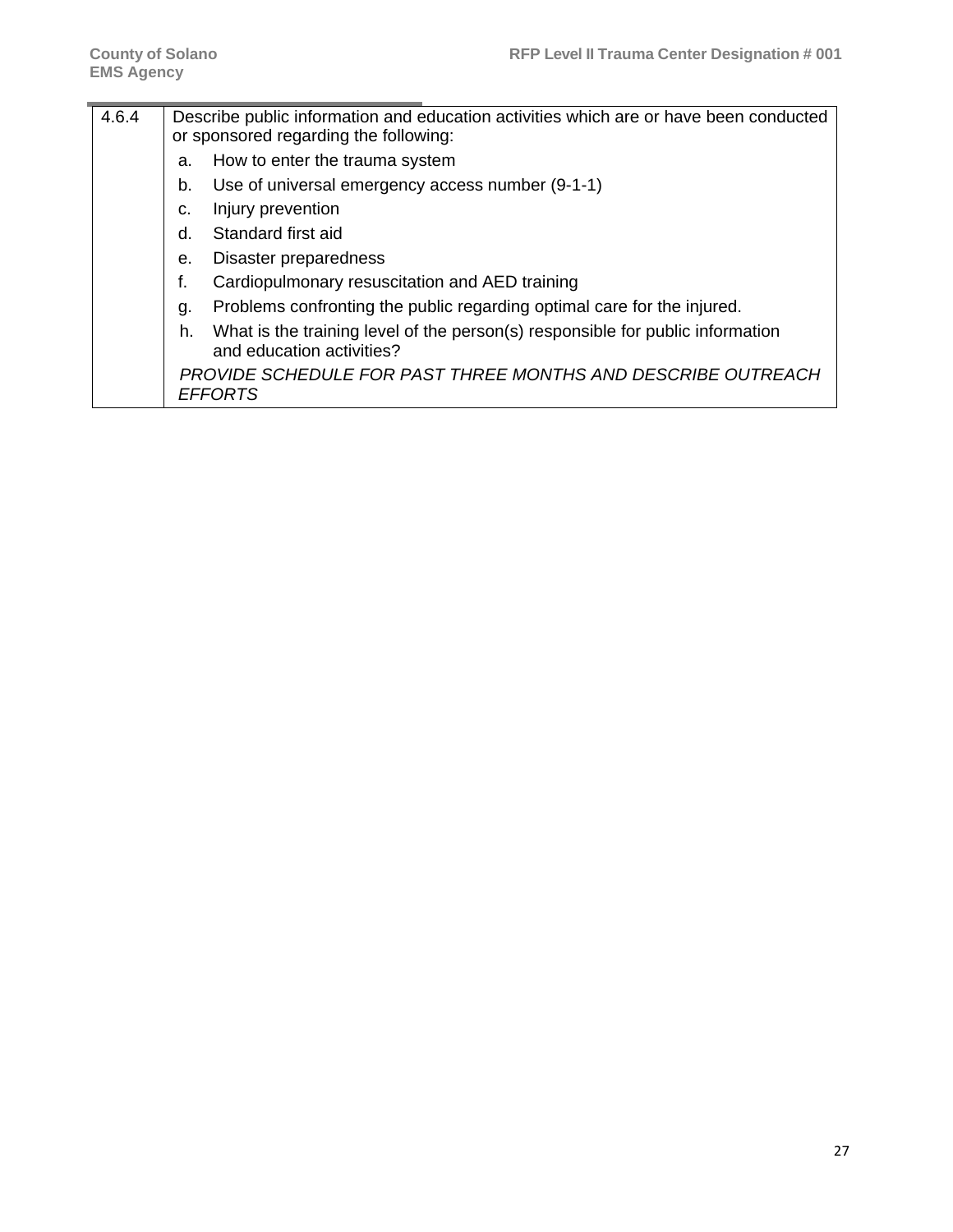| 4.7   | <b>Training Program</b>                                                                                                                                                                                                                                                                                                                                                                                                                  |
|-------|------------------------------------------------------------------------------------------------------------------------------------------------------------------------------------------------------------------------------------------------------------------------------------------------------------------------------------------------------------------------------------------------------------------------------------------|
| 4.7.1 | Summarize and document formal training activities in continuing trauma education which<br>have been provided during the past 2 years, providing schedules, curricula and program<br>outlines, where available, for:                                                                                                                                                                                                                      |
|       | a. Staff physicians                                                                                                                                                                                                                                                                                                                                                                                                                      |
|       | b. Resident physicians                                                                                                                                                                                                                                                                                                                                                                                                                   |
|       | Community physicians<br>C.                                                                                                                                                                                                                                                                                                                                                                                                               |
|       | <b>Emergency department nurses</b><br>d.<br>e. Surgical nurses                                                                                                                                                                                                                                                                                                                                                                           |
|       | Intensive care nurses<br>f.                                                                                                                                                                                                                                                                                                                                                                                                              |
|       | g. Prehospital care personnel                                                                                                                                                                                                                                                                                                                                                                                                            |
| 4.7.2 | Indicate plans for future formal training programs in continuing trauma education for<br>the above groups. For paramedic students and paramedics, this will include primary<br>education and continuing education as required by Solano County EMS Agency,<br>including the performance of procedures on hospital patients, including insertion of<br>intravenous catheters, endotracheal intubation, and other advanced airway devices. |
| 4.7.3 | Provide the agreement for clinical training with the Solano College Paramedic<br>Program and describe, in narrative form, the manner in which paramedic students<br>conduct their clinical training activities, to include departments and physician<br>management.                                                                                                                                                                      |
| 4.7.4 | Describe institutional policies and activities for provision of continuing trauma<br>education to physician and nursing staff at referring hospitals and prehospital care<br>providers in the area.<br>PROVIDE SCHEDULE FOR PAST THREE MONTHS AND DESCRIBE TRAINING<br><b>ACTIVITIES.</b>                                                                                                                                                |
| 4.8   | <b>Diversion/Saturation Policy</b>                                                                                                                                                                                                                                                                                                                                                                                                       |
|       | Describe, in narrative form, the PROPOSER's policy, including transfer policies, for<br>situations when, due to saturation, the hospital does not have appropriate resources for<br>initial treatment/stabilization.                                                                                                                                                                                                                     |
|       | a. Indicate the method by which trauma patients will be managed if there is no<br>operating room available.<br>b. Who in the hospital can authorize this response to trauma saturation?                                                                                                                                                                                                                                                  |
|       | How is it reviewed?<br>C.<br>d. How will the plan be amended if the applicant is designated as a trauma center?                                                                                                                                                                                                                                                                                                                          |
|       | ATTACH A COPY OF THE APPLICANT'S TRAUMA SATURATION PLAN/POLICY.                                                                                                                                                                                                                                                                                                                                                                          |
| 4.9   | <b>Special Facilities, Resources, And Capabilities</b>                                                                                                                                                                                                                                                                                                                                                                                   |
| 4.9.1 | Describe, in narrative form, the special facilities, resources, and/or capabilities of the<br>facility. Include clear copies of all licenses, special permits, and other documentation.                                                                                                                                                                                                                                                  |
| 4.9.2 | Describe, in narrative form, the surgical specialties and sub-specialties which are<br>currently available to the hospital, including, but not limited to: Neurosurgery,<br>Orthopedic, and Labor & Delivery.                                                                                                                                                                                                                            |
| 4.9.3 | Describe, in narrative form, the non-surgical specialties and sub-specialties which are<br>currently available to the hospital, including, but not limited to: Social Services, Drug &<br>Alcohol Rehabilitation, and Geriatrics.                                                                                                                                                                                                        |
| 4.9.4 | Describe, in narrative form, the clinical laboratory services which are available.                                                                                                                                                                                                                                                                                                                                                       |
| 4.9.5 | Describe, in narrative form, the pathology laboratory services which are available.                                                                                                                                                                                                                                                                                                                                                      |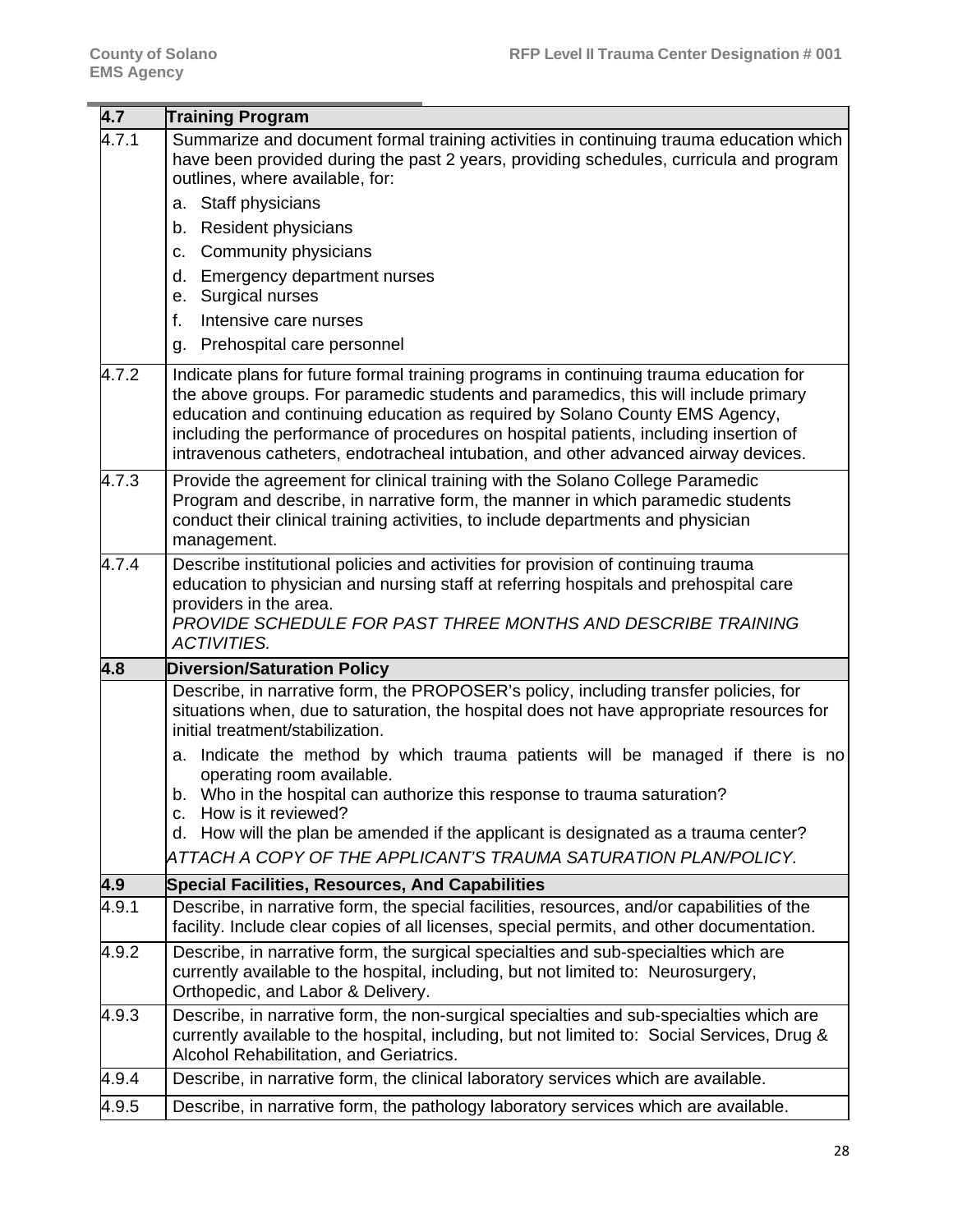| 4.9.6 | Describe the Emergency Department staffing to accommodate<br>paramedic/prehospital personnel call volume. Explain the working relationship<br>between the Emergency Department staff and paramedics/prehospital<br>personnel. |
|-------|-------------------------------------------------------------------------------------------------------------------------------------------------------------------------------------------------------------------------------|
| 4.9.7 | Describe, in narrative form, the policies and procedures in place to ensure<br>necessary continuity of care for patients after release following acute injury care.                                                           |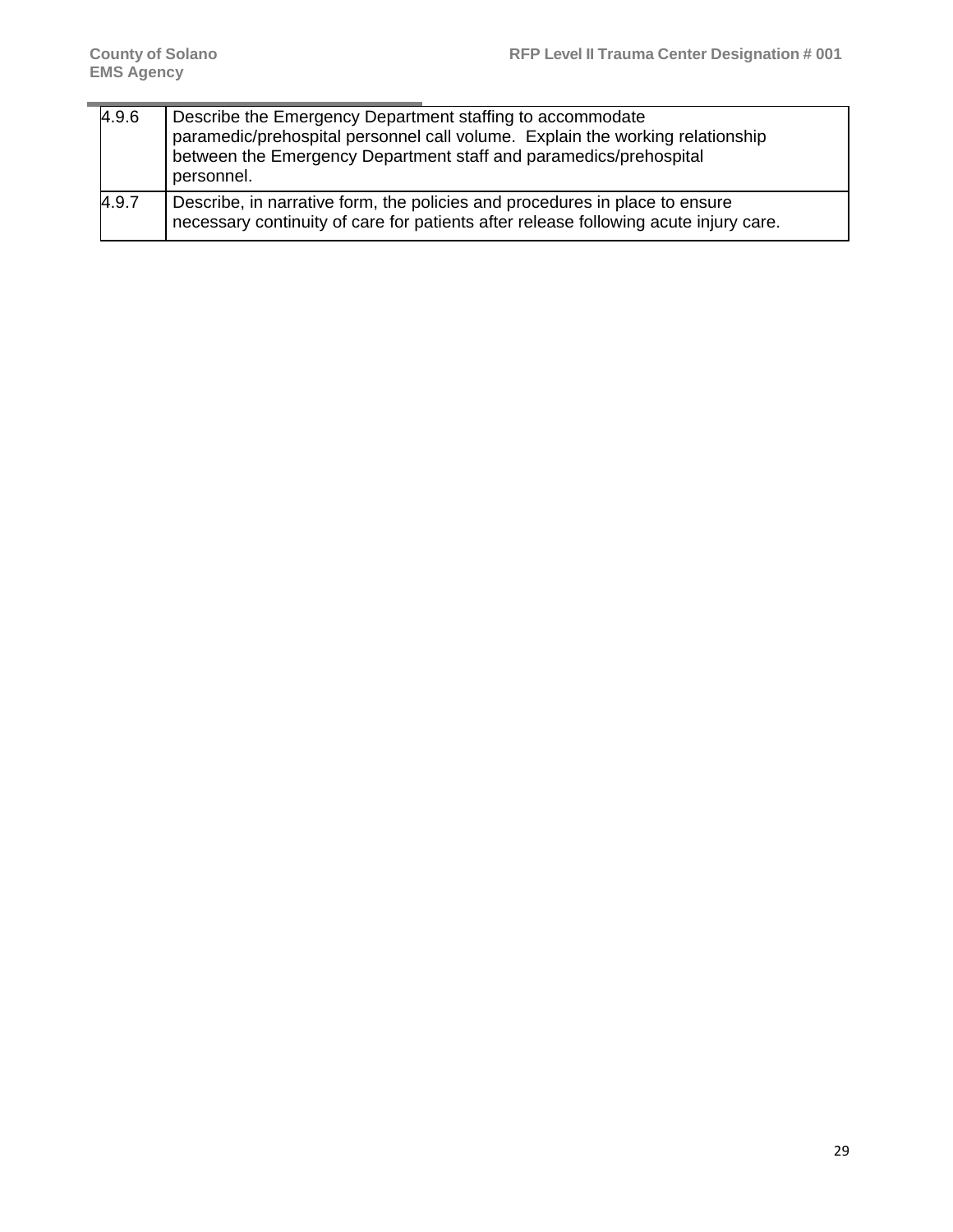| 4.10 | <b>Continuity Of Operations</b>                                                                                                                                                                                                                                                                                                                                                                              |
|------|--------------------------------------------------------------------------------------------------------------------------------------------------------------------------------------------------------------------------------------------------------------------------------------------------------------------------------------------------------------------------------------------------------------|
|      | Describe, in narrative form, your Continuity of Operations Plan.<br>а.                                                                                                                                                                                                                                                                                                                                       |
|      | b. Explain how your hospital has prepared to continue operations, and service/product<br>delivery, in the event of an unforeseen emergency in compliance with CA<br>Department of Public Health Hospital Preparedness and The Joint Commission.<br>Also, explain how your hospital will provide assistance to Solano County should<br>C.<br>Solano County operations be impacted by an unforeseen emergency. |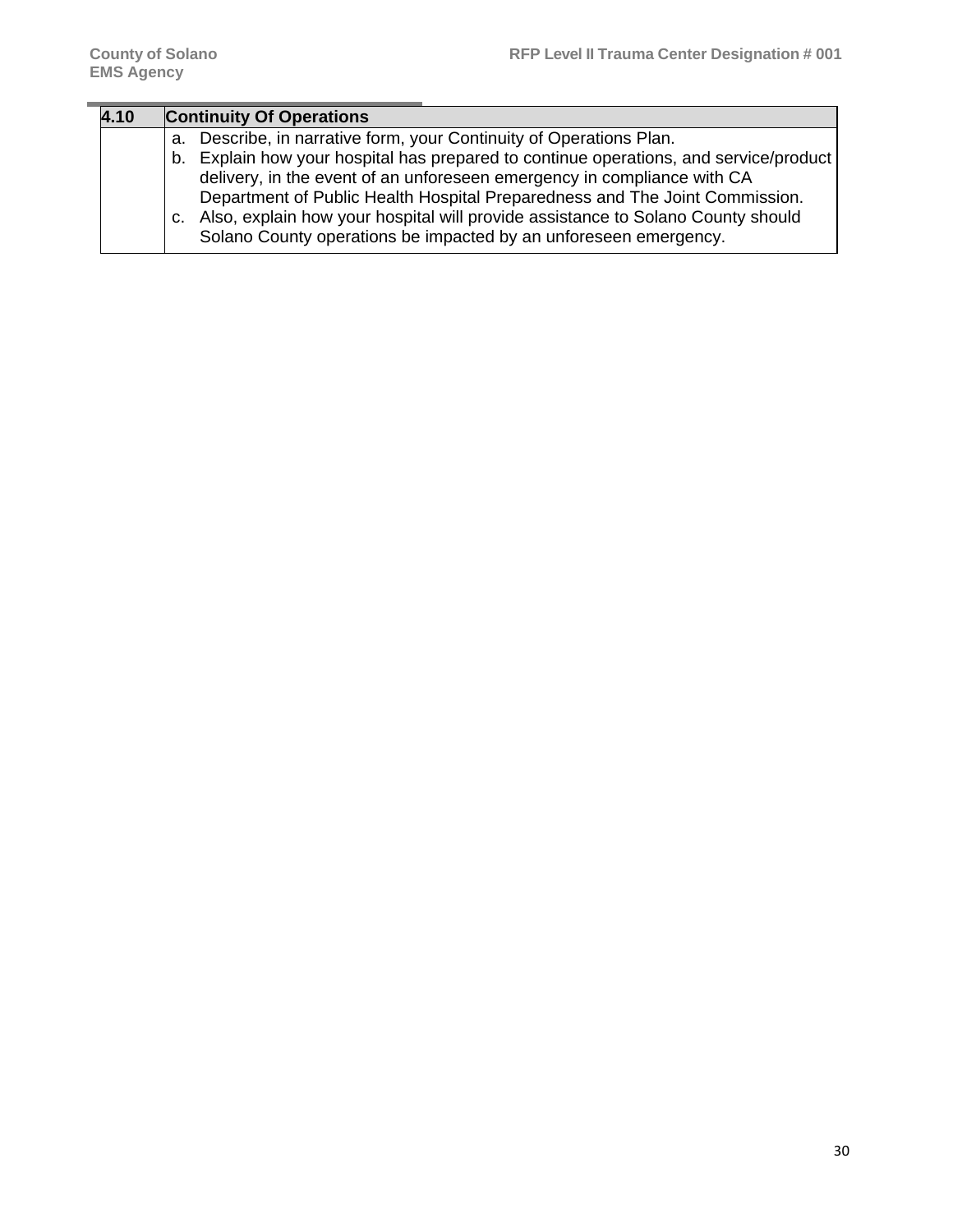# **Appendix 5: Level II Trauma Center Minimum Standards**

*All proposers must meet the minimum standards for a Level II trauma center. Responses to these standards are demonstrated in Appendix 4 responses.*

#### **DEFINITIONS**

**CHIEF OF TRAUMA or TRAUMA PROGRAM MEDICAL DIRECTOR:** Means the physician who has been vested by the trauma center with primary responsibility and granted necessary authority for clinical services related to trauma care, including quality improvement.

**EMERGENCY DEPARTMENT or EMERGENCY ROOM:** Means the area of a licensed general acute care hospital that customarily receives patients in need of emergency medical evaluation and/or care.

**TRAUMA CENTER or DESIGNATED TRAUMA CENTER:** Means a licensed hospital,

accredited by the Joint Commission on Accreditation of Healthcare Organizations, which has been designated as a Level I, II, III, or IV trauma center and/or Level I or II pediatric trauma center by the local EMS agency, in accordance with California Code of Regulations Title 22, Division 9, Chapter 7 §100248. Designation received by a hospital after undergoing extensive review from the Local EMS Agency and complying with the appropriate State of California regulations. These hospitals provide trauma data to Solano County EMS Agency. Solano County EMS Agency Policy #5900

#### **IMMEDIATELY AVAILABLE:** Means

- a. Unencumbered by conflicting duties or responsibilities;
- b. Responding without delay when notified; and
- c. Being within the specified area of the trauma center when the patient is delivered, as defined by California Code of Regulations Title 22, Division 9, Chapter 7 §100237.

**ON-CALL:** Means agreeing to be available to respond to the trauma center in order to provide a defined service, as defined by California Code of Regulations Title 22, Division 9, Chapter 7 §100240.

### **PROMPTLY AVAILABLE:** Means:

- a. Responding without delay when notified and requested to respond to the hospital; and
- b. Being physically available to the specified area of the trauma center within a period of time that is medically prudent and in accordance with local EMS agency policies and procedures as defined by California Code of Regulations Title 22, Division 9, Chapter 7 §100241.

**TRAUMA SERVICE:** Means a clinical service established by the organized medical staff of a trauma center that has oversight and responsibility of the care of the trauma patient. It includes, but is not limited to, direct patient care services, administration, and as needed, support functions to provide medical care to injured persons as defined by California Code of Regulations Title 22, Division 9, Chapter 7 §100250.

**PEDIATRIC TRAUMA CENTER:** Designation received by a hospital after undergoing extensive review from the Local EMS Agency and complying with the appropriate State of California regulations. These hospitals provide trauma data to Solano County EMS Agency. Solano County EMS Agency Policy #5900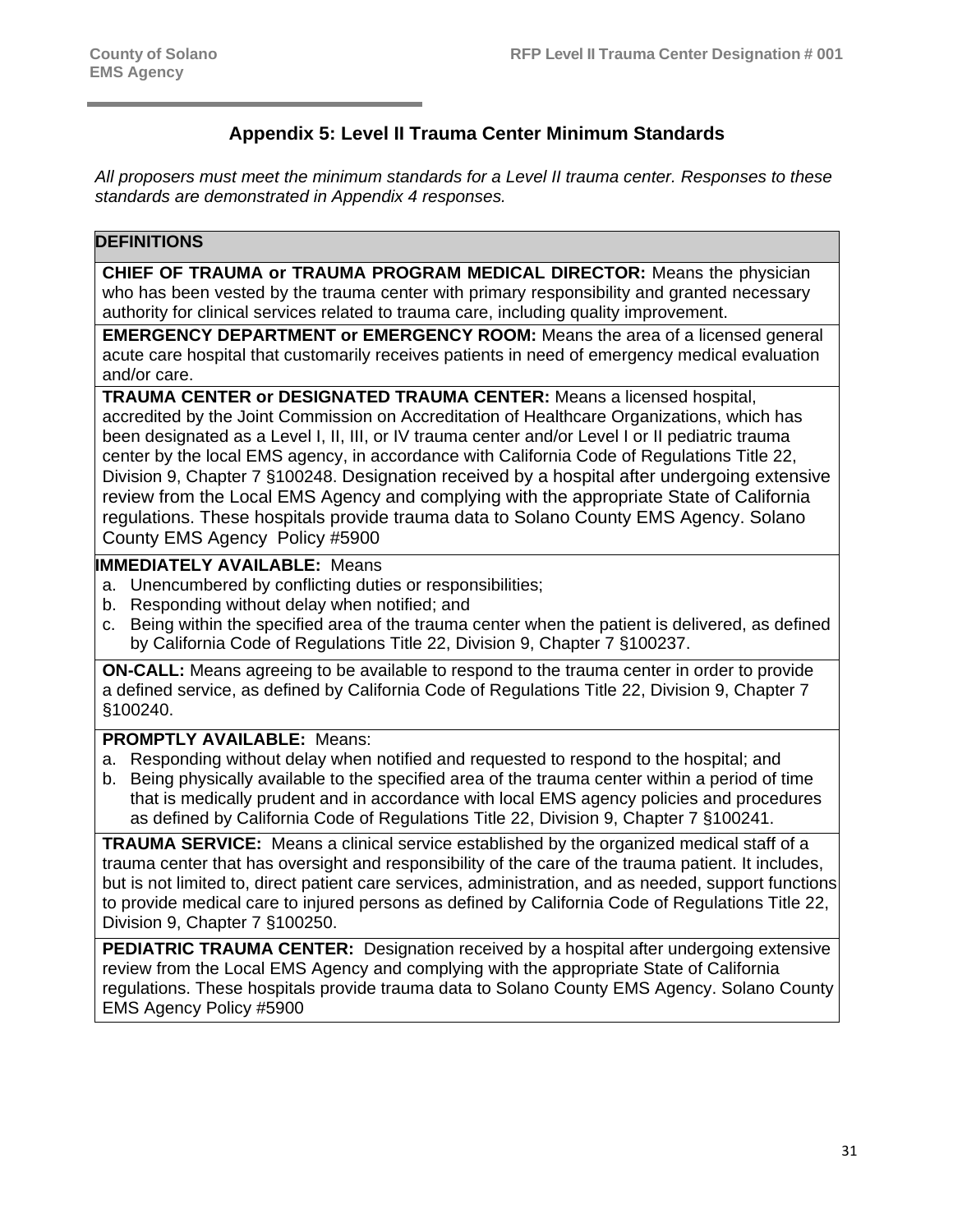### **QUALIFIED SPECIALIST or QUALIFIED SURGICAL SPECIALIST or QUALIFIED NON-**

**SURGICAL SPECIALIST:** Means a physician licensed in California who is board certified in a specialty by the American Board of Medical Specialties, the Advisory Board for Osteopathic Specialties, a Canadian board or other appropriate foreign specialty board as determined by the American Board of Medical Specialties for that specialty. California Code of Regulations Title 22, Division 9, Chapter 7 §100242.

Upon request of the trauma program medical director (chief of trauma) of a trauma center, a non-board certified physician may be recognized as a "qualified specialist" by the SCEMSA Medical Director upon substantiation of need by a trauma center if:

- a. The physician can demonstrate to the appropriate hospital body and the hospital is able to document that he/she has met requirements which are equivalent to those of the Accreditation Council for Graduate Medical Education (ACGME) or the Royal College of Physicians and Surgeons of Canada;
- b. The physician can clearly demonstrate to the appropriate hospital body that he/she has substantial education, training, and experience in treating and managing trauma patients which shall be tracked by the trauma quality improvement program; and
- c. The physician has successfully completed a residency program,
- d. The physician can meet the "alternative pathway criteria" associated with the specialty as confirmed by the American College of Surgeons during the trauma center verification process.

#### *INCLUDE A STATEMENT EXPLAINING WHY THIS INDIVIDUAL(S) IS NOT BOARD CERTIFIED AND WHY BOARD CERTIFIED SPECIALISTS ARE NOT AVAILABLE.*

**SENIOR RESIDENT or SENIOR LEVEL RESIDENT:** Means a physician licensed in the State of California who has completed at least two (2) years of the residency (PGY 3) under consideration and has the capability of initiating treatment, including surgery, when the clinical situation demands, and who is in training as a member of a residency program affiliated with the trauma center which has been approved by the appropriate Residency Review Committee of the Accreditation Council on Graduate Medical Education. Residents in general surgery shall have completed three (3) years of residency (PGY 4) in order to be considered a senior resident.

**TRAUMA RESUSCITATION AREA:** Means a designated area within the trauma center where trauma patients are evaluated upon arrival. California Code of Regulations Title 22, Division 9, Chapter 7 §100249.

**TRAUMA TEAM:** Means the multidisciplinary group of personnel who have been designated to collectively render care for trauma patients at a designated trauma center. The trauma team consists of physicians, nurses and allied health personnel. The composition of the trauma team may vary in relationship to trauma center designation level and severity of injury which leads to trauma team activation. California Code of Regulations Title 22, Division 9, Chapter 7 §100251.

**Receiving Hospital:** Is a system hospital with a Basic Emergency Department as defined in the appropriate State of California regulations. Solano County EMS Agency Policy #5900.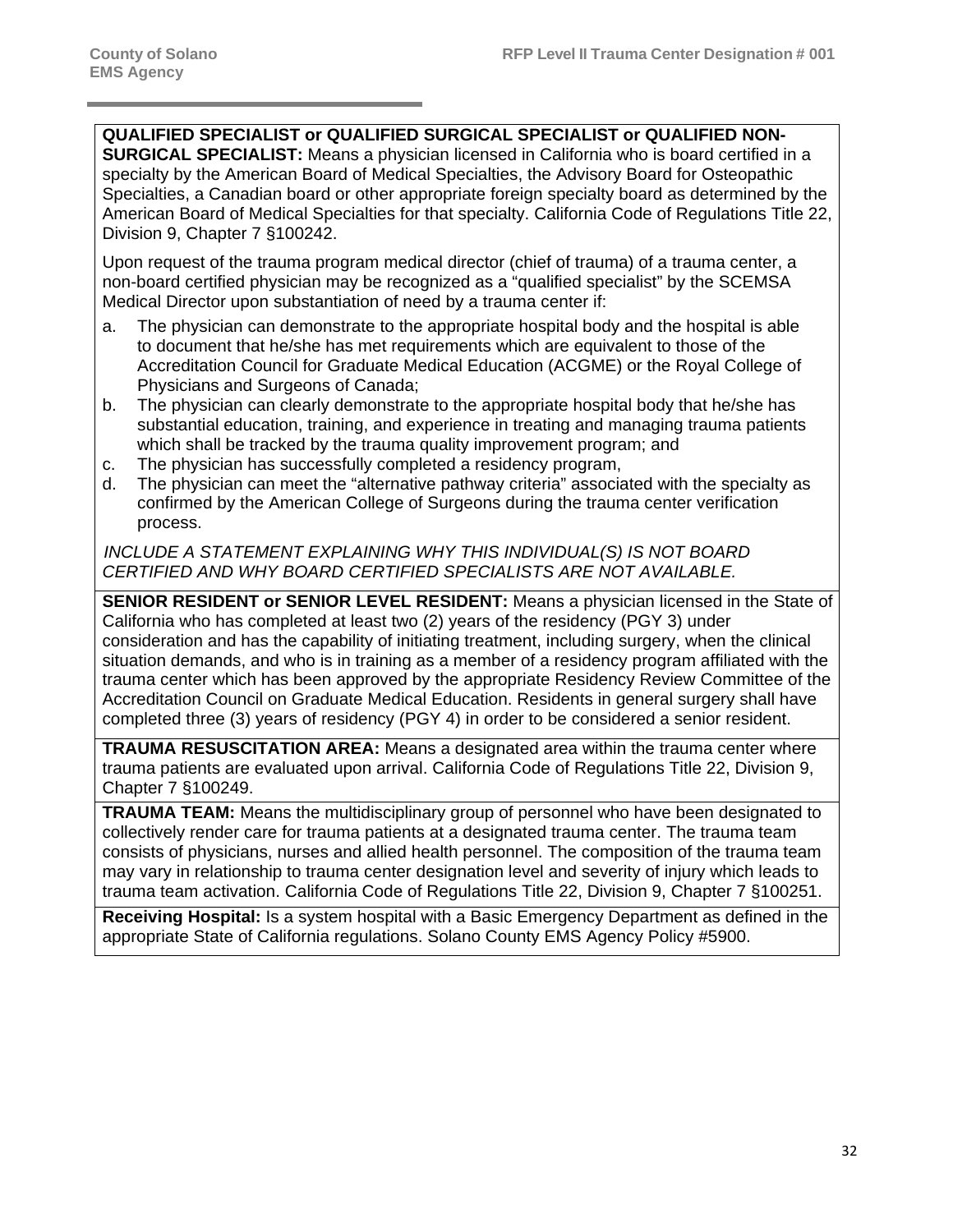|     | <b>Standards</b>                                                                                                                                                                                                                                                                                                                                                                                                                                                                                                                                                                                                                                                                                                                                                                                                                                                                                                                                                                                                                                                                                                                                                          |
|-----|---------------------------------------------------------------------------------------------------------------------------------------------------------------------------------------------------------------------------------------------------------------------------------------------------------------------------------------------------------------------------------------------------------------------------------------------------------------------------------------------------------------------------------------------------------------------------------------------------------------------------------------------------------------------------------------------------------------------------------------------------------------------------------------------------------------------------------------------------------------------------------------------------------------------------------------------------------------------------------------------------------------------------------------------------------------------------------------------------------------------------------------------------------------------------|
| 5.1 | A Trauma Program Medical Director who is a board-certified surgeon, whose<br>responsibilities include, but are not limited to, factors that affect all aspects of trauma<br>care such as:                                                                                                                                                                                                                                                                                                                                                                                                                                                                                                                                                                                                                                                                                                                                                                                                                                                                                                                                                                                 |
|     | Recommending trauma team physician privileges;<br>а.<br>Working with nursing and administration to support the needs of trauma patients;<br>b.<br>Developing trauma treatment protocols;<br>c.<br>Determining appropriate equipment and supplies for trauma care; 5. ensuring the<br>d.<br>development of policies and procedures to manage domestic violence, elder and<br>child abuse and neglect;<br>Having authority and accountability for the quality improvement peer review process;<br>е.<br>Correcting deficiencies in trauma care or excluding from trauma call those trauma<br>f.<br>Team members who no longer meet standards;<br>g.<br>Coordinating pediatric trauma care with other hospital and professional services;<br>h.<br>Coordinating with local and State EMS agencies;<br>i.<br>Assisting in the coordination of the budgetary process for the trauma program; and<br>j.<br>Identifying representatives from neurosurgery, orthopedic surgery, emergency<br>k.<br>medicine, pediatrics and other appropriate disciplines to assist in identifying<br>physicians from their disciplines who are qualified to be members of the trauma<br>program. |
| 5.2 | A Trauma Nurse Coordinator/Manager who is a registered nurse with qualifications<br>including evidence of educational preparation and clinical experience in the care of the<br>adult and/or pediatric trauma patient, administrative ability, and responsibilities that<br>include but are not limited to:                                                                                                                                                                                                                                                                                                                                                                                                                                                                                                                                                                                                                                                                                                                                                                                                                                                               |
|     | Organizing services and systems necessary for the multidisciplinary approach to<br>a.<br>the care of the injured patient;<br>Coordinating day-to-day clinical process and performance improvement as it<br>b.<br>pertains to nursing and ancillary personnel; and<br>Collaborating with the trauma program medical director in carrying out the<br>C.<br>educational, clinical, research, administrative and outreach activities of the<br>trauma program.                                                                                                                                                                                                                                                                                                                                                                                                                                                                                                                                                                                                                                                                                                                |
| 5.3 | A trauma service which can provide for the implementation of the requirements and<br>provide for coordination with the local EMS agency.                                                                                                                                                                                                                                                                                                                                                                                                                                                                                                                                                                                                                                                                                                                                                                                                                                                                                                                                                                                                                                  |
| 5.4 | A trauma team, which is a multidisciplinary team responsible for the initial resuscitation<br>and management of the trauma patient.                                                                                                                                                                                                                                                                                                                                                                                                                                                                                                                                                                                                                                                                                                                                                                                                                                                                                                                                                                                                                                       |
| 5.5 | Department(s), division(s), service(s) or section(s) that include at least the following<br>surgical specialties, which are staffed by qualified specialists:                                                                                                                                                                                                                                                                                                                                                                                                                                                                                                                                                                                                                                                                                                                                                                                                                                                                                                                                                                                                             |
|     | General;<br>a.<br>Neurologic;<br>b.<br>Obstetric/gynecologic;<br>c.<br>Ophthalmologic;<br>d.<br>Oral or maxillofacial or head and neck;<br>е.<br>f.<br>Orthopedic;<br>Plastic; and<br>g.<br>Urologic<br>h.                                                                                                                                                                                                                                                                                                                                                                                                                                                                                                                                                                                                                                                                                                                                                                                                                                                                                                                                                                |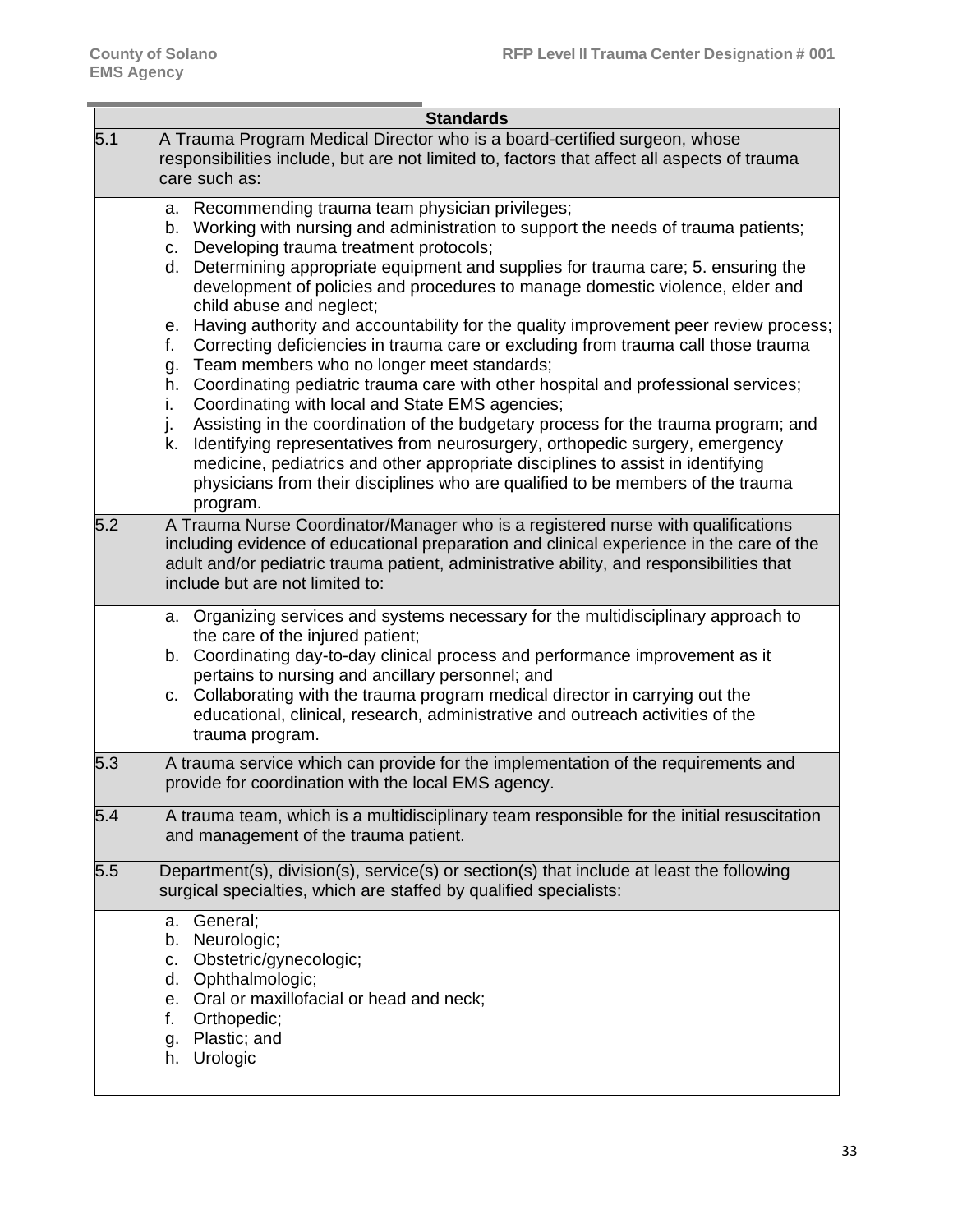| 5.6   | Department(s), division(s), service(s) or section(s) that include at least the following<br>non-surgical specialties, which are staffed by qualified specialists:                                                                                                                                                                                                                                                                                                                                                                                                                                                                 |
|-------|-----------------------------------------------------------------------------------------------------------------------------------------------------------------------------------------------------------------------------------------------------------------------------------------------------------------------------------------------------------------------------------------------------------------------------------------------------------------------------------------------------------------------------------------------------------------------------------------------------------------------------------|
|       | a. Anesthesiology;<br>b. Internal medicine;<br>c. Pathology;<br>d. Psychiatry; and<br>e. Radiology                                                                                                                                                                                                                                                                                                                                                                                                                                                                                                                                |
| 5.7   | An emergency department, division, service or section staffed with qualified specialists<br>in emergency medicine who are immediately available.                                                                                                                                                                                                                                                                                                                                                                                                                                                                                  |
| 5.8   | Qualified surgical specialist(s) or specialty availability, which shall be available as<br>follows:                                                                                                                                                                                                                                                                                                                                                                                                                                                                                                                               |
| 5.8.1 | A general surgeon capable of evaluating and treating adult and pediatric trauma<br>patients shall be immediately available for trauma team activation and promptly<br>available for consultation;                                                                                                                                                                                                                                                                                                                                                                                                                                 |
| 5.8.2 | On-call and promptly available:<br>a. Neurologic;<br>Obstetric/gynecologic;<br>b.<br>Ophthalmologic;<br>c.<br>d. Oral or maxillofacial or head and neck;<br>e. Orthopedic;<br>Plastic;<br>f.<br>Reimplantation/microsurgery capability. This surgical service may be<br>g.<br>provided through a written transfer agreement; and<br>h. Urologic                                                                                                                                                                                                                                                                                   |
|       | Requirements (5.8.1 and 5.8.2) may be fulfilled by supervised senior residents as<br>defined above who are capable of assessing emergent situations in their respective<br>specialties.                                                                                                                                                                                                                                                                                                                                                                                                                                           |
|       | When a senior resident is the responsible surgeon:                                                                                                                                                                                                                                                                                                                                                                                                                                                                                                                                                                                |
|       | a. the senior resident shall be able to provide the overall control and surgical<br>leadership necessary for the care of the patient, including initiating surgical care;<br>b. a staff trauma surgeon or a staff surgeon with experience in trauma care shall be<br>on-call and promptly available;<br>a staff trauma surgeon or a staff surgeon with experience in trauma care shall be<br>c.<br>advised of all trauma patient admissions, participate in major therapeutic decisions,<br>and be present in the emergency department for major resuscitations and in the<br>operating room for all trauma operative procedures. |
| 5.8.3 | Available for consultation or consultation and transfer agreements for adult and<br>pediatric trauma patients requiring the following surgical services:<br>a. Burns;<br>Cardiothoracic;<br>b.<br>Pediatric;<br>C.<br>Reimplantation/microsurgery; and<br>d.<br>Spinal cord injury.<br>е.                                                                                                                                                                                                                                                                                                                                         |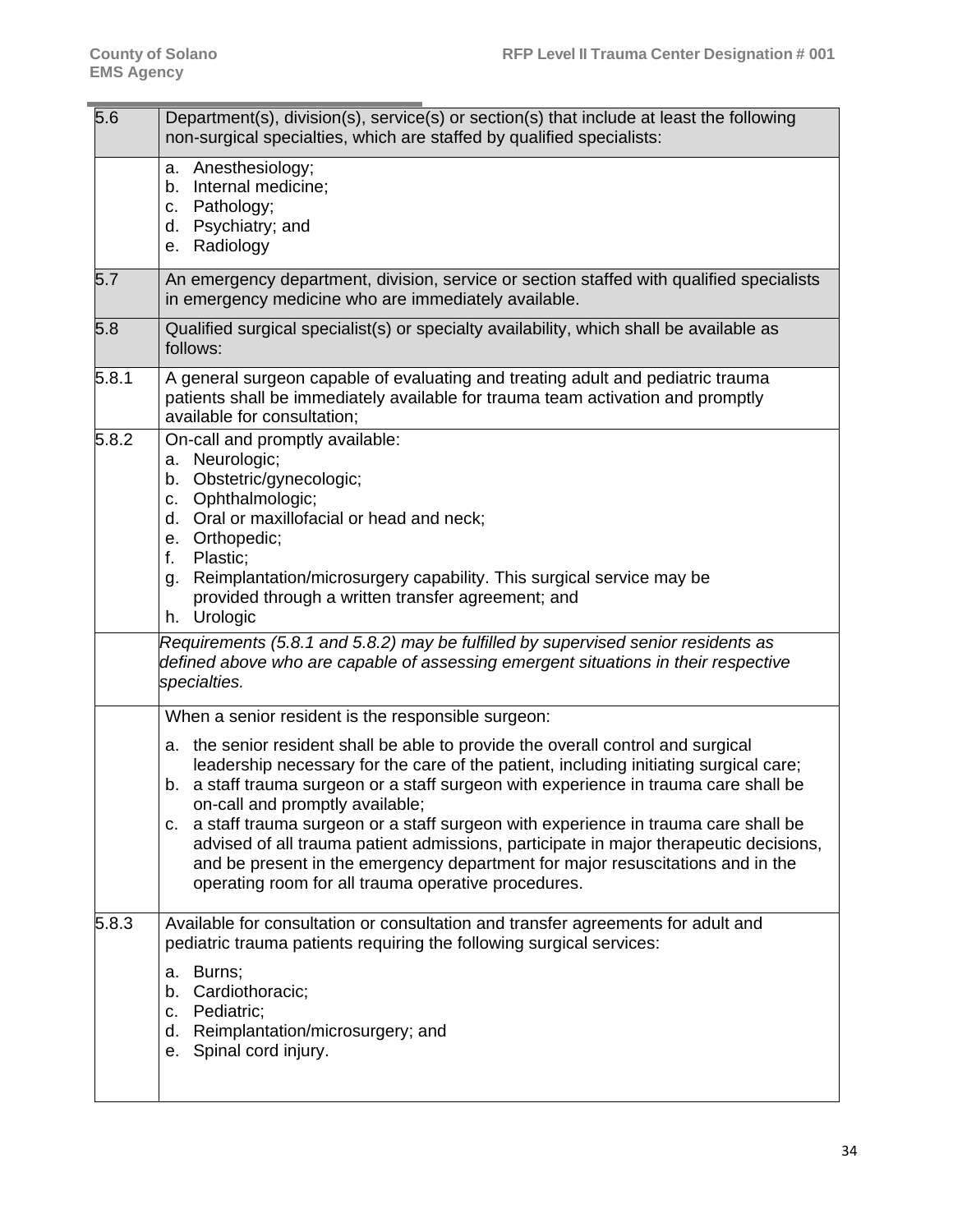| 5.9.   | Qualified non-surgical specialist(s) or specialty availability, which shall be available as<br>follows:                                                                                                                                                                                                                                                                                                                                                                                                                                                                                                                                                                                                                                                                                                                                                                                           |
|--------|---------------------------------------------------------------------------------------------------------------------------------------------------------------------------------------------------------------------------------------------------------------------------------------------------------------------------------------------------------------------------------------------------------------------------------------------------------------------------------------------------------------------------------------------------------------------------------------------------------------------------------------------------------------------------------------------------------------------------------------------------------------------------------------------------------------------------------------------------------------------------------------------------|
| 5.9.1  | Emergency medicine, in-house and immediately available at all times. This requirement<br>may be fulfilled by supervised senior residents, as defined in Section 100245 of this<br>Chapter, in emergency medicine, who are assigned to the emergency department and<br>are serving in the same capacity. In such cases, the senior resident(s) shall be capable<br>of assessing emergency situations in trauma patients and of providing for initial<br>resuscitation. Emergency medicine physicians who are qualified specialists in<br>emergency medicine and are board certified in emergency medicine shall not be<br>required by the local EMS agency to complete an advanced trauma life support (ATLS)<br>course. Current ATLS verification is required for all physicians who provide emergency<br>trauma care and are qualified specialists in a specialty other than emergency medicine. |
| 5.9.2  | Anesthesiology. Level II shall be promptly available with a mechanism established to<br>ensure that the anesthesiologist is in the operating room when the patient arrives. This<br>requirement may be fulfilled by senior residents or certified registered nurse<br>anesthetists who are capable of assessing emergent situations in trauma patients and<br>of providing any indicated treatment and are supervised by the staff anesthesiologist. In<br>such cases, the staff anesthesiologist on-call shall be advised about the patient, be<br>promptly available at all times, and be present for all operations.                                                                                                                                                                                                                                                                           |
| 5.9.3  | Radiology, promptly available; and                                                                                                                                                                                                                                                                                                                                                                                                                                                                                                                                                                                                                                                                                                                                                                                                                                                                |
| 5.9.4  | Available for consultation:<br>Cardiology;<br>a.<br>Gastroenterology;<br>b.<br>Hematology;<br>$C_{1}$<br>d. Infectious diseases;<br>e. Internal medicine;<br>f.<br>Nephrology;<br>g. Neurology;<br>Pathology; and<br>h.<br>Pulmonary medicine<br>i.                                                                                                                                                                                                                                                                                                                                                                                                                                                                                                                                                                                                                                               |
| 5.10.  | Radiological service. The radiological service shall have immediately available a<br>radiological technician capable of performing plain film and computed tomography<br>imaging. A radiological service shall have the following additional services promptly<br>available:                                                                                                                                                                                                                                                                                                                                                                                                                                                                                                                                                                                                                      |
|        | Angiography; and<br>a.<br>Ultrasound.<br>b.                                                                                                                                                                                                                                                                                                                                                                                                                                                                                                                                                                                                                                                                                                                                                                                                                                                       |
| 5.11.  | Clinical laboratory service. A clinical laboratory service shall have:                                                                                                                                                                                                                                                                                                                                                                                                                                                                                                                                                                                                                                                                                                                                                                                                                            |
|        | a. A comprehensive blood bank or access to a community central blood bank; and<br>Clinical laboratory services immediately available.<br>b.                                                                                                                                                                                                                                                                                                                                                                                                                                                                                                                                                                                                                                                                                                                                                       |
| 5.12.  | Surgical service. A surgical service shall have an operating suite that is available or<br>being utilized for trauma patients and that has:                                                                                                                                                                                                                                                                                                                                                                                                                                                                                                                                                                                                                                                                                                                                                       |
| 5.12.1 | Operating staff who are promptly available unless operating on trauma patients and<br>back-up personnel who are promptly available; and                                                                                                                                                                                                                                                                                                                                                                                                                                                                                                                                                                                                                                                                                                                                                           |
| 5.12.2 | Appropriate surgical equipment and supplies as determined by the trauma program<br>medical director.                                                                                                                                                                                                                                                                                                                                                                                                                                                                                                                                                                                                                                                                                                                                                                                              |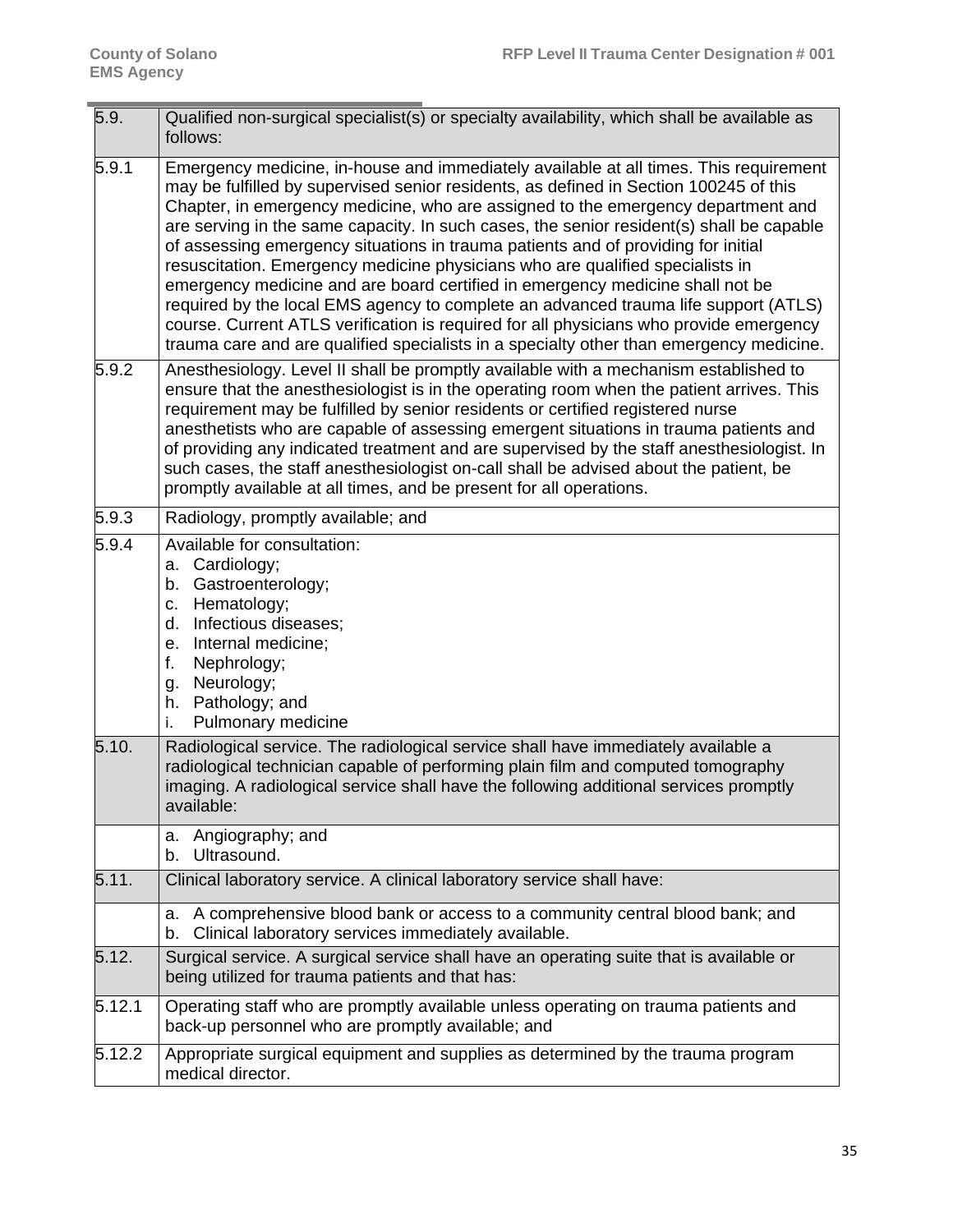| 5.13.   | A Level II trauma center shall have a basic or comprehensive emergency service which<br>has special permits issued pursuant to Chapter 1, Division 5 of Title 22. The emergency<br>service shall:                                                                                                                                                                                                                                                                                                                                                                                                                                              |
|---------|------------------------------------------------------------------------------------------------------------------------------------------------------------------------------------------------------------------------------------------------------------------------------------------------------------------------------------------------------------------------------------------------------------------------------------------------------------------------------------------------------------------------------------------------------------------------------------------------------------------------------------------------|
|         | Designate an emergency physician to be a member of the trauma team;<br>a.<br>Provide emergency medical services to adult and pediatric patients; and<br>b.<br>Have appropriate adult and pediatric equipment and supplies as approved by<br>C.<br>the director of emergency medicine in collaboration with the trauma program<br>medical director.                                                                                                                                                                                                                                                                                             |
| 5.14.   | In addition to the special permit licensing services, a Level II trauma center shall have,<br>pursuant to Section 70301 of Chapter 1, Division 5 of Title 22 of the California Code of<br>Regulations, the following approved supplemental services:                                                                                                                                                                                                                                                                                                                                                                                           |
| 5.14.1  | <b>Intensive Care Service:</b><br>The ICU shall have appropriate equipment and supplies as determined by the<br>a.<br>physician responsible for the intensive care service and the trauma program<br>medical director;<br>b. The ICU shall have a qualified specialist promptly available to care for trauma<br>patients in the intensive care unit. The qualified specialist may be a resident with<br>two (2) years of training who is supervised by the staff intensivist or attending<br>surgeon who participates in all critical decision making; and<br>c. The qualified specialist in (2), above, shall be a member of the trauma team. |
| 5.14.2  | Burn Center. This service may be provided through a written transfer agreement with a<br>Burn Center.                                                                                                                                                                                                                                                                                                                                                                                                                                                                                                                                          |
| 5.14.3  | Physical Therapy Service. Physical therapy services to include personnel trained in<br>physical therapy and equipped for acute care of the critically injured patient.                                                                                                                                                                                                                                                                                                                                                                                                                                                                         |
| 5.14.4  | Rehabilitation Center. Rehabilitation services to include personnel trained in<br>rehabilitation care and equipped for acute care of the critically injured patient. These<br>services may be provided through a written transfer agreement with a rehabilitation<br>center.                                                                                                                                                                                                                                                                                                                                                                   |
| 5.14.5  | Respiratory Care Service. Respiratory care services to include personnel trained in<br>respiratory therapy and equipped for acute care of the critically injured patient.                                                                                                                                                                                                                                                                                                                                                                                                                                                                      |
| 5.14.6  | Acute hemodialysis capability.                                                                                                                                                                                                                                                                                                                                                                                                                                                                                                                                                                                                                 |
| 5.14.7  | Occupational therapy service. Occupational therapy services to include personnel<br>trained in occupational therapy and equipped for acute care of the critically injured<br>patient.                                                                                                                                                                                                                                                                                                                                                                                                                                                          |
| 5.14.8  | Speech therapy service. Speech therapy services to include personnel trained in<br>speech therapy and equipped for acute care of the critically injured patient.                                                                                                                                                                                                                                                                                                                                                                                                                                                                               |
| 5.14.9  | Social Services. Social Services including case management to ensure continuity of<br>care post release and other services as required for patient care.                                                                                                                                                                                                                                                                                                                                                                                                                                                                                       |
| 5.14.10 | Labor and delivery services Labor and delivery services to include personnel competent<br>and practiced in labor and delivery care for mothers and neonates and equipped for<br>acute care of the critically injured patient.                                                                                                                                                                                                                                                                                                                                                                                                                  |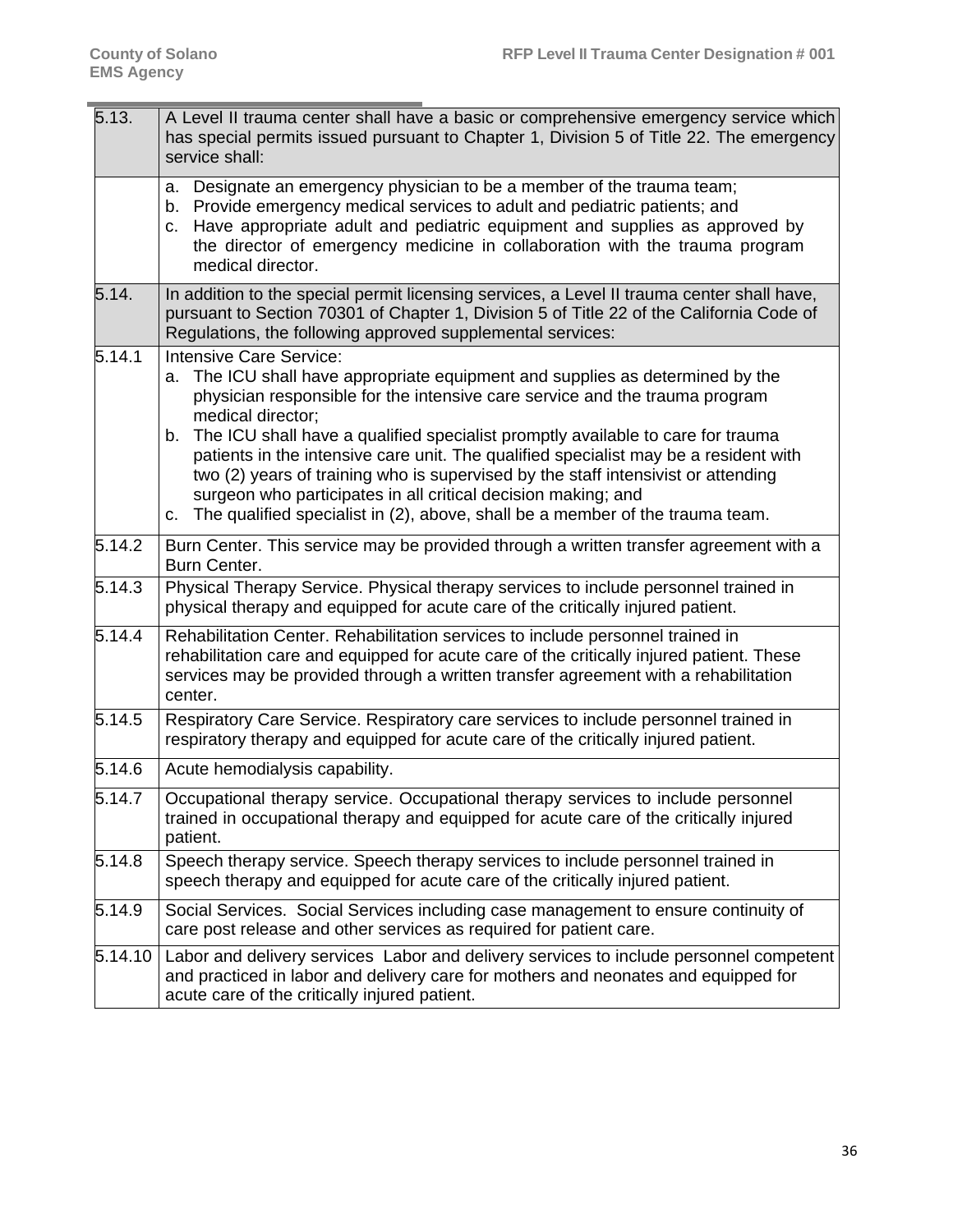| 5.15.  | A trauma center shall have the following services or programs that do not require a<br>license or special permit.                                                                                                                                                                                                                                                                                                                                                                  |
|--------|------------------------------------------------------------------------------------------------------------------------------------------------------------------------------------------------------------------------------------------------------------------------------------------------------------------------------------------------------------------------------------------------------------------------------------------------------------------------------------|
| 5.15.1 | Pediatric Service. In addition to the requirements in Division 5 of Title 22 of the<br>California Code of Regulations, the pediatric service providing in-house pediatric<br>trauma care shall have:                                                                                                                                                                                                                                                                               |
|        | a. A pediatric intensive care unit approved by the California State Department of<br>Health Services' California Children Services (CCS); or a written transfer<br>agreement with an approved pediatric intensive care unit. Hospitals without<br>pediatric intensive care units shall establish and utilize written criteria for<br>consultation and transfer of pediatric patients needing intensive care; and<br>b. A multidisciplinary team to manage child abuse and neglect. |
| 5.15.2 | Acute spinal cord injury management capability. This service may be provided through<br>a written transfer agreement with a Rehabilitation Center;                                                                                                                                                                                                                                                                                                                                 |
| 5.15.3 | Protocol to identify potential organ donors as described in Division 7, Chapter 3.5 of the<br>California Health and Safety Code;                                                                                                                                                                                                                                                                                                                                                   |
| 5.15.4 | An outreach program, to include:<br>a. capability to provide both telephone and on-site consultations with physicians in<br>the community and outlying areas; and<br>b. trauma prevention for the general public;                                                                                                                                                                                                                                                                  |
| 5.15.5 | Written interfacility transfer agreements with referring and specialty hospitals;                                                                                                                                                                                                                                                                                                                                                                                                  |
| 5.15.6 | Continuing education. Continuing education in trauma care shall be provided for:<br>a. Staff physicians;<br>b. Staff nurses;                                                                                                                                                                                                                                                                                                                                                       |
|        | c. Staff allied health personnel;<br>d. EMS personnel; and                                                                                                                                                                                                                                                                                                                                                                                                                         |
|        | e. Other community physicians and health care personnel.                                                                                                                                                                                                                                                                                                                                                                                                                           |
| 5.16.  | A quality improvement process to include structure, process, and outcome evaluations<br>which focus on improvement efforts to identify root causes of problems, intervene to<br>reduce or eliminate these causes, and take steps to correct the process. In addition the<br>process shall include:                                                                                                                                                                                 |
| 5.16.1 | A detailed audit of all trauma-related deaths, major complications and transfers<br>(including interfacility transfer);                                                                                                                                                                                                                                                                                                                                                            |
| 5.16.2 | A multidisciplinary trauma peer review committee that includes all members of the<br>trauma team;                                                                                                                                                                                                                                                                                                                                                                                  |
| 5.16.3 | Participation in the trauma system data management system;                                                                                                                                                                                                                                                                                                                                                                                                                         |
| 5.16.4 | Participation in the local EMS agency trauma evaluation committee; and                                                                                                                                                                                                                                                                                                                                                                                                             |
| 5.16.5 | A written system in place for patients, parents of minor children who are patients, legal<br>guardian(s) of children who are patients, and/or primary caretaker(s) of children who<br>are patients to provide input and feedback to hospital staff regarding the care provided<br>to the child.                                                                                                                                                                                    |
| 5.16.6 | Following of applicable provisions of Evidence Code Section 1157.7 to ensure<br>confidentiality.                                                                                                                                                                                                                                                                                                                                                                                   |
| 5.16.7 | SEMSC must be provided access to any and all data pertaining to the care of<br>injured patients, all quality improvement minutes or findings, and may attend<br>any and all quality improvement meeting.                                                                                                                                                                                                                                                                           |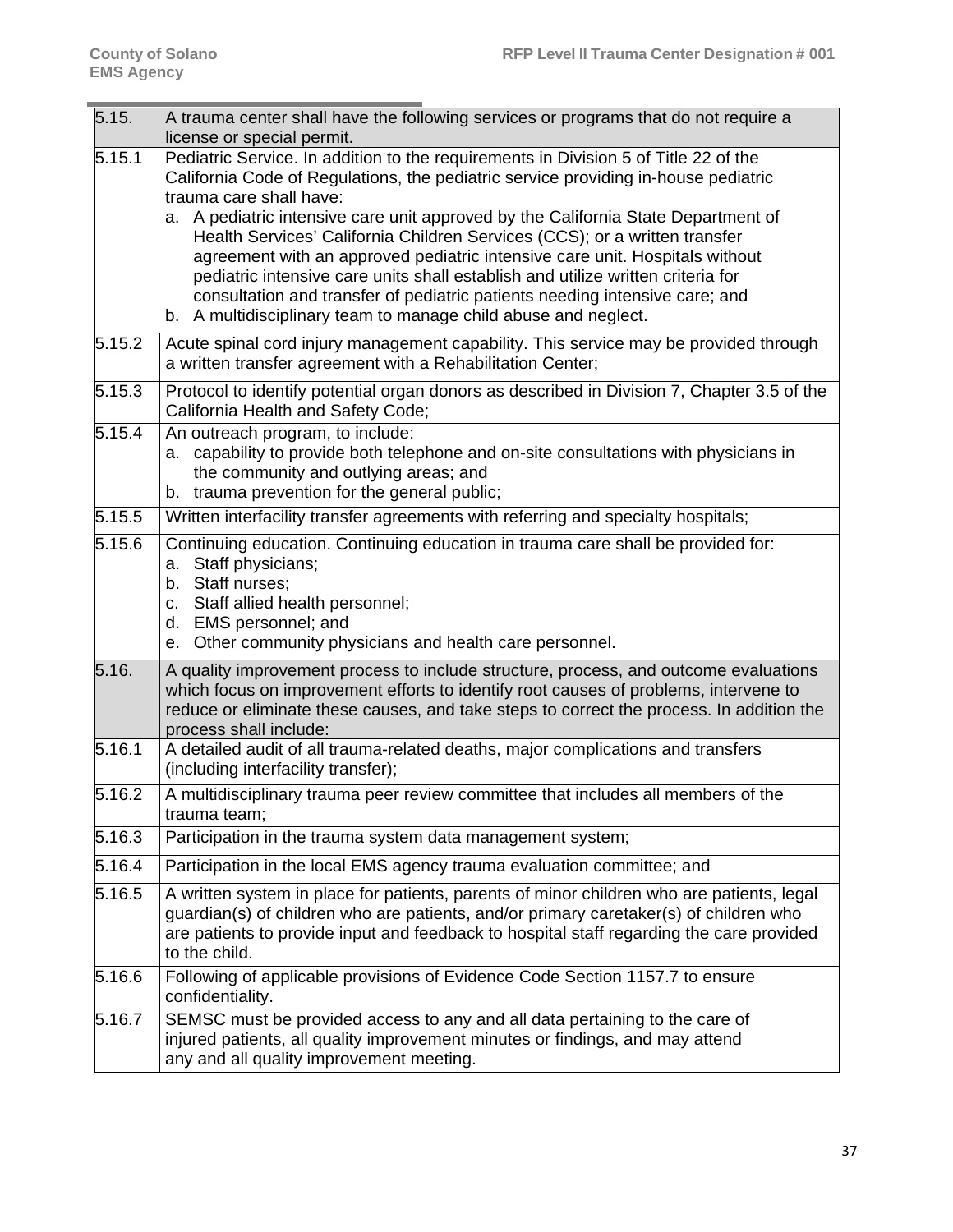| 5.17 | Surgical commitment is essential for a properly functioning trauma center.                   |
|------|----------------------------------------------------------------------------------------------|
| 5.18 | The trauma director must have responsibility and authority for determining each general      |
|      | surgeon's ability to participate on the trauma panel based on an annual review.              |
| 5.19 | It is expected that the surgeon will be in the emergency department on patient arrival, with |
|      | adequate notification from the field. The program must demonstrate that the surgeon's        |
|      | presence is in compliance at least 80% of the time. Demonstration of the attending           |
|      | surgeon's prompt arrival for patients with appropriate activation criteria must be monitored |
|      | by the hospital's trauma Performance Improvement and Patient Safety program.                 |
| 5.20 | The trauma surgeon on call must be dedicated to the trauma center (unencumbered by           |
|      | conflicting duties or responsibilities) while on duty.                                       |
| 5.21 | The hospital has the commitment of the institutional governing body and the medical staff    |
|      | to become a trauma center.                                                                   |
| 5.22 | The multidisciplinary trauma program continuously evaluates its processes and outcomes       |
|      | to ensure optimal and timely care.                                                           |
| 5.23 | The trauma medical director is either a board-certified surgeon or an ACS Fellow.            |
| 5.24 | The trauma medical director participates in trauma call.                                     |
| 5.25 | The trauma director has the authority to correct deficiencies in trauma care or exclude      |
|      | from trauma call the trauma team members who do not meet specified criteria.                 |
| 5.26 | Seriously injured patients are admitted or evaluated by an identifiable surgical service     |
|      | staffed by credentialed providers.                                                           |
| 5.27 | There is sufficient infrastructure and support to the trauma service to ensure adequate      |
|      | provision of care.                                                                           |
| 5.28 | There is a multidisciplinary peer review committee chaired by the trauma medical director    |
|      | or designee, with representatives from appropriate subspecialty services.                    |
| 5.29 | There must be a Trauma Program Operational Process Performance Improvement                   |
|      | Committee.                                                                                   |
| 5.30 | The trauma medical director has responsibility and authority to ensure compliance with       |
|      | verification requirements.                                                                   |
| 5.31 | The trauma surgeon on call must be dedicated to the trauma service while on duty.            |
| 5.32 | An attendance threshold of 80% must be met for trauma surgeon presence in the                |
|      | emergency department.                                                                        |
| 5.33 | There is a multidisciplinary peer review committee with participation from general surgery,  |
|      | orthopedic surgery, neurosurgery, emergency medicine, and anesthesia.                        |
| 5.34 | The emergency department has a designated emergency physician director supported by          |
|      | an appropriate number of additional physicians to ensure immediate care for injured          |
|      | patients.                                                                                    |
| 5.35 | A neurosurgical liaison is designated.                                                       |
| 5.36 | Neurotrauma care is promptly, within 30 minutes, and continuously available for severe       |
|      | traumatic brain injury and spinal cord injury and for less severe head and spine injuries    |
|      | when necessary.                                                                              |
| 5.37 | The hospital provides an on-call neurosurgical backup scheduled with formally arranged       |
|      | contingency plans in case the capability of the neurosurgeon, hospital, or system to care    |
|      | for neurotrauma patients is overwhelmed. This is not required if the trauma center applicant |
|      | projects that fewer than 25 emergency neurosurgical trauma procedures (excluding             |
|      | intracranial pressure monitors) will be done within 24 hours of admission per year. #6       |
| 5.38 | An attending neurosurgeon is promptly available to the hospital's trauma service when        |
|      | neurosurgical consultation is requested.                                                     |
|      |                                                                                              |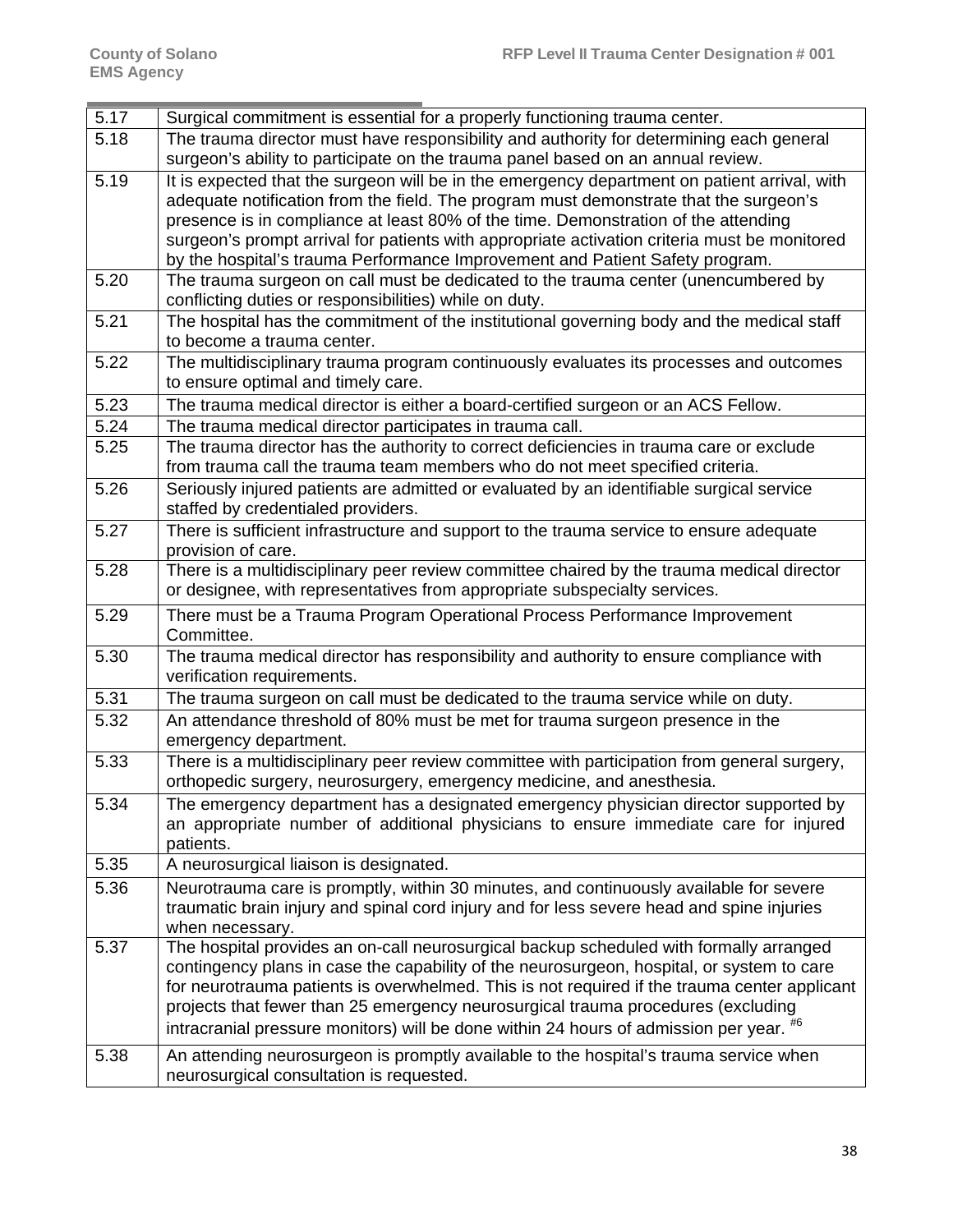| 5.39 | Qualified neurosurgeons are regularly involved in the care of head- and spinal cord- injured<br>patients and are credentialed by the hospital with general neurosurgical privileges.                                        |
|------|-----------------------------------------------------------------------------------------------------------------------------------------------------------------------------------------------------------------------------|
| 5.40 | Level II centers provide sufficient resources, including instruments, equipment, and<br>personnel, for modern musculoskeletal trauma care, with readily available operating rooms<br>for musculoskeletal trauma procedures. |
| 5.41 | Operating rooms are promptly available to allow for emergency operations on                                                                                                                                                 |
|      | musculoskeletal injuries, such as open fracture debridement and stabilization and                                                                                                                                           |
|      | compartment decompression.                                                                                                                                                                                                  |
| 5.42 | There is an orthopedic surgeon who is identified as the liaison to the trauma program.                                                                                                                                      |
| 5.43 | Anesthesiology services are promptly available for airway problems.                                                                                                                                                         |
| 5.44 | There is an anesthesiologist liaison designated to the trauma program.                                                                                                                                                      |
| 5.45 | When anesthesiology chief residents of CRNAs are used to fulfill availability requirements,<br>the staff anesthesiologist on call is                                                                                        |
|      | a. Advised,                                                                                                                                                                                                                 |
|      | b. Promptly available at all times, and                                                                                                                                                                                     |
|      | c. Present for all operations.                                                                                                                                                                                              |
| 5.46 | In trauma centers without in-house anesthesia services, protocols are in place to ensure<br>the timely arrival at the bedside to the anesthesia provider.                                                                   |
| 5.47 | In a center without anesthesia services, there is documentation of the presence of                                                                                                                                          |
|      | physicians skilled in emergency airway management.                                                                                                                                                                          |
| 5.48 | All anesthesiologists taking call have successfully completed anesthesiology residency.                                                                                                                                     |
| 5.49 | The anesthesia liaison has been identified.                                                                                                                                                                                 |
| 5.50 | There is a mechanism for providing additional staff for a second operating room when the                                                                                                                                    |
|      | first operating room is occupied.                                                                                                                                                                                           |
| 5.51 | The operating room is adequately staffed and readily available. The operating room has<br>the essential equipment.                                                                                                          |
| 5.52 | Trauma centers have the necessary equipment for a craniotomy.                                                                                                                                                               |
| 5.53 | The PACU has qualified nurses available 24 hours per day as needed during the patient's                                                                                                                                     |
|      | post-anesthesia recovery phase.                                                                                                                                                                                             |
| 5.54 | The PACU has the necessary equipment to monitor and resuscitate patients.                                                                                                                                                   |
| 5.55 | Radiologists are promptly available, in person or by teleradiology, when requested, for the                                                                                                                                 |
|      | interpretation of radiographs, performance of complex imaging studies, or interventional<br>procedures.                                                                                                                     |
| 5.56 | Conventional radiography and CT are available 24 hours per day.                                                                                                                                                             |
| 5.57 | There is an in-house radiographer.                                                                                                                                                                                          |
| 5.58 | Physician coverage of critically ill trauma patients must be promptly available 24 hours per                                                                                                                                |
|      | day.                                                                                                                                                                                                                        |
| 5.59 | Physicians must be capable of a rapid response to deal with urgent problems as they arise                                                                                                                                   |
|      | in critically ill trauma patients.                                                                                                                                                                                          |
| 5.60 | The trauma service retains responsibility for patients and coordinates all therapeutic                                                                                                                                      |
|      | decisions appropriate for its level.                                                                                                                                                                                        |
| 5.61 | The trauma surgeon is kept informed of and concurs with major therapeutic and                                                                                                                                               |
|      | management decisions made by the ICU team.                                                                                                                                                                                  |
| 5.62 | A qualified nurse is available 24 hours per day to provide care during the ICU phase.                                                                                                                                       |
| 5.63 | The ICU has the necessary equipment to monitor and resuscitate patients.                                                                                                                                                    |
| 5.64 | Intracranial pressure monitoring equipment is available.                                                                                                                                                                    |
| 5.65 | A respiratory therapist is available to care for trauma patients 24 hours per day.                                                                                                                                          |
| 5.66 | Laboratory services are available 24 hours per day for the standard analyses of blood,                                                                                                                                      |
|      | urine, and other body fluids, including microsampling when appropriate.                                                                                                                                                     |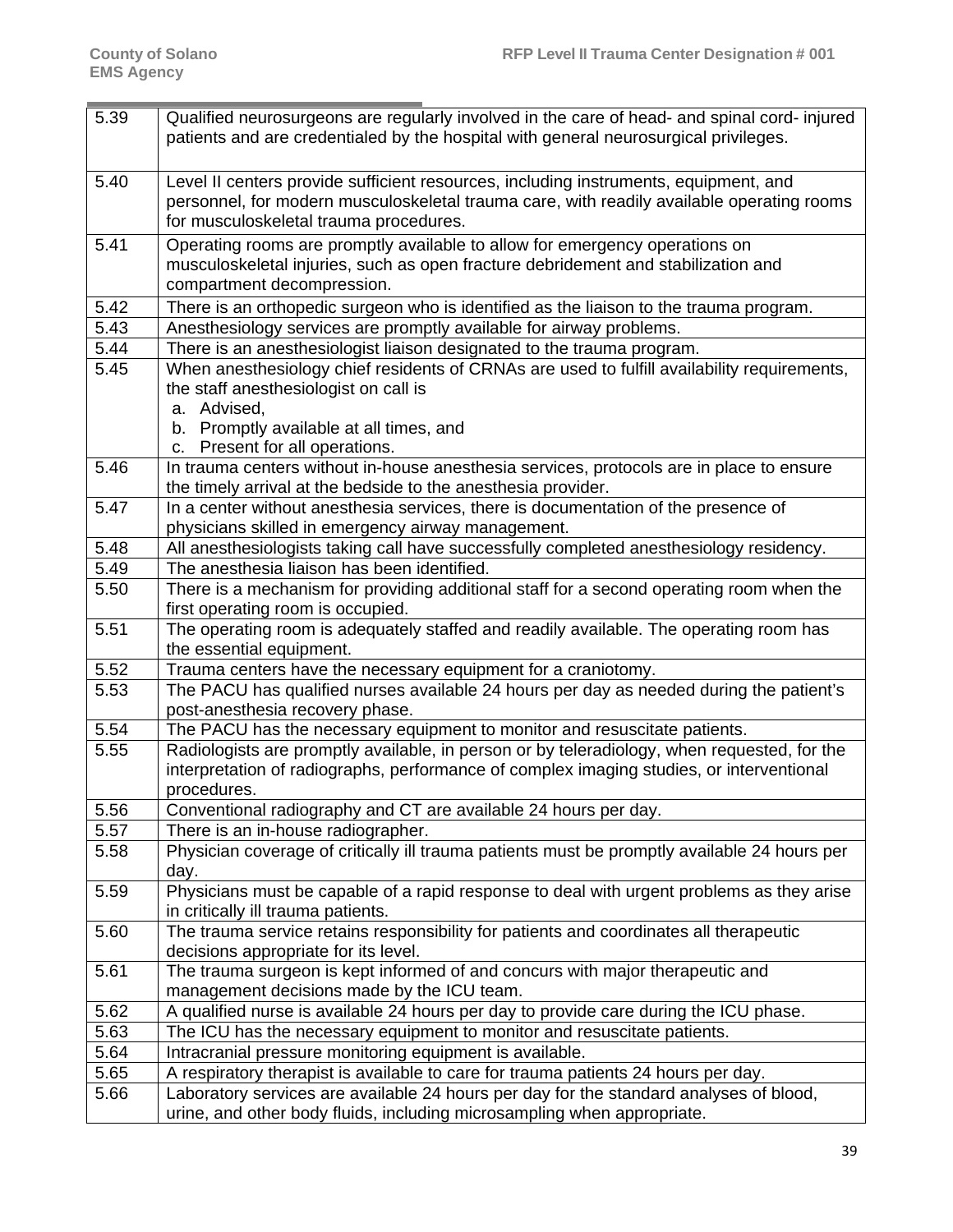| 5.67 | The blood bank must be capable of blood typing and cross matching.                            |
|------|-----------------------------------------------------------------------------------------------|
| 5.68 | The blood bank must have an adequate supply of red blood cells, fresh frozen plasma,          |
|      | platelets, cryoprecipitate, and appropriate coagulation factors to meet the needs of injured  |
|      | patients.                                                                                     |
| 5.68 | The capability for coagulation studies, blood gases, and microbiology must be available       |
|      | 24 hours per day.                                                                             |
| 5.69 | The hospital must provide physical therapy services.                                          |
| 5.70 | The Performance Improvement and Patient Safety process demonstrates the appropriate           |
|      | care or response by providers.                                                                |
| 5.71 | Trauma registry data are collected and analyzed using a SEMSC approved trauma registry        |
|      | program.                                                                                      |
| 5.72 | The trauma center demonstrates a clearly defined Performance Improvement and Patient          |
|      | Safety program for the trauma population.                                                     |
| 5.73 | The Performance Improvement and Patient Safety program is supported by a reliable             |
|      | method of data collection that consistently gathers valid and objective information           |
|      | necessary to identify opportunities for improvement.                                          |
| 5.74 | The process of analysis occurs at regular intervals to meet the needs of the program.         |
| 5.75 | The results of analysis define corrective strategies.                                         |
| 5.76 | The results of analysis and corrective strategies are documented.                             |
| 5.77 | The trauma program is empowered to address issues that involve multiple disciplines.          |
| 5.78 | The trauma program has adequate administrative support and defined lines of authority         |
|      | that ensure comprehensive evaluation of all aspects of trauma care.                           |
| 5.79 | The trauma program has a medical director with the authority and administrative support to    |
|      | lead the program.                                                                             |
| 5.80 | The trauma medical director has sufficient authority to set the qualifications for the trauma |
|      | service members.                                                                              |
| 5.81 | The trauma medical director has sufficient authority to recommend changes for the trauma      |
|      | panel based upon performance reviews.                                                         |
| 5.82 | Identified problem trends undergo multidisciplinary peer review by the Trauma Peer Review     |
|      | Committee.                                                                                    |
| 5.83 | The trauma center is able to separately identify the trauma patient population for review.    |
| 5.84 | There is a process to address trauma program operational issues.                              |
| 5.85 | There is documentation reflecting the review of operational issues and, when appropriate,     |
|      | the analysis and proposed corrective actions.                                                 |
| 5.86 | The process identifies problems.                                                              |
| 5.87 | The process demonstrates problem resolution (loop closure).                                   |
| 5.88 | There is a trauma multidisciplinary peer review committee with participation by the trauma    |
|      | medical director or designee and representatives from general surgery, orthopedic surgery,    |
|      | neurosurgery, emergency medicine, and anesthesia.                                             |
| 5.89 | Deaths are systematically categorized as preventable, non-preventable, or potentially         |
|      | preventable.                                                                                  |
| 5.90 | When a consistent problem or inappropriate variations identified, corrective actions are      |
|      | taken and documented.                                                                         |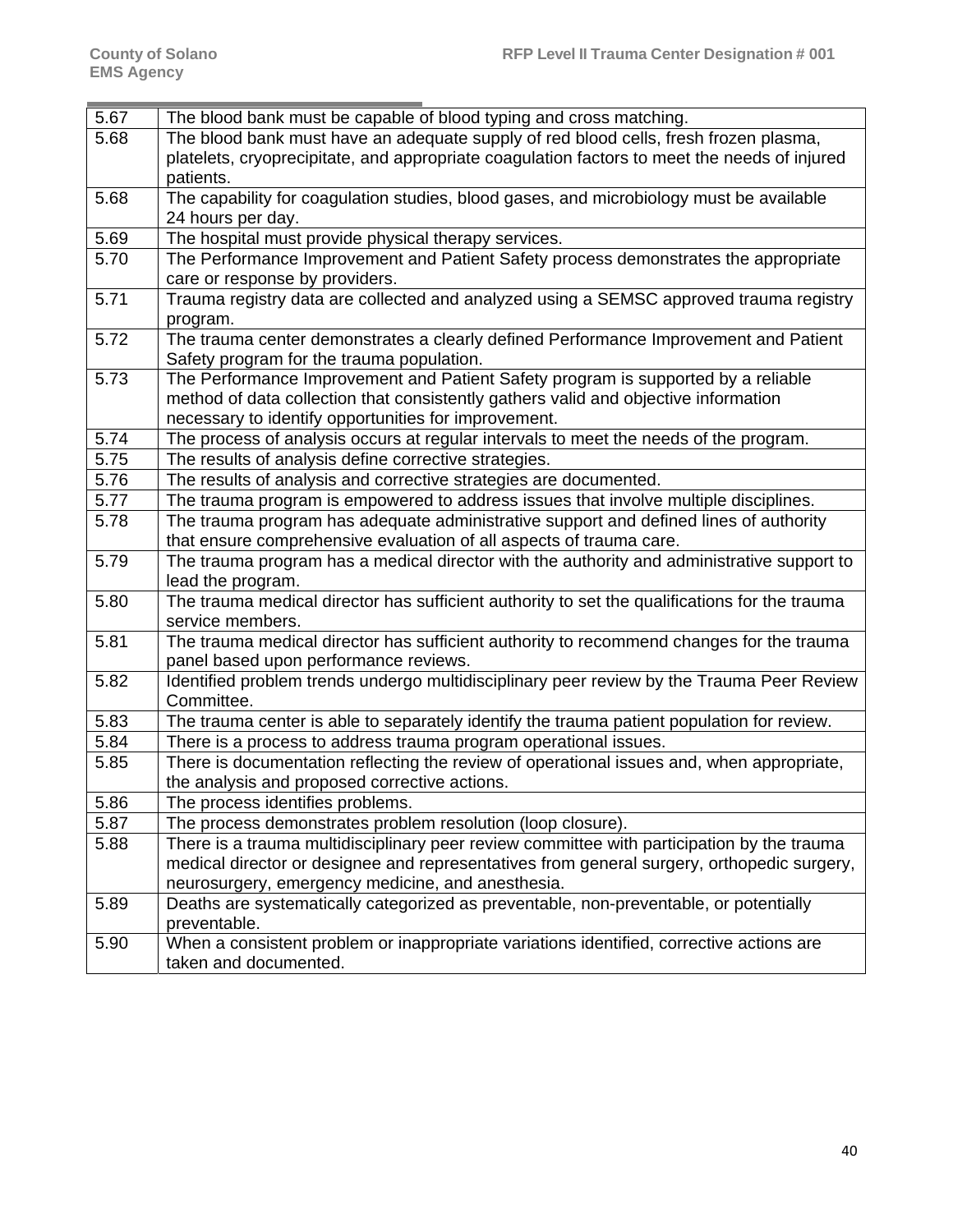# **Appendix 6: Declarative Statements**

Each proposal should contain a declarative statement, attesting to the PROPOSER's intent to fulfill the following obligations associated with and arising from designation as a trauma center. Specific agreement is required:

- 6.1 To maintain those resources, services and personnel, which comply with the contractual designation as a trauma center and which are contained in this proposal.
- 6.2 To accept all major trauma victims, as defined in Solano County EMS Policy 6105, including those transferred from hospitals, regardless of the patient's ability to pay for medical care or hospitalization (limited only to those patients whom the facility is medically capable of treating) and to insure prompt transfer of patients when medically indicated. This requirement shall include unsponsored or medically indigent patients (regardless of county of origin), patients who are insured under MediCal or MediCare, other third party insurers, persons who are self-insured, or the uninsured
- 6.3 To provide in-patient care until the patient no longer meets acute criteria and can be discharged to home or to the appropriate level of care.  $*19$
- 6.4 To ensure that all trauma patients will be accepted and provided appropriate medical treatment by appropriate staff physicians regardless of ability to pay physician fees.
- 6.5 To ensure that patients who are members of recognized health maintenance organizations (or other managed care arrangements) may be promptly transferred to a hospital of that organization when such transfer is deemed prudent and medically indicated by the trauma physicians in charge of the major trauma victim's care in consultation with a physician representing the health maintenance organization.
- 6.6 To ensure that patients who are covered by MediCal may be transferred to a MediCal contract (or approved) hospital, if the trauma center is not a MediCal contract (or approved) hospital, when such transfer is deemed prudent and medically indicated by the trauma physicians in charge of the major trauma victim's care in consultation with a physician representing a MediCal contract (or approved) hospital.
- 6.7 To provide Solano County EMS Agency with patient care and other data, in a form prescribed by Solano County EMS Agency, as determined by Solano County EMS Agency Policy 1403 (Trauma Data Elements) for system management, medical audit, operations research and evaluation purposes and other purposes, as determined by Solano County EMS Agency.
- 6.8 To permit periodic announced and unannounced site surveys of its facilities by Solano County EMS Agency, or its designated representatives, for the purpose of monitoring contract compliance, quality of care, and adherence to performance standards during the designation period.
- 6.9 To document, and provide to Solano County EMS Agency when requested, the current financial statement or latest annual report showing the financial viability to perform the requirements of a trauma center. In addition, Solano County EMS Agency reserves the right to request on site review of the annual operating costs of the proposed trauma care service, identifying direct and indirect costs separately, and identifying personnel as a separate line item over and above current costs. All financial data will be clearly stated and itemized. #20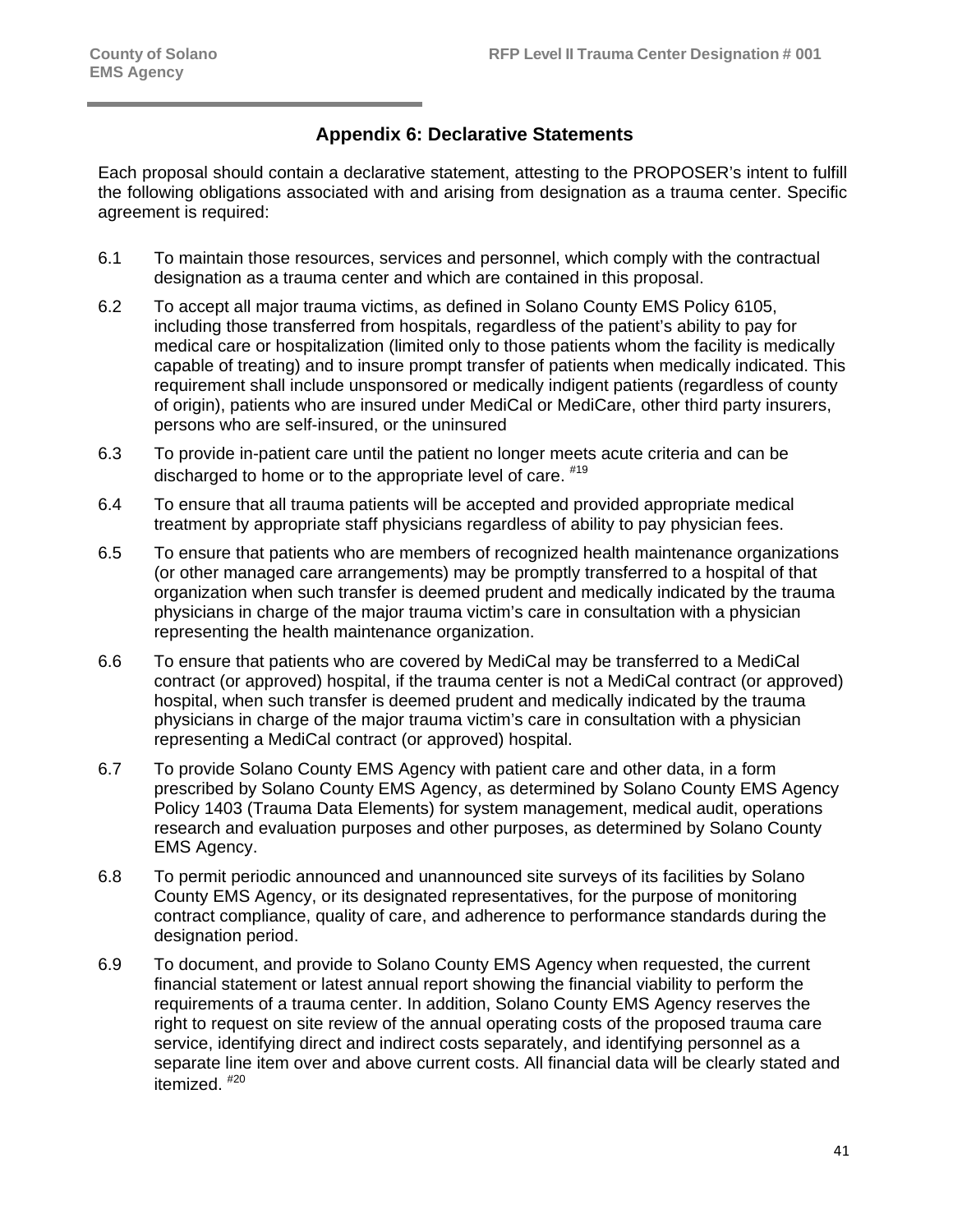- 6.10 To document, and provide to Solano County EMS Agency when requested, hospital charges for patients. In addition, Solano County EMS Agency reserves the right to request on site review of the hospital charges per patient, the actual collections, reimbursements, sources of payment and aggregate totals. This does not apply to physician billings or reimbursements if such billings are separate from and not related to hospital costs for trauma care. #21
- 6.11 To acknowledge that, where specific individuals have been identified to assume responsibility for a component of the trauma center's performance, said individual has been permanently and formally appointed. Exceptions should be clearly stated in the proposal.
- 6.12 To pay Solano County EMS Agency the annual trauma center designation fee which is adopted by the SEMSC, for each year for which the hospital is designated by contract as a trauma center.
- 6.13 If unsuccessful in a future request for proposals for designation as a Level II trauma center, use best efforts to continue to operate as a Level II trauma center at the level that is in place at the time of the subsequent RFP or application, during any appeal or legal challenge, and the start-up period for the new trauma center.  $*12$
- 6.14 Trauma Center will need to make Operating Room endotracheal intubations with Anesthesiologist and Emergency Department, Pediatric and Obstetrics observation and practice available to prehospital care personnel as needed for training and currency.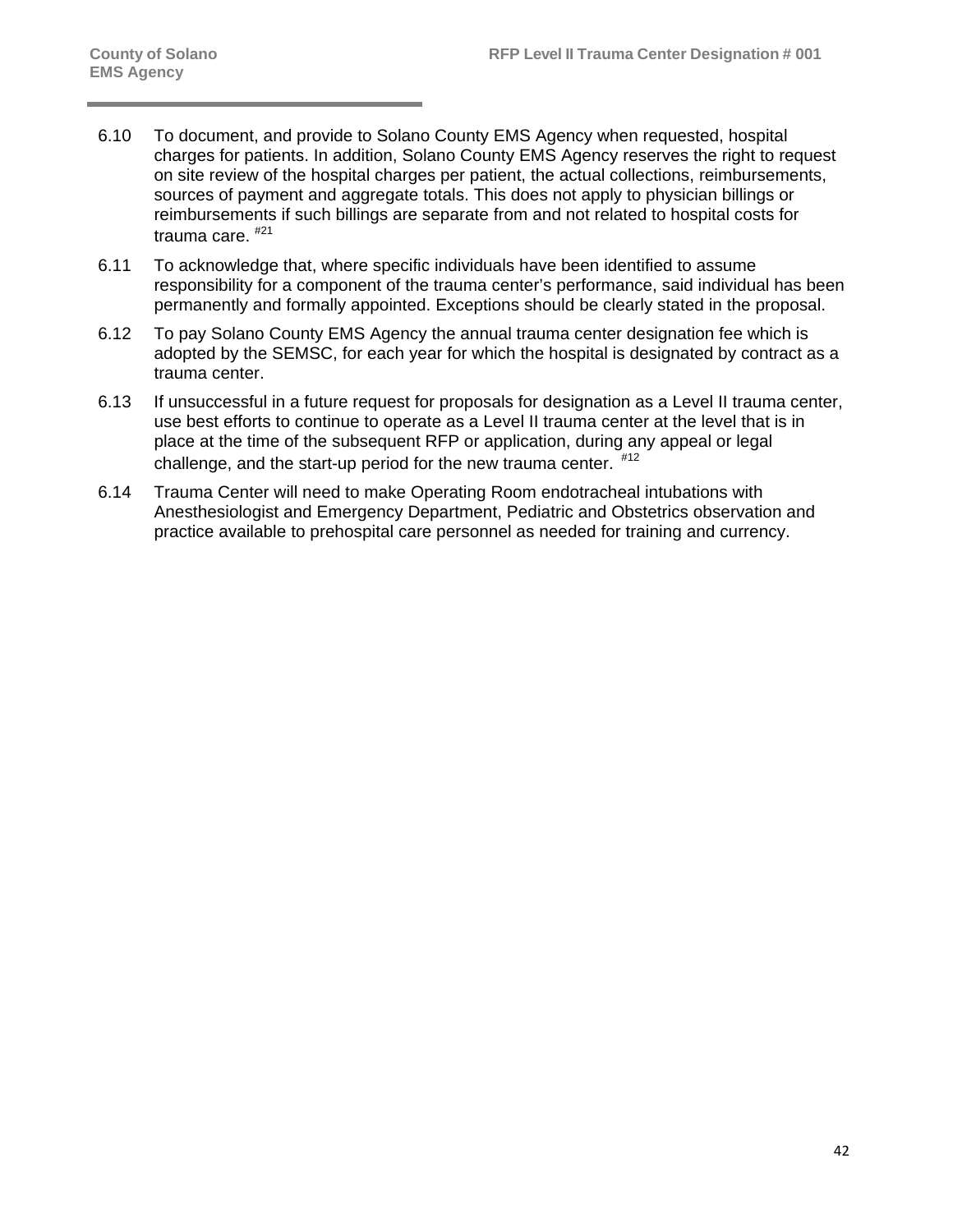# **Appendix 7: Statements Of Commitment To Perform And Fulfill Responsibilities Arising From Designation**

Does (name of hospital) provide the following services, meeting Level II trauma center standards as described in this proposal?

|                 | 1. General Surgery Department              |      |
|-----------------|--------------------------------------------|------|
| Yes             |                                            |      |
|                 |                                            |      |
| <b>No</b>       |                                            |      |
|                 | /s/ Medical Director                       | Date |
| Name and title: |                                            |      |
|                 | 2. Trauma Service                          |      |
|                 |                                            |      |
| Yes             |                                            |      |
| <b>No</b>       |                                            |      |
|                 | /s/ Medical Director                       | Date |
| Name and title: |                                            |      |
|                 |                                            |      |
|                 | 3. Emergency Department                    |      |
| Yes             |                                            |      |
| No              |                                            |      |
|                 | /s/ Medical Director                       | Date |
| Name and title: |                                            |      |
|                 |                                            |      |
|                 | 4. Anesthesiology Department               |      |
| Yes             |                                            |      |
|                 |                                            |      |
| No              |                                            |      |
|                 | /s/ Medical Director                       | Date |
| Name and title: |                                            |      |
|                 |                                            |      |
|                 | 5. Intensive Care Unit For Trauma Patients |      |
| Yes             |                                            |      |
| <b>No</b>       |                                            |      |
|                 | /s/ Medical Director                       | Date |
| Name and title: |                                            |      |
|                 |                                            |      |
| 6. Burn Care    |                                            |      |
| Yes             |                                            |      |
| <u>No</u>       |                                            |      |
|                 | /s/ Medical Director                       | Date |
| Name and title: |                                            |      |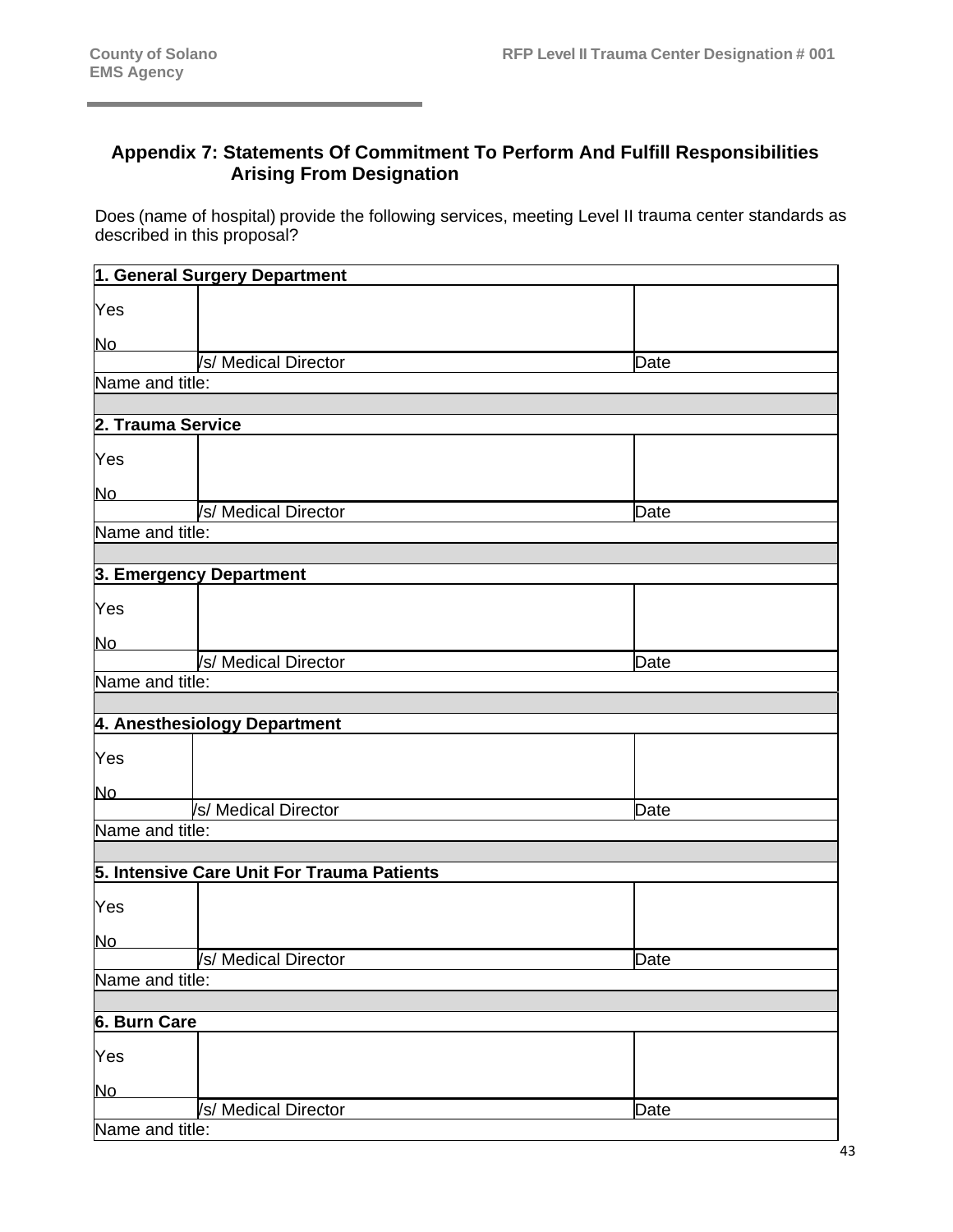| 7. Pediatrics       |                                                  |             |  |  |  |
|---------------------|--------------------------------------------------|-------------|--|--|--|
|                     |                                                  |             |  |  |  |
| Yes                 |                                                  |             |  |  |  |
| No.                 |                                                  |             |  |  |  |
|                     | /s/ Medical Director                             | <b>Date</b> |  |  |  |
| Name and title:     |                                                  |             |  |  |  |
|                     |                                                  |             |  |  |  |
| 8. Physical Therapy |                                                  |             |  |  |  |
| Yes                 |                                                  |             |  |  |  |
| <u>No</u>           |                                                  |             |  |  |  |
|                     | /s/ Medical Director                             | Date        |  |  |  |
| Name and title:     |                                                  |             |  |  |  |
|                     |                                                  |             |  |  |  |
|                     | 9. Rehabilitation Medicine                       |             |  |  |  |
| Yes                 |                                                  |             |  |  |  |
|                     |                                                  |             |  |  |  |
| <u>No</u>           | /s/ Medical Director                             | Date        |  |  |  |
| Name and title:     |                                                  |             |  |  |  |
|                     |                                                  |             |  |  |  |
|                     | 10. Acute Hemodialysis Capability                |             |  |  |  |
| Yes                 |                                                  |             |  |  |  |
|                     |                                                  |             |  |  |  |
| <b>No</b>           | /s/ Medical Director                             | Date        |  |  |  |
| Name and title:     |                                                  |             |  |  |  |
|                     |                                                  |             |  |  |  |
|                     | 11. Spinal Cord Injury Management Capability     |             |  |  |  |
| Yes                 |                                                  |             |  |  |  |
|                     |                                                  |             |  |  |  |
| <b>No</b>           | /s/ Medical Director                             |             |  |  |  |
| Name and title:     |                                                  | Date        |  |  |  |
|                     |                                                  |             |  |  |  |
|                     | 12. Clinical Laboratory and Pathology Laboratory |             |  |  |  |
| Yes                 |                                                  |             |  |  |  |
|                     |                                                  |             |  |  |  |
| <u>No</u>           | /s/ Medical Director                             | Date        |  |  |  |
| Name and title:     |                                                  |             |  |  |  |
|                     |                                                  |             |  |  |  |
| 13. Radiology       |                                                  |             |  |  |  |
| Yes                 |                                                  |             |  |  |  |
|                     |                                                  |             |  |  |  |
| No                  | /s/ Medical Director                             | Date        |  |  |  |
| Name and title:     |                                                  |             |  |  |  |
|                     |                                                  |             |  |  |  |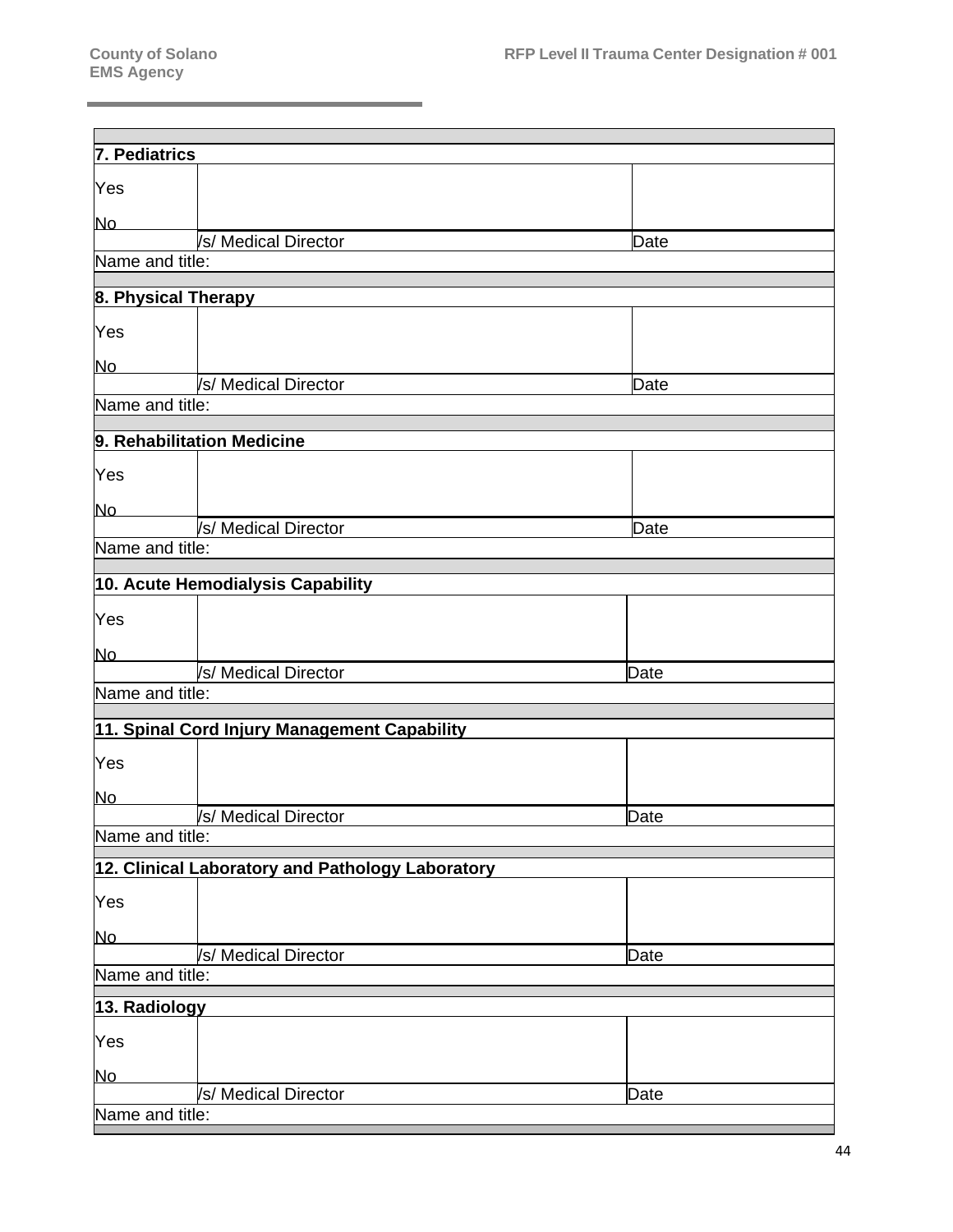| 14. Labor and Delivery |                      |      |  |  |
|------------------------|----------------------|------|--|--|
| Yes                    |                      |      |  |  |
| No                     |                      |      |  |  |
|                        | /s/ Medical Director | Date |  |  |

ı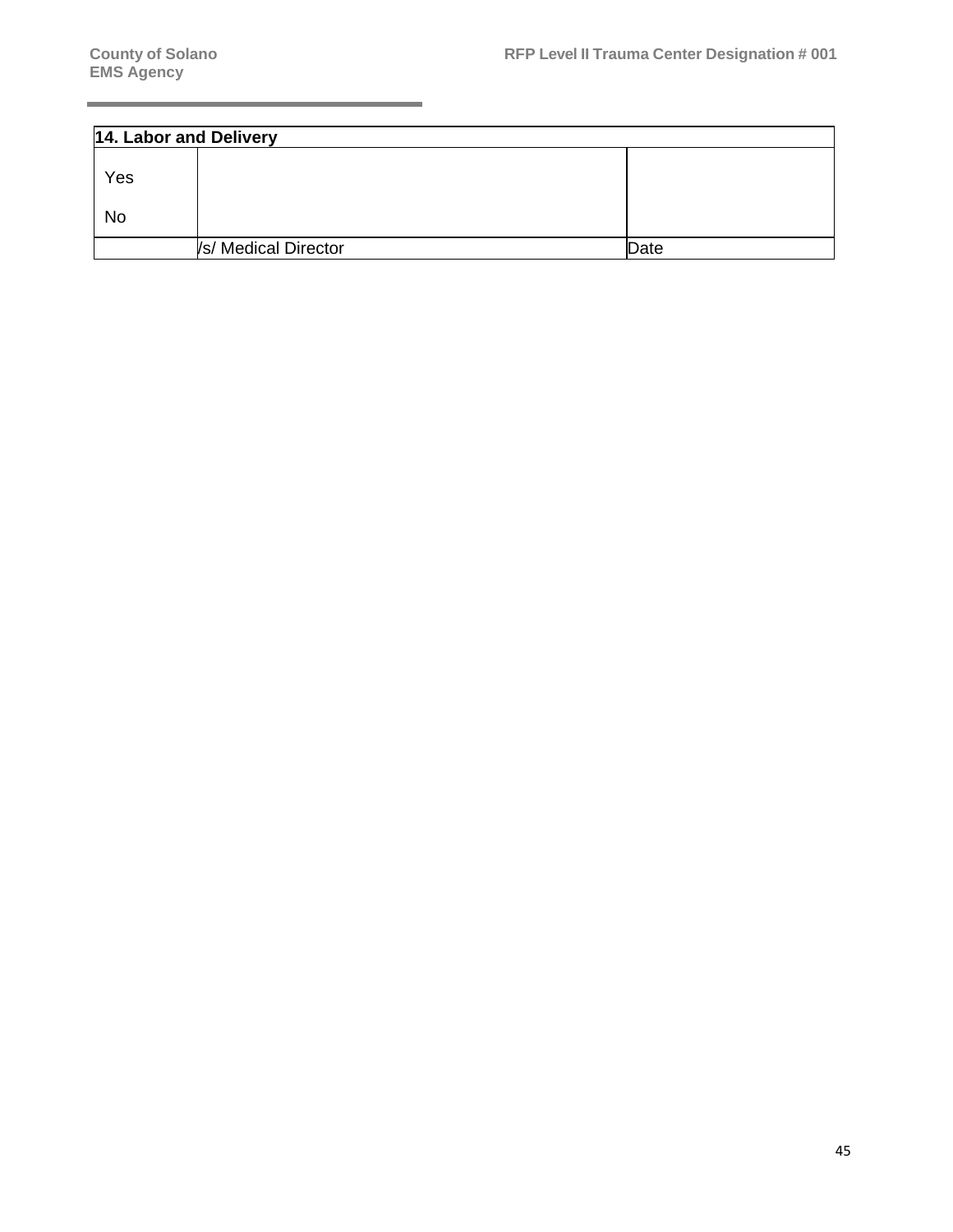# **Appendix 8: Data Requirements**

| <b>Statistical and cost data</b> |                                                                                                                                                                                                                                  | 2011 | 2012 |
|----------------------------------|----------------------------------------------------------------------------------------------------------------------------------------------------------------------------------------------------------------------------------|------|------|
| а.                               | Total number of trauma admissions, by month                                                                                                                                                                                      |      |      |
| b.                               | Average length of stay for total hospital trauma admits                                                                                                                                                                          |      |      |
| c.                               | Average occupancy rate, by month                                                                                                                                                                                                 |      |      |
| d.                               | Number of major trauma victims who are believed to meet<br>trauma triage guidelines or having an injury severity score<br>of greater than 16, who were admitted or who were<br>transferred after emergency department treatment. |      |      |
| 1.<br>2.                         | e. Average length of stay for major trauma victims in<br>the following areas:<br>Trauma patients in the ICU <sup>#10</sup><br><u>Total major trauma victims #19</u>                                                              |      |      |
| f.                               | Number of emergency (non-elective) surgical procedures<br>performed within 24 hours of admission in 2011 and 2012 (to<br>date) for the following categories                                                                      |      |      |
|                                  | 1. Neurosurgical                                                                                                                                                                                                                 |      |      |
|                                  | a) Head                                                                                                                                                                                                                          |      |      |
|                                  | b) Spinal cord                                                                                                                                                                                                                   |      |      |
|                                  | 2. Chest                                                                                                                                                                                                                         |      |      |
|                                  | 3. Abdominal                                                                                                                                                                                                                     |      |      |
|                                  | Musculoskeletal<br>4.                                                                                                                                                                                                            |      |      |
|                                  | 5. Multiple injury                                                                                                                                                                                                               |      |      |
|                                  | 6. Total major trauma victims                                                                                                                                                                                                    |      |      |
| g.                               | Number of emergency admissions in 2011 and 2012 (to date)<br>for the following categories <sup>#2</sup> :                                                                                                                        |      |      |
|                                  | 1. Burns (ICD-9 codes 940.0 to 949.5)                                                                                                                                                                                            |      |      |
|                                  | 2. Spinal cord injuries (ICD-9 codes 806.0 to 806.9, 952.0 to<br>952.9                                                                                                                                                           |      |      |
|                                  | 3. Head injuries (ICD-9 codes 800, 801, 803, 804, 805 to<br>854, 907)                                                                                                                                                            |      |      |
|                                  | Revised Trauma Score of less than 4 in any of the<br>4.<br>categories (e.g. Glasgow Coma Score of less than 13,<br>systolic blood pressure of less than ninety, or<br>respiratory rate of greater than 29 or less than 10).      |      |      |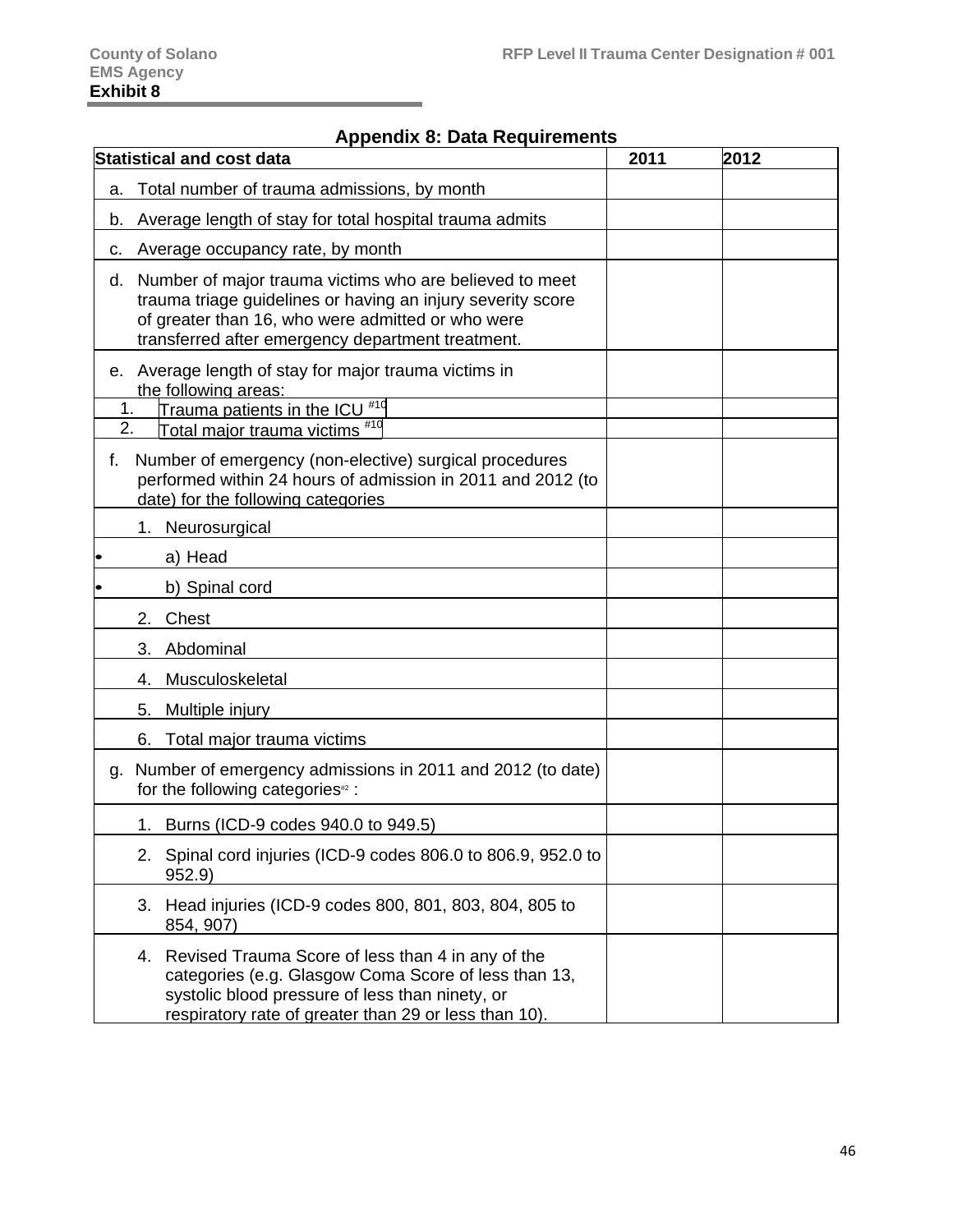| Statistical and cost data (cont.)                                                   | 2011 | 2012 |
|-------------------------------------------------------------------------------------|------|------|
| h. Number of children, meeting triage criteria, seen in 2011 and<br>2012 (to date): |      |      |
| Birth to five years old                                                             |      |      |
| 2. Six through fifteen years old                                                    |      |      |
| 3. Sixteen through eighteen years old                                               |      |      |

\*to date

|         | <b>Hospital licensing laws and regulations</b>                      | <b>Yes</b> | <b>No</b> |
|---------|---------------------------------------------------------------------|------------|-----------|
|         | Has the hospital been investigated or cited by the California       |            |           |
|         | Department of Health Services in the past twenty-four (24)          |            |           |
|         | months for any violation(s) of California laws or regulations       |            |           |
|         | pertaining to hospital licensure? If yes, describe any and all such |            |           |
|         | instances and corrective actions taken.                             |            |           |
|         | <b>Fiscal impact</b>                                                | 2011       | 2012      |
|         | a. Median (all inclusive) charge per patient day in ICU for major   |            |           |
|         | trauma victims                                                      |            |           |
| b.      | Median (all inclusive) charge per patient day in medical-           |            |           |
|         | surgical for major trauma victims                                   |            |           |
| C.      | Current operating room rates, per hour                              |            |           |
|         |                                                                     |            |           |
| d.      | Identify all new and implementing costs involved in                 |            |           |
|         | implementing trauma center criteria. Separate personnel,            |            |           |
|         | non-personnel, capital (over \$1,000) and minor equipment           |            |           |
|         | (\$1,000 or less) costs. This information will be provided for      |            |           |
|         | on-site review as described in Section $3.3.8$ – Part 8. $*^{23}$   |            |           |
| $e_{1}$ | Provide an annual operating budget for the proposed trauma          |            |           |
|         | center, identifying the marginal costs of the trauma center.        |            |           |
|         | Identify all individual personnel costs, by line item, and          |            |           |
|         | related expenses in a separate trauma service budget.               |            |           |
|         | Provide a copy of the physician contract detailing on-call and      |            |           |
|         | in-house responsibility. Identify all direct costs separately       |            |           |
|         | from indirect expenses. This information will be provided for       |            |           |
|         | on-site review as described in Section $3.3.8$ – Part 8. $*^{24}$   |            |           |
|         |                                                                     |            |           |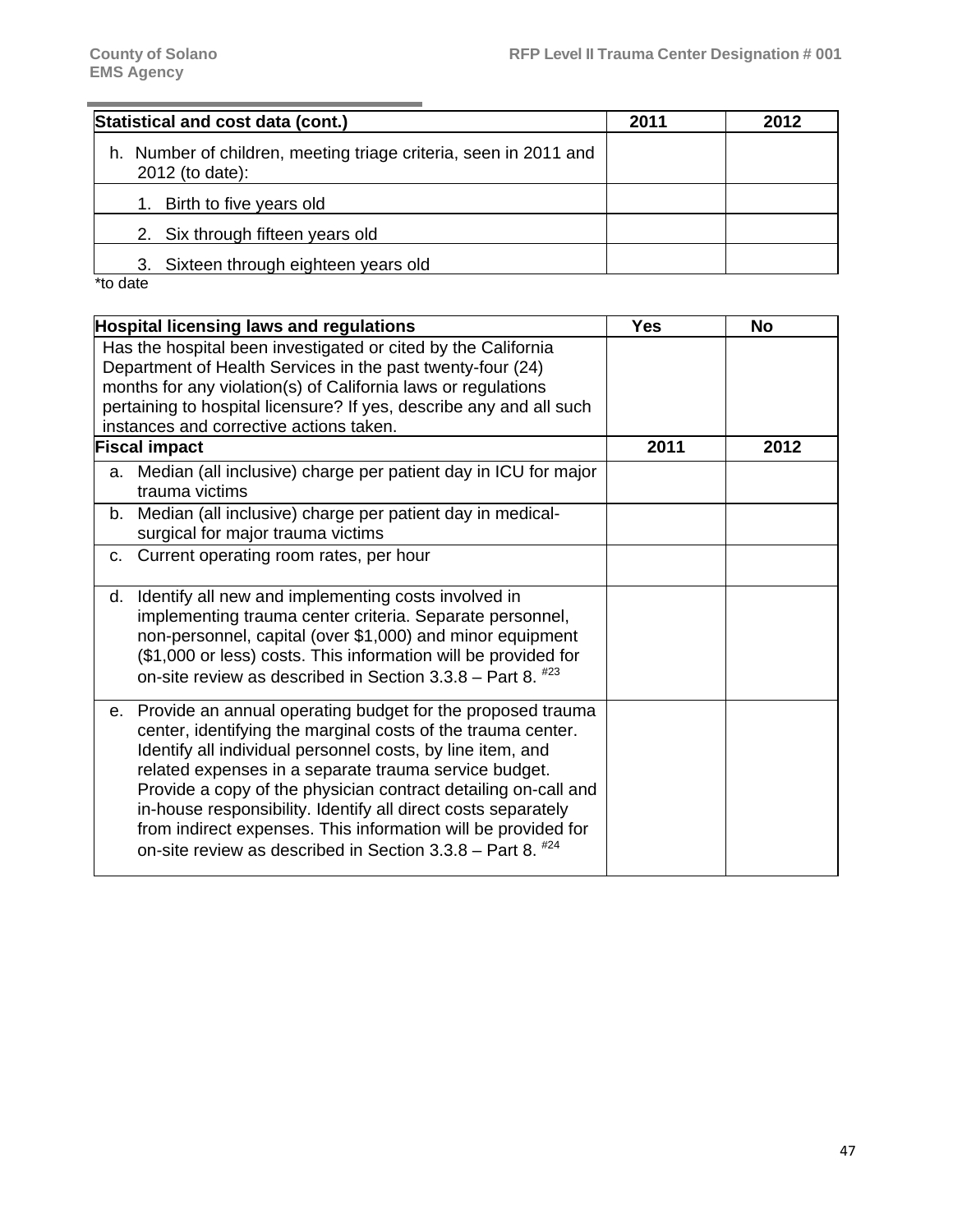# **Appendix 9: Required Attachments**

The following attachments are required as part of the trauma center designation proposal. Label all attachments clearly.

- 9.1 List all surgeons who are on-call and immediately available for general surgery for trauma cases 24 hours a day. Include the current month's schedule. Provide the current curriculum vitae and board certifications of all surgeons listed. For residents, show post-graduate year and institutional certification.
- 9.2 List all surgeons who are on-call and promptly available for specialties listed in Section 5.8.2 of the trauma center standards (Appendix 5). Include the current month's call schedule.

Provide the current curriculum vitae and board certifications of all surgeons listed as providing neurosurgical coverage. For residents, show post-graduate year and institutional certification.

- 9.3 List all non-surgical specialists available as shown in Section 5.9.4 of the trauma center standards (Appendix 5).<sup>#13</sup>
- 9.4 List the emergency physicians who are in-house and immediately available. Include the current month's work schedule.<sup>#15</sup> Provide the current curriculum vitae and board certifications of all emergency physicians listed.
- 9.5 List the intensive care/hospitalist physicians who provide 24-hour a day in-house coverage or who are immediately available within the hospital.
- 9.6 List the physicians who are available within the hospital 24-hours a day for the post- anesthetic recovery room.
- 9.7 Provide a signed transfer agreement with a burn center(s), if applicable. If not applicable, state so and explain.
- 9.8 Provide a signed transfer agreement with a spinal cord treatment center(s), if applicable. If not applicable, state so and explain.
- 9.9 Provide a signed transfer agreement with a rehabilitation center(s), if applicable. If not applicable, state so and explain.
- 9.10 Provide signed transfer agreement(s) with a hospital(s) with a California Children's Services (CCS) approval pediatric intensive care unit and a pediatric trauma center(s), if applicable. If not applicable, state so and explain.
- 9.11 Describe the facility's system of trauma patient care from initial notification by ambulance personnel or base hospital of impending patient arrival to final disposition. Trauma care protocols and flow diagrams may be used where they are applicable.
- 9.12 Include a statement, which is signed by the Chief of Surgery, that s/he has judged the surgeon(s) and senior surgical residents (if applicable) listed in Section 9.1, above, by name, as having special competence to assess emergent situations in trauma, the authority and ability to initiate diagnostic procedures and treatment, including surgery when the clinical situation demands, and the ability to provide the overall control and surgical leadership necessary for the care of the trauma patient.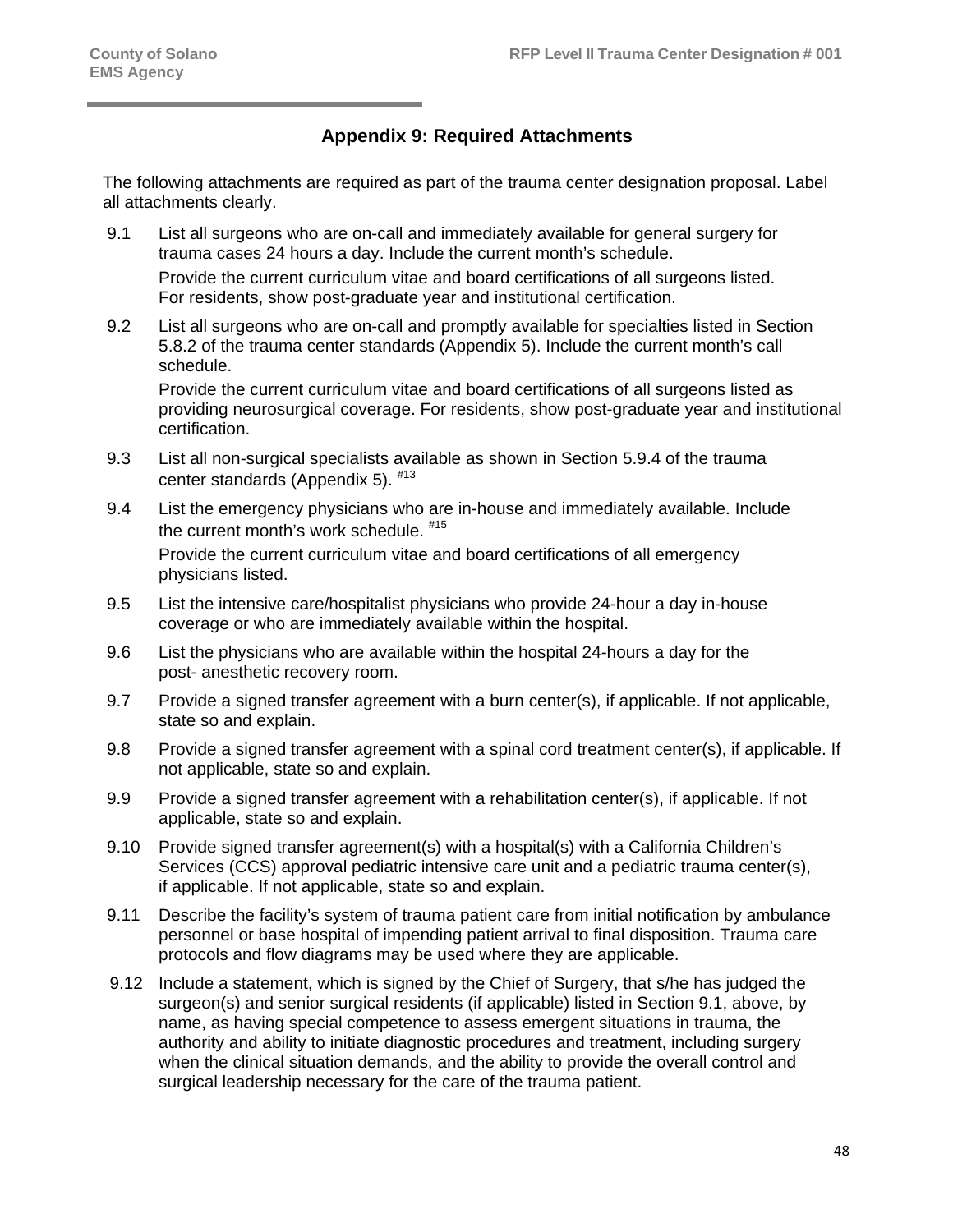- 9.13 Include a statement, which is signed by the Chief of Neurosurgery, that s/he has judged the surgeon(s) and senior surgical residents (if applicable), listed in Section 9.2, above, by name, as having special competence to care for patients with nervous system trauma and who is/are capable of initiating measures directed towards stabilizing the patient and initiating diagnostic procedures.
- 9.14 If senior surgical residents are to be utilized, include a statement signed by the chief of the department of surgery attesting that senior surgical residents, by name, have special competence to assess emergent situations in trauma, the authority and ability to initiate diagnostic procedures and treatment, including surgery when the clinical situation demands, and the ability to provide the overall control and surgical leadership necessary for the care of the trauma patient.
- 9.15 Complete and submit the "Statement of ownership of material submitted in trauma center proposal and non-patient identifiable Trauma Registry information" that is found in Exhibit
- 9.16 Provide evidence of accreditation by The Joint Commission.
- 9.17 Include a copy of the current State of California License as a general acute care hospital with the following special permits:
	- a. Basic or Comprehensive Emergency **Service**
	- b. Any of the following:
		- 1. Burn center
		- 2. Cardiovascular surgery
		- 3. Chronic dialysis
		- 4. Neonatal intensive care unit
		- 5. Psychiatric
		- 6. Radiation therapy
		- 7. Renal transplant center
	- c. Helicopter landing site permit

Documents required to be attached to the proposal. Items may be marked "confidential" pursuant to section 3.8. of this RFP.

- 9.18 Provide a copy of any verification/consultation report(s) issued by the American College of Surgeons.
- 9.19 Provide supporting material showing average response time for the delivery of patient specific blood products.
- 9.20 Provide supporting material showing average response time for radiological services.
- 9.21 Provide the CME schedule for past twelve months.
- 9.22 Provide supporting material showing compliance rates for call-in physicians.

Documents to be provided on-site

- 9.23 Select patient records for review. A list of categories and numbers of records from each category will be provided 4 weeks prior to the site review.
- 9.24 Copies of all minutes and proceedings from trauma performance improvement and patient safety meetings.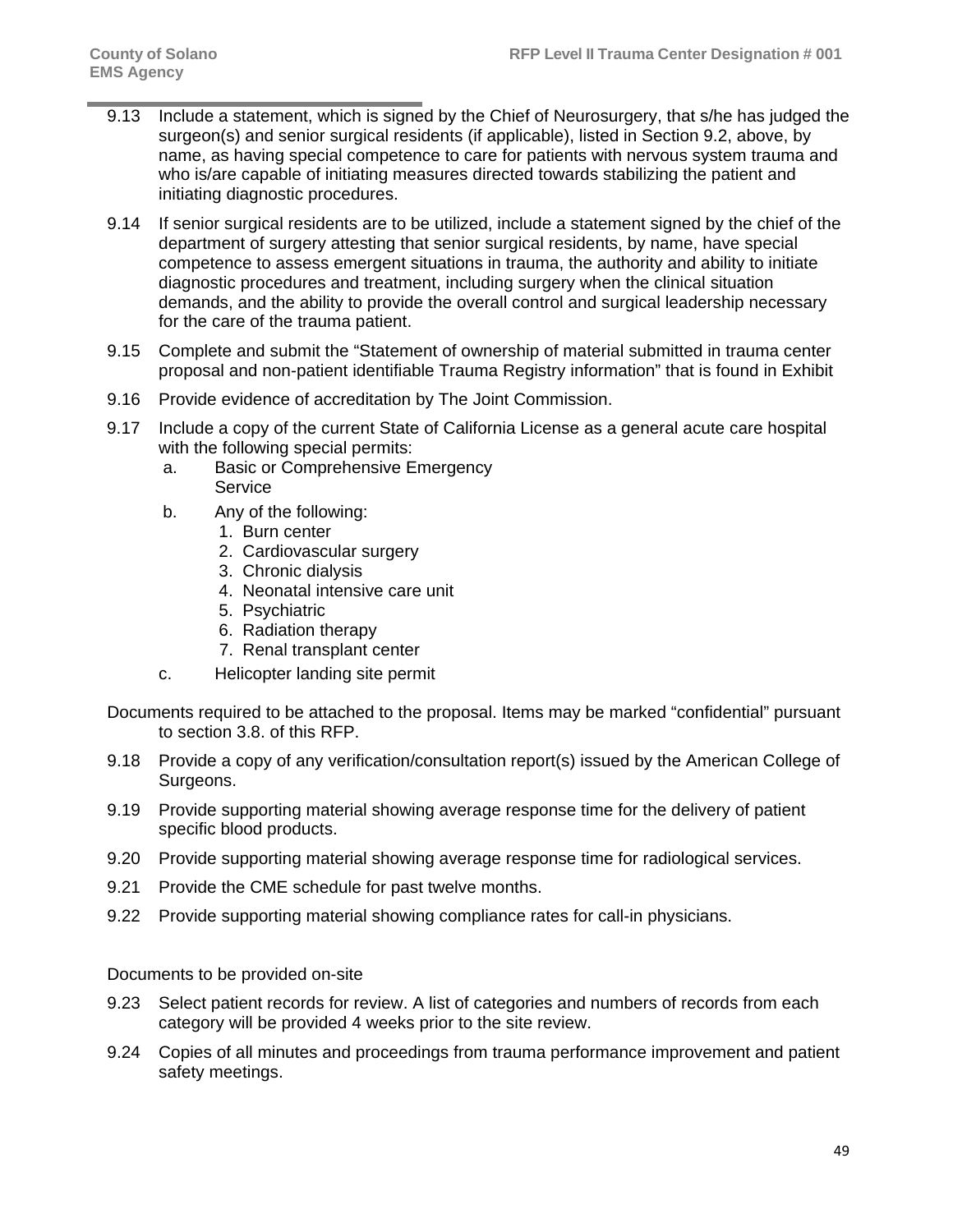### **Appendix 10: Proposed Contract**

The applicant will be required to enter into a contract containing the following contracted provisions in addition to provisions setting forth the services to be provided by the PROPOSER. Inability or unwillingness to meet these terms may be grounds for not designating a Proposer as a trauma center.

Any proposed changes to the proposed contract language must be identified as part of the proposal, using a "strikeover/underline" method. No proposed change to the contract which is not submitted as part of the proposal will be considered. All changes to this contract must be mutually accepted prior to Trauma Center designation.  $^{#22}$ 

Does accept the proposed contract language? (Name of Proposer)

| Yes             |                                                  |      |
|-----------------|--------------------------------------------------|------|
| No*             | /s.                                              |      |
|                 | (Person with authority to bind the organization) | Date |
| Name and title: |                                                  |      |

\* If the applicant does not accept the proposed language, alternative language must be submitted, as described above.

#### **Proposed Contract Language**

This Agreement is entered into this \_\_\_\_\_\_\_ day of \_\_\_\_\_\_\_\_\_\_\_\_, XXXX by and between the Solano Emergency Medical Services Cooperative, a political subdivision of the State of California, hereinafter called "SEMSC" and \_\_\_\_\_\_\_\_\_\_\_\_\_\_\_\_\_\_\_\_\_\_\_\_\_\_, hereinafter called "Contractor."

### WITNESSETH

WHEREAS, it is necessary and desirable that Contractor be engaged by SEMSC for the purpose of performing Level II trauma center services hereinafter described; and

WHEREAS, the SEMSC Board has adopted a Trauma Care System Plan ("Plan"); and

WHEREAS, the California Emergency Medical Services Authority has approved said Plan; and

WHEREAS, SEMSC has authorized its EMS Agency ("Solano EMS"), to issue a Request for

Proposal ("RFP") for designation of an Adult Level II trauma center in the County; and

WHEREAS, designation of the Contractor by SEMSC as an adult Level II trauma center will serve to benefit the health and safety of the residents of, and visitors to, the County ; and

WHEREAS, the SEMSC Board has designated Contractor as an Adult Level II Trauma Center, subject to the terms of this Agreement;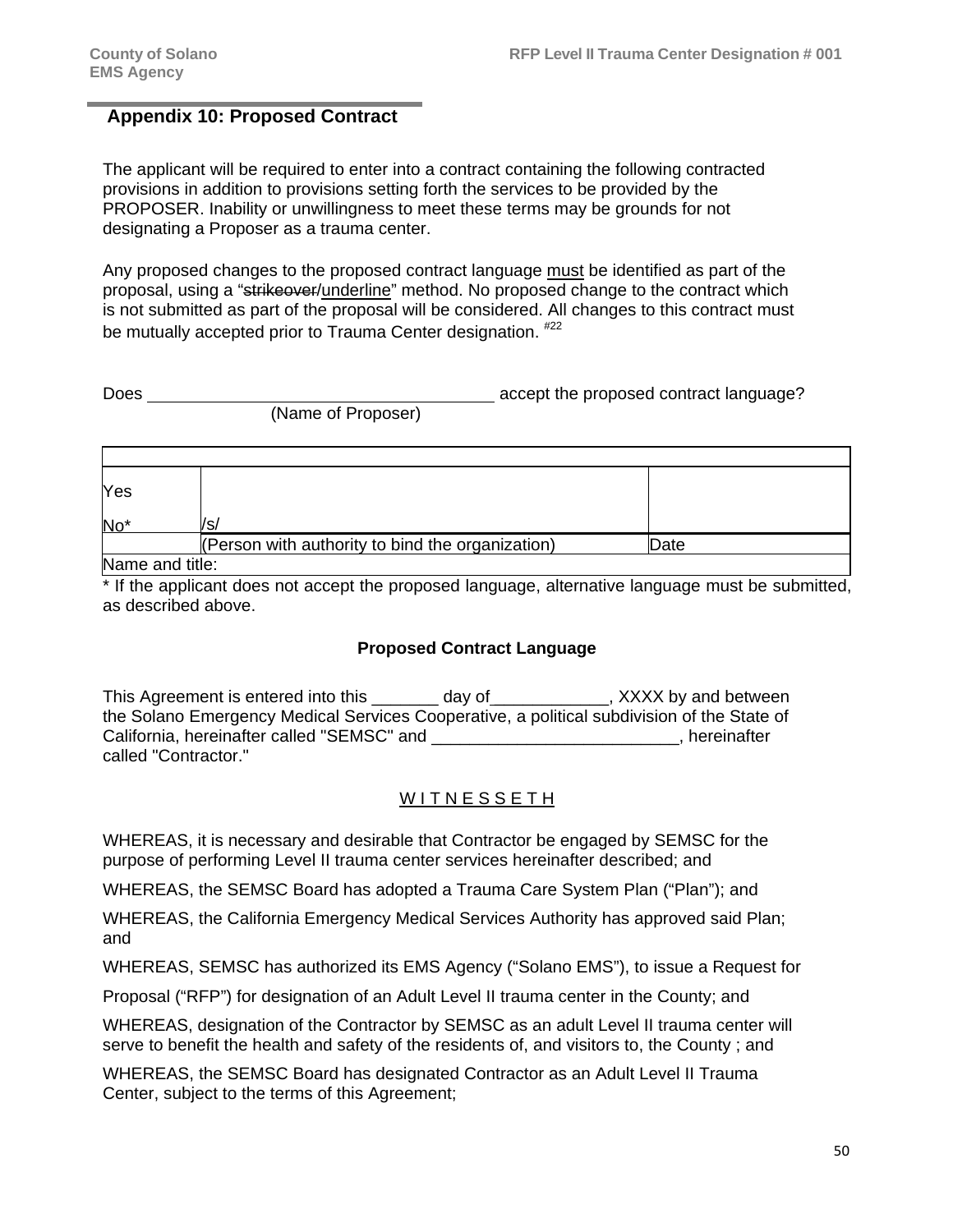NOW, THEREFORE, IT IS HEREBY AGREED by the parties as follows:

# **1. SERVICES TO BE PERFORMED BY CONTRACTOR**

Contractor will perform services for SEMSC in accordance with the terms, conditions and specifications set forth herein and in Exhibits A and B attached hereto and by this reference made a part hereof.

Contractor will provide trauma center services meeting the minimum standards for a Level II Trauma Center as described in the RFP (Exhibit A), and as described in Contractor's Proposal for Designation as a Level II Trauma Center (Exhibit B), dated **[enter proposal submission date]** submitted in response to the RFP.

Contractor shall notify Solano EMS in writing, in advance when possible, of any change in any of the capabilities or resources, including personnel, described in the Proposal. If advance notification is not possible, Contractor shall notify Solano EMS immediately upon Contractor having knowledge of any changes in any of the listed capabilities and resources and in all instances follow-up written notification shall be required as soon as possible but no later than ten (10) days from the time that Contractor becomes aware of said changes.

Solano EMS shall determine whether the change meets the minimum standards stated in the RFP, or any later standards promulgated pursuant to Section 17 of this Agreement. If Solano EMS determines that the change does not meet these standards, Contractor shall have thirty (30) days to comply with the standard before Solano EMS can declare a breach of this Agreement in accordance with Section 8. Where Solano EMS determines that a change has resulted in an immediate threat to the public health and safety, Solano EMS may suspend the trauma center agreement (to be ratified by the SEMSC Executive Board) and immediately begin transporting patients to the next closest trauma center equipped and staffed to meet the needs of the patient

### **2. DOCUMENTS CONSTITUTING CONTRACT**

The RFP and Proposal are incorporated by reference into this Agreement, provided, however, that this Agreement supersedes any inconsistent provision of the RFP or Proposal. No addition to, or alteration of, the terms of this Agreement, and no verbal understanding of the parties, or their officers, agents, or employees, shall be valid unless made in the form of a written amendment to this Agreement.

### **3. TERM**

The term of this Agreement shall commence on The same and shall be continuous during which time Contractor shall perform the services provided herein. Prior to the end of the second year of this Agreement, Solano EMS shall conduct a review of Contractor's performance under this Agreement and may, at its sole option, decide to place Contractor on probation or discontinue Contractor's designation as a trauma center. The use of an outside review team for this review will be at the sole discretion of Solano EMS and the expense of conducting an outside review will be at the expense of Contractor, not to exceed ten thousand dollars (\$10,000).

### **4. ANNUAL DESIGNATION FEE**

The annual designation fee \$150,000.00 is payable to Solano EMS on or before July 15<sup>th</sup> of each year.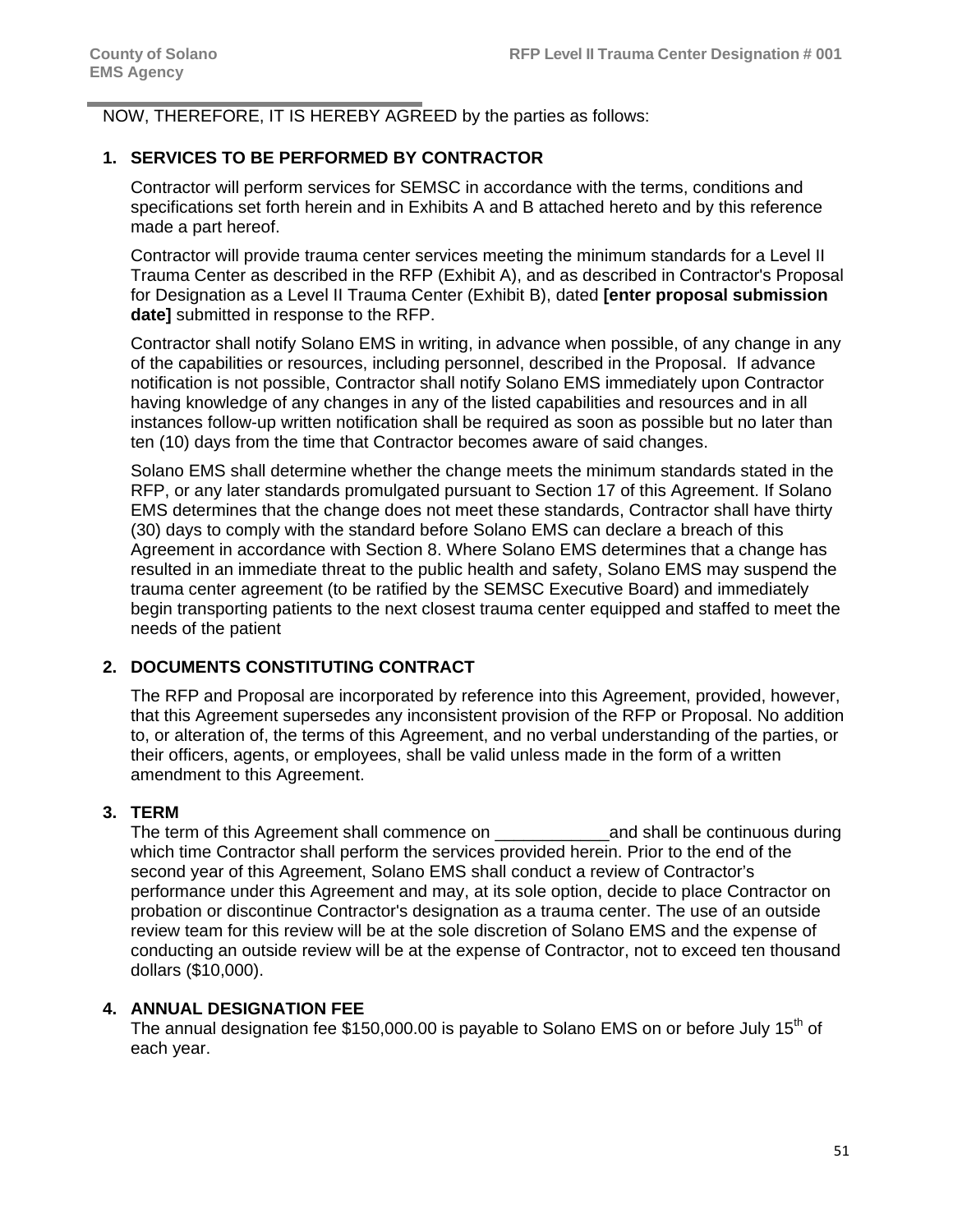### **5. TRAINING**

Contractor's staff shall attend educational and training programs as may be from time to time requested by Solano EMS.

#### **6. INDEPENDENT CONTRACTOR**

No relationship of employer and employee is created by this Agreement, it being understood that Contractor is an independent contractor, and neither Contractor nor any of the persons performing services for Contractor pursuant to this Agreement, whether said person be member, partner, employee, subcontractor, or otherwise, will have any claim under this Agreement or otherwise against County for sick leave, vacation pay, retirement benefits, social security, workers' compensation, disability, unemployment insurance benefits, or employee benefits of any kind.

It is further understood and agreed by the parties hereto that, except as provided in this contract, Contractor in the performance of its obligation hereunder is subject to the control or direction of SEMSC merely as to the result to be accomplished by the services hereunder agreed to be rendered and performed and not as to the means and methods for accomplishing the results.

If, in the performance of this Agreement, any third persons are employed by Contractor, such persons will be entirely and exclusively under direction, supervision and control of Contractor. All terms of employment, including hours, wages, working conditions, discipline, hiring and discharging or any other terms of employment or requirements of law, will be determined by Contractor, and SEMSC will have no right or authority over such persons or the terms of such employment, except as provided in this Agreement.

#### **7. NON-ASSIGNABILITY**

Contractor will not assign this Agreement or any portion thereof to a third party and any attempted assignment will be null and void and will be cause for immediate termination of this Agreement.

### **8. TERMINATION FOR CAUSE**

Upon breach of this Agreement, Solano EMS shall have the right, by giving written notice specifying the effective date, which shall be not less than five (5) days after the delivery of the written notice, to terminate this Agreement in whole or in part for cause, which shall include, but not be limited to:

- a. Failure, for any reason, of Contractor to fulfill in a timely and proper manner, its obligations under this Agreement and such statutes, regulations, executive orders, and federal directives as may become generally applicable at any time; such a failure to include:
	- 1) Failure to make available sufficient personnel and hospital resources, as defined in this Agreement and in SEMSC Policy, including as defined in Section 2, the RFP and Proposal;
	- 2) Failure to provide timely surgical coverage for trauma patients, causing unnecessary risk of mortality and morbidity for the trauma patient;
- b. Submission by Contractor to Solano County EMS of reports that are incorrect or incomplete in any material respect.
- c. Failure, for any reason, by Contractor to meet the eighty percent (80%) for response by the trauma surgeon to Tier 1 trauma patients within any two quarters in any twelve month period. #9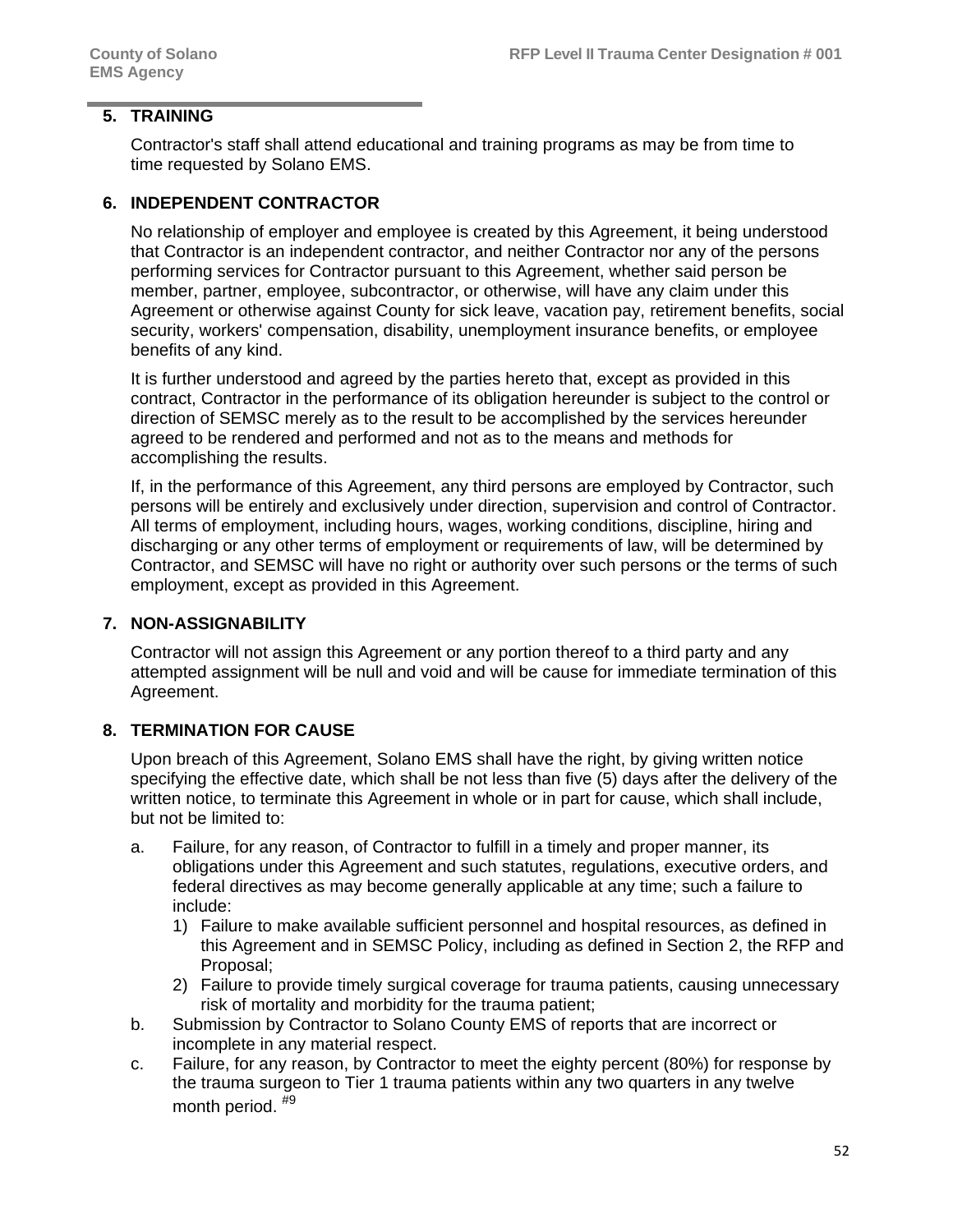#### **9. LIQUIDATED DAMAGES**

It is understood between the parties hereto that Solano County EMS will suffer damages in the event any of the incidents described below occur, and the parties further agree that it is impracticable and infeasible to determine the amount of actual damages. Therefore, it is agreed by and between the parties hereto that Contractor shall pay Solano EMS as fixed and liquidated damages in the amounts described in paragraphs a and b below.

- a. Damages in the amount of two thousand, five-hundred dollars (\$2,500) will be paid by Contractor to Solano County EMS for each time that Contractor fails to submit required data as described in Solano County EMS Policy 1401 within fifteen (15) days of the due date. These damages will be paid within ten (10) business days of notification to Contractor.
- b. In addition to the damages described in subsection e, above, damages in the amount of one hundred dollars (\$100) per day will be paid by Contractor to Solano EMS for each day greater than fifteen (15) days that Contractor fails to submit required data as defined in Solano County Policy. These damages will be paid within ten (10) business days of notification to Contractor.

#### **10. TERMINATION FOR CONVENIENCE**

Either party may terminate this Agreement upon one-hundred and eighty (180) days written notice to the other party.

#### **11. LAME-DUCK OPERATIONS**

In the event of termination of this Agreement for any reason, Contractor will continue to operate as a Level II trauma center at the level that is provided for in this Agreement, including during any appeal or legal challenge and the reasonable start-up period for the new trauma center.

#### **12. INDEMNIFICATION, HOLD HARMLESS AND WAIVER OF SUBROGATION**

All activities and/or work covered by this Agreement will be at the risk of Contractor alone. Contractor agrees to defend, indemnify, and save harmless the SEMSC including all of its boards, agencies, departments, officers, employees, agents and volunteers, against any and all claims, lawsuits, whether against Contractor, SEMSC or others, judgments, debts, demands and liability, including without limitation, those arising from injuries or death of persons and/or for damages to property, arising directly or indirectly out of the obligations herein described or undertaken or out of operations conducted or subsidized in whole or in part by Contractor, save and except claims or litigation arising through the sole negligence or wrongdoing and/or sole willful misconduct of SEMSC Contractor agrees to waive all rights of subrogation against SEMSC for losses arising directly or indirectly from the activities and/or work covered by this Agreement.

#### **13. INSURANCE PROVISIONS**

- a. Contractor, at its sole cost and expense, will obtain and maintain in full force during the term of this Agreement the following types of insurance:
	- 1) Commercial General Liability "occurrence" coverage in the minimum amount of one million dollars (\$1,000,000) combined single limit (CSL) bodily injury & property damage each occurrence and three million dollars (\$3,000,000) aggregate, including personal injury, broad form property damage, products/completed operations, broad form blanket contractual and \$50,000 fire legal liability. County shall be named as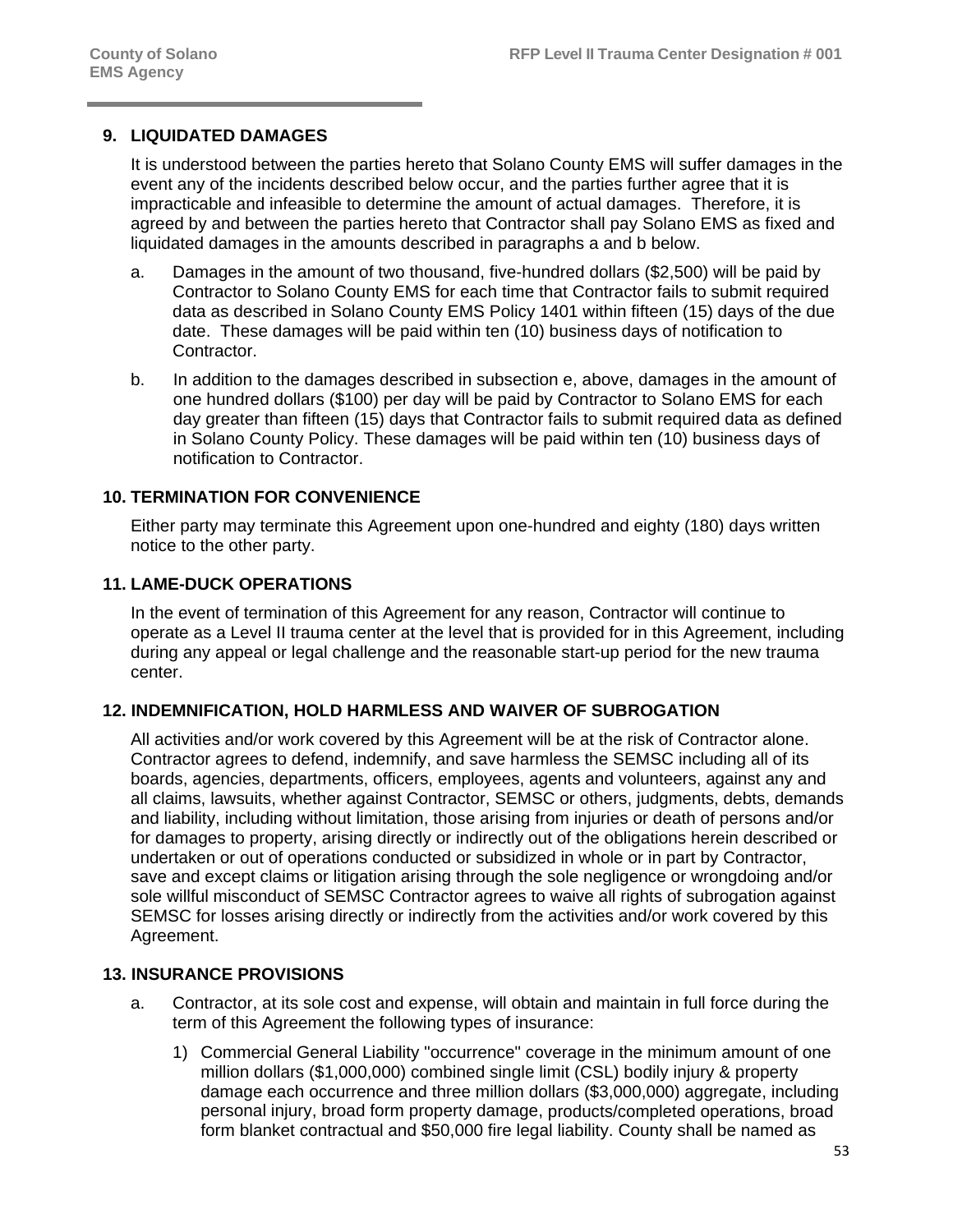additional insured on this policy. If such coverage is afforded on a claims-made basis, coverage must continue (or include an extended reporting period provision) for a period of time after the contract has been terminated that is equivalent to the statute of limitations in the jurisdiction where the contractor's work is being performed.

- 2) Commercial Automobile Liability coverage in the minimum amount of one million dollars (\$1,000,000) CSL bodily injury & property damage, including owned, non-owned, and hired automobiles. Also to include Uninsured/Underinsured Motorists coverage in the minimum amount of one hundred thousand dollars (\$100,000) when there is owned vehicles.
- 3) Workers' Compensation (WC) coverage, in full compliance with California statutory requirements, for all employees of Contractor and Employer's Liability in the minimum amount of one million dollars (\$1,000,000).
- 4) Professional liability with a limit of not less than five million dollars (\$5,000,000) each occurrence and twenty five million dollars (\$25,000,000) annual aggregate.
- b. SEMSC is to be notified immediately if any aggregate insurance limit is exceeded. Additional coverage must be purchased to meet requirements.
- c. SEMSC reserves the right to amend the insurance requirements contained in this section.
- d. SEMSC shall notify Contractor in writing of any change in the insurance requirements and, if Contractor does not deposit with within sixty (60) days of receipt of such notice a new certificate of insurance for each policy or policies of insurance incorporating such changes, this Agreement shall be deemed in default without further notice to Contractor and may be forthwith terminated by.
- e. Contractor agrees to waive all rights of subrogation against SEMSC, its boards, agencies, departments, officers, employees, agents and volunteers for losses arising from work performed by Contractor under the terms of this Agreement.
- f. Policies will not be canceled, non-renewed or reduced in scope of coverage until after sixty (60) days written notice has been given to the SEMSC.
- g. Contractor agrees to provide SEMSC with the following insurance documents on or before the effective date of this agreement:
	- 1) Certificates of Insurance for all required coverage.
	- 2) Additional Insured endorsements.
	- 3) Waiver of Subrogation endorsements (a.k.a.: Waiver of Transfer Rights of Recovery Against Others, Waiver of Our Right to Recover from Others)
- h. All insurance required in this section shall be primary coverage as respects SEMSC and any insurance or self-insurance maintained by SEMSC shall be excess of Contractor's insurance coverage and shall not contribute to it.

Failure to provide these documents will be considered a breach of contract.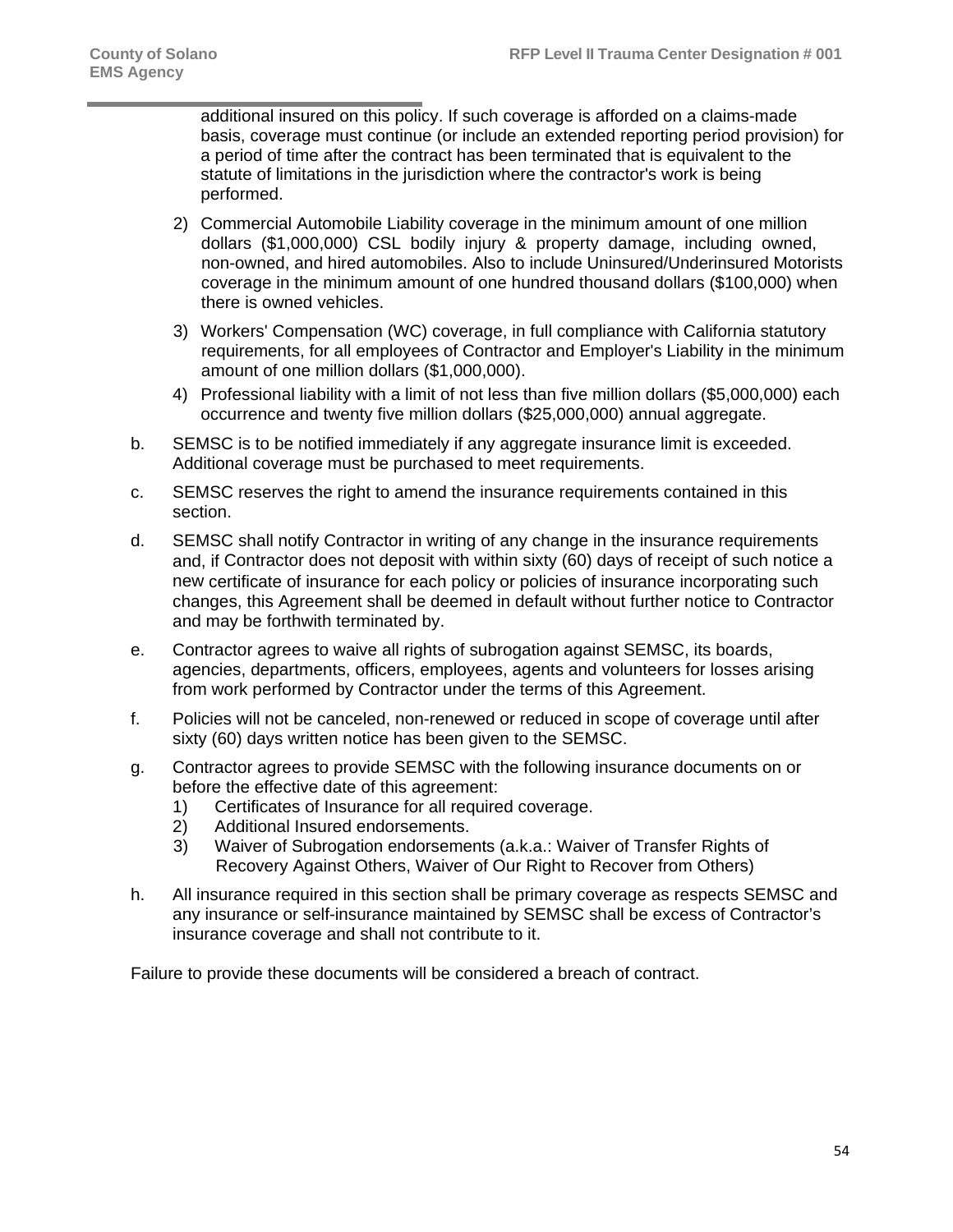#### **14. NON-DISCRIMINATION**

- a. General -- No person will on the grounds of race, color, national origin, religious affiliation or non-affiliation, sex, age, handicap, disability, or political affiliation, be excluded from participation in, be denied the benefits, or be subjected to discrimination under this Agreement.
- b. Employment -- Contractor will insure equal employment opportunity based on objective standards of recruitment, selection, promotion, classification, compensation, performance evaluations, and management relations, for all employees under this Agreement. Contractor's personnel policies will be made available to SEMSC upon request.

#### **15. INVESTIGATION AND RESEARCH**

Contractor by investigation and research has acquired reasonable knowledge of all conditions affecting the work to be done and labor and material needed, and the execution of this Agreement is to be based upon such investigation and research, and not upon any representation made by the SEMSC or any of its officers, agents or employees, except as provided herein.

#### **16. CONTRACT MONITORING**

The SEMSC will have the right to review the work being performed by the Contractor under this Agreement at any time during Contractor's usual working hours. Review, checking, approval or other action by the SEMSC will not relieve Contractor of Contractor's responsibility for the thoroughness of the services to be provided hereunder. This Agreement will be administered for contractor by its authorized representative.

#### **17. ADDENDA**

Contract requirements will change if the state or SEMSC changes standards for trauma centers.

### **18. CONFLICT OF INTEREST**

Contractor covenants that Contractor presently has no interest, including, but not limited to, other projects or independent contracts, and will not acquire any such interest, direct or indirect, which would conflict in any manner or degree with the performance of services required to be performed under this Agreement. Contractor further covenants that in the performance of this Agreement no person having such interest will be employed or retained by Contractor under this Agreement.

#### **19. FORCE MAJEURE**

Neither party shall be responsible for delays or failures in performance resulting from acts beyond the control of the offending party.

Such acts shall include but shall not be limited to acts of God, fire, flood, earthquake, other natural disaster.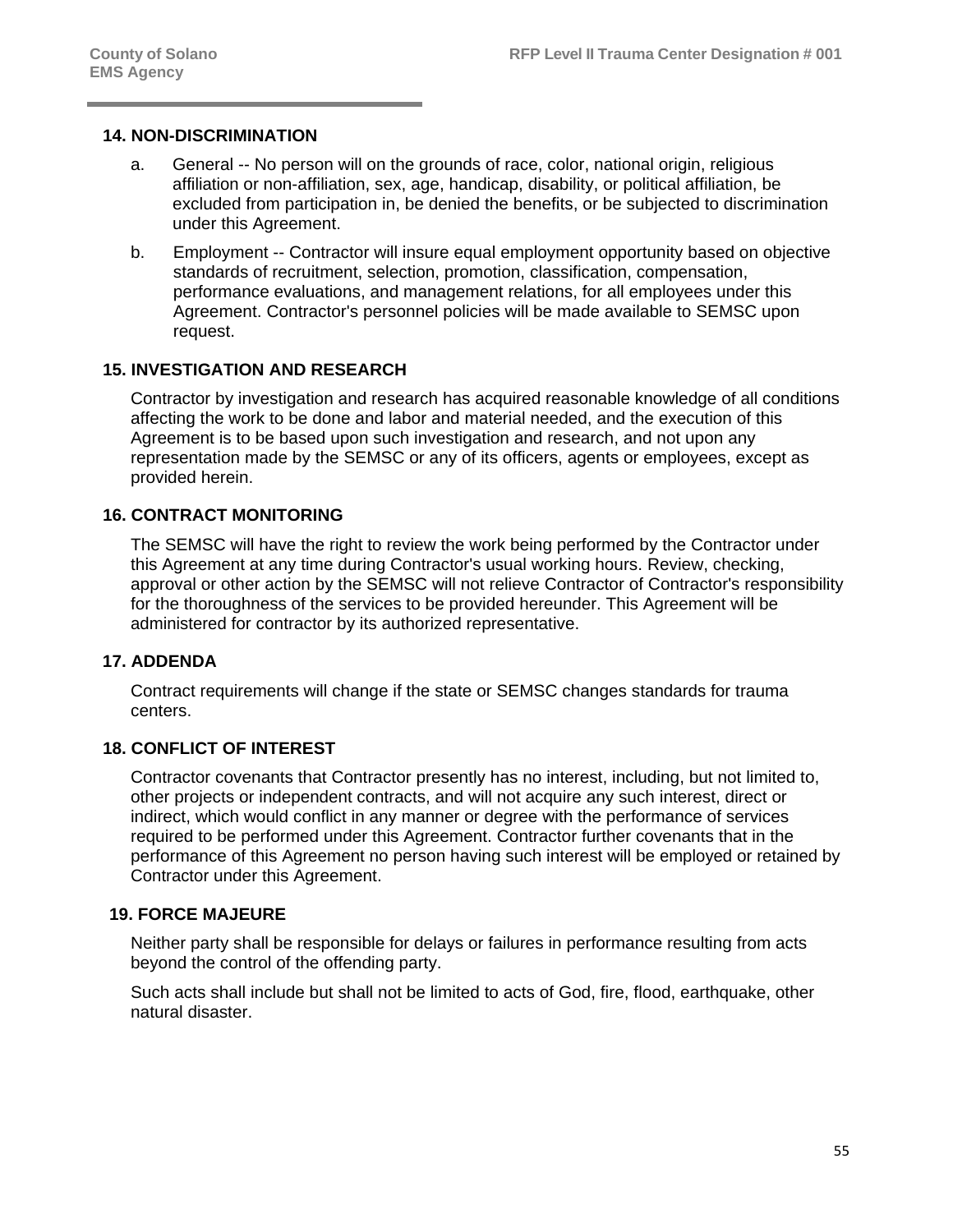#### **20. NON-EXCLUSIVITY**

SEMSC reserves the right to designate other hospitals as trauma centers when it is reasonably determined to be in the best interest of SEMSC.

#### **21. CONFIDENTIALITY**

Solano County EMS and Contractor agree to maintain confidentiality of any patient identifiable information regarding patients or their immediate families which may be obtained through application forms, interviews, tests, reports, from public agencies or counselors or any other source. Without the written permission of the patient, such information shall be divulged only as necessary for purposes related to the audit and evaluation of the Agreement and then only to persons having such responsibilities under the Agreement, including those furnishing services to Contractor under subcontract. Solano EMS and Contractor agree that all information and records obtained in the course of providing services to covered patients shall be subject to confidentiality and disclosure provisions of applicable federal and state statutes and regulations adopted pursuant thereto. Nothing in this section limits the ability of Solano EMS to utilize aggregate data provided by Contractor pursuant to this Agreement for system planning, implementation, management, and evaluation purposes, including providing such data to other participants in the Solano EMS system.

#### **22. MAINTENANCE OF RECORDS**

In order to enable Solano EMS to ensure that Contractor is complying with the terms of this Agreement, Contractor shall maintain patient care and expenditure data in such a fashion as to be able to separately identify major trauma patients from all other patients and from all other private or public activities of the Contractor and/or its subcontractors. All administrative records under this Agreement shall be maintained by the Contractor for a minimum of five (5) years after the termination date of the Agreement.

#### **23. CUSTODY OF RECORDS**

Solano EMS may, at its option, take custody of a copy of Contractor's non-patient administrative records related to this Agreement upon contract termination. Said records shall remain the property of Contractor and shall be kept by Solano EMS in an accessible location within the County and shall be available to Contractor for examination and inspection.

#### **24. FISCAL AND PERFORMANCE AUDITS AND INSPECTION OF RECORDS**

Authorized federal, state, or Solano EMS representatives shall have the right to monitor, assess, or evaluate Contractor's performance pursuant to this Agreement, said monitoring, assessments, or evaluations to include but not be limited to audits, inspection of premises, reports, patient records, and interviews of project staff and participants. At any time during normal business hours and as often as Solano EMS may deem necessary, Contractor shall make available to federal, state, or Solano EMS officials for examination all of its records with respect to all matters covered by this Agreement and will permit federal, state, or Solano County EMS officials to audit, examine, copy, and/or make excerpts or transcripts from such records, and to make audits of all invoices, materials, payrolls, records of personnel, information regarding patients receiving services, and other data relating to all matters covered by this Agreement.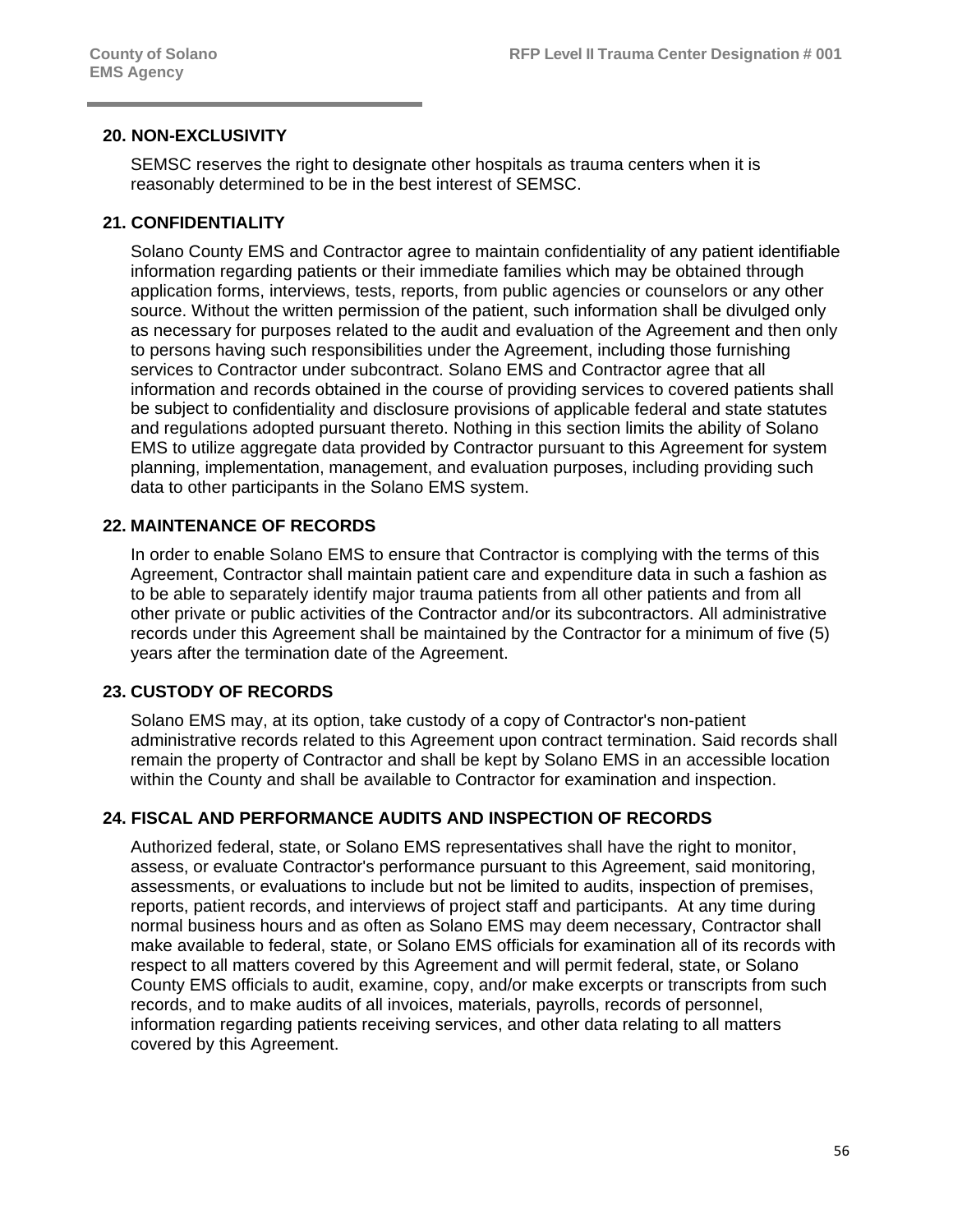#### **25. REPORTS**

Contractor shall submit reports as requested by Solano EMS. Format for the content of such reports will be developed by Solano EMS. The timely submission of these reports is a necessary and material term and condition of this Agreement, and Contractor agrees that failure to meet specified deadlines will be sufficient cause to terminate this agreement.

#### **26. EVALUATION STUDIES**

Contractor will participate as requested by Solano EMS in research and/or evaluative studies designed to show the effectiveness of Contractor services or to provide information about Contractor's services to major trauma victims.

#### **27. NOTICES**

All notices required under this Agreement will be made in writing and addressed or delivered as follows:

TO SEMSC:

Solano County EMS Agency Ted Selby, EMS Administrator 275 Beck Avenue MS 5-240 Fairfield, CA 94533 707.421.6682

TO CONTRACTOR:

Either party may, by giving written notice in accordance with this paragraph, change the names or addresses of the persons of departments designated for receipt of future notices. When addressed in accordance with this paragraph and deposited in the United States mail, postage prepaid, notices will be deemed given on the third day following such deposit in the United States mail. In all other instances, notices will be deemed given at the time of actual delivery.

#### **28. GOVERNING LAW**

The validity of this Agreement and any of its terms or provisions, as well as the rights and duties of the parties under this Agreement, will be construed pursuant to and in accordance with the laws of the State of California.

#### **29. SEVERABILITY OF CONTRACT**

If any term of this Agreement is held by a court of competent jurisdiction to be void or unenforceable, the remainder of the contract terms will remain in full force and effect and will not be affected.

#### **30. CUMULATIVE REMEDIES**

The exercise or failure to exercise of legal rights and remedies by SEMSC in the event of any default or breach hereunder will not constitute a waiver or forfeiture of any other rights and remedies, and will be without prejudice to the enforcement of any other right or remedy available by law or authorized by this Agreement.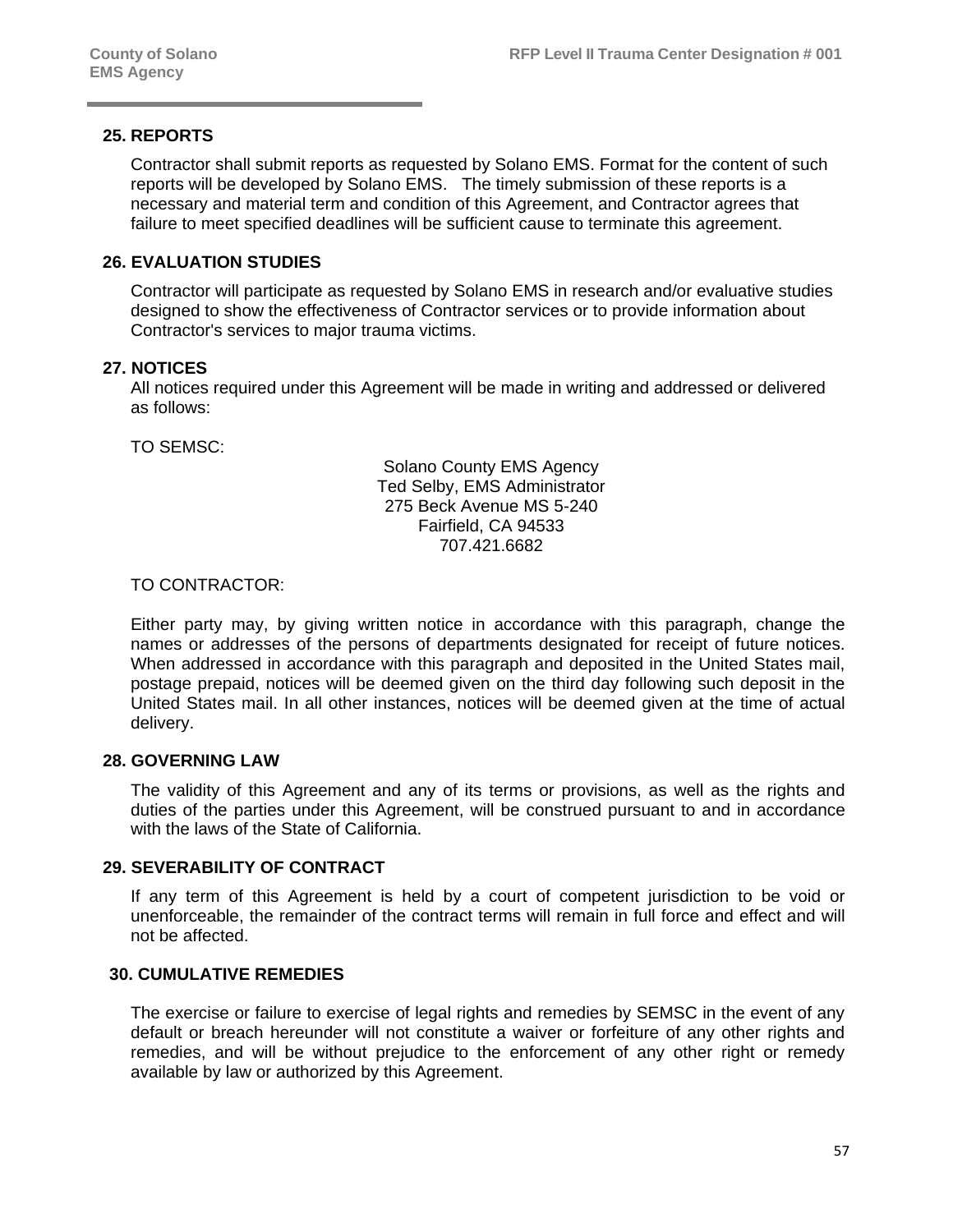#### **31. CONFORMANCE WITH RULES AND REGULATIONS**

Contractor shall be in conformity with federal, state, and local rules and regulations, current and hereinafter enacted, including facility and professional licensing and/or certification laws and shall keep in effect any and all licenses, permits, notices, and certificates as are required. Contractor shall further comply with all laws applicable to wages and hours of employment, occupational safety, and to fire safety, health, and sanitation.

Contractor shall demonstrate compliance with any revised state regulations regarding trauma centers within whichever is shorter of any time period stated within the regulations, a period to be negotiated with Solano EMS, or 1-year from the effective date of the revised regulations.

#### **32. RESPONSIBILITY FOR COSTS**

All costs or expenses incurred by Contractor by reason of this Agreement with respect to the acquisition of equipment or personnel or with respect to the provisions of patient care services, including emergency patient care services of all types and description provided to patients who would not have been treated by Contractor in the absence of this agreement are the responsibility of the Contractor and are not the responsibility of Solano EMS or any of the counties which have delegated local EMS agency authority to Solano EMS pursuant to Health and Safety Code Section 1797.200.

It is understood herein that Contractor is not waiving any eligibility for payment under any of the medically indigent adult programs which are operated by the various counties.

#### **33. ATTORNEY'S FEES AND COSTS**

In a legal action to enforce any of the terms and conditions of this contract in which Solano County prevails, Contractor promises to pay in addition to other amounts found due, such reasonable costs and attorney's fees that Solano EMS incurs.

#### **34. CONFLICT WITH LAWS AND REGULATIONS**

In the event that any clause of this Agreement or any clause in the RFP is found to be in conflict with any state or federal law or regulations, that state or federal law or regulation shall prevail.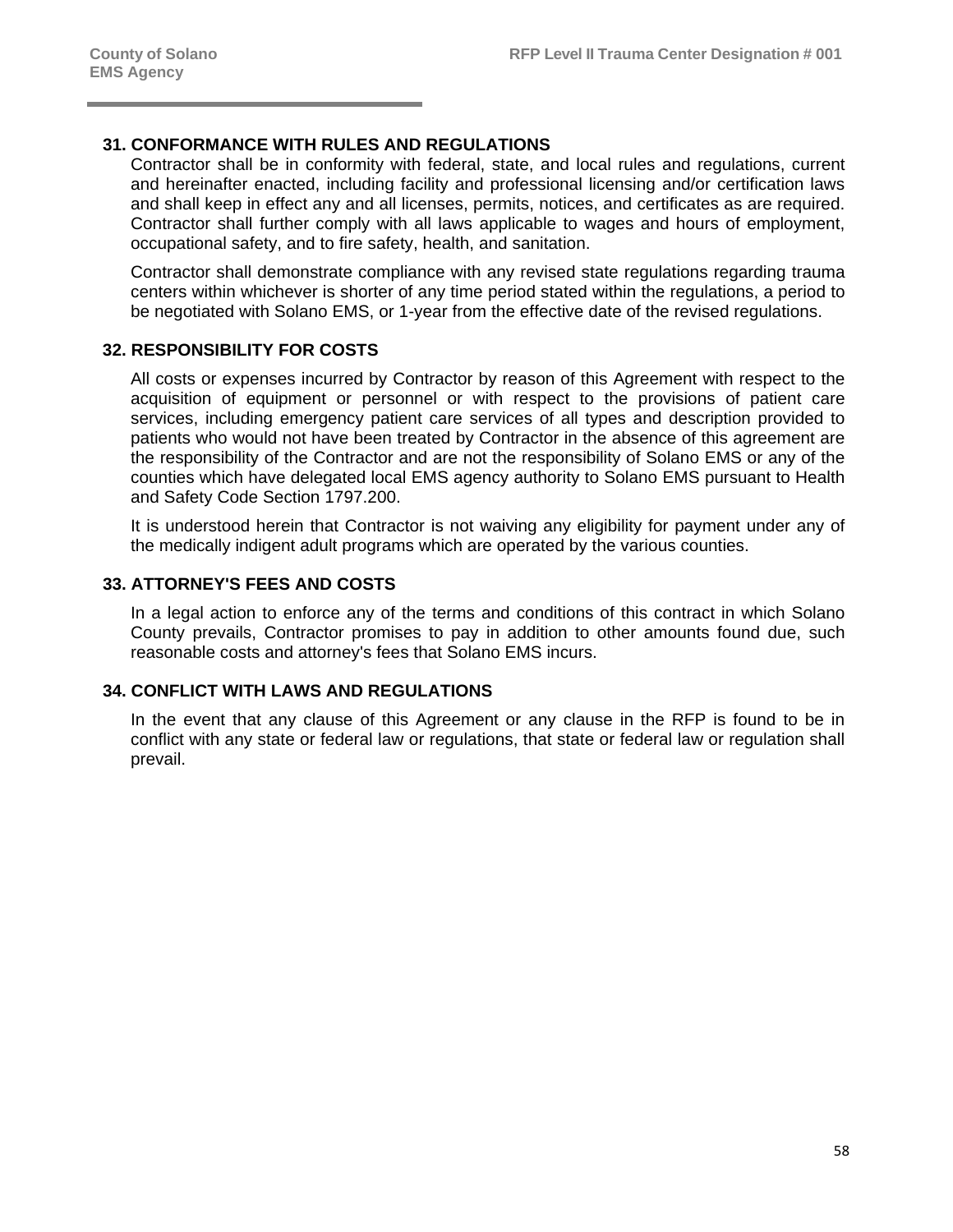# **Exhibit 1: Solano County Trauma Catchment Areas**

Map(s) of potential catchment areas will be available after RFP submission by proposer(s).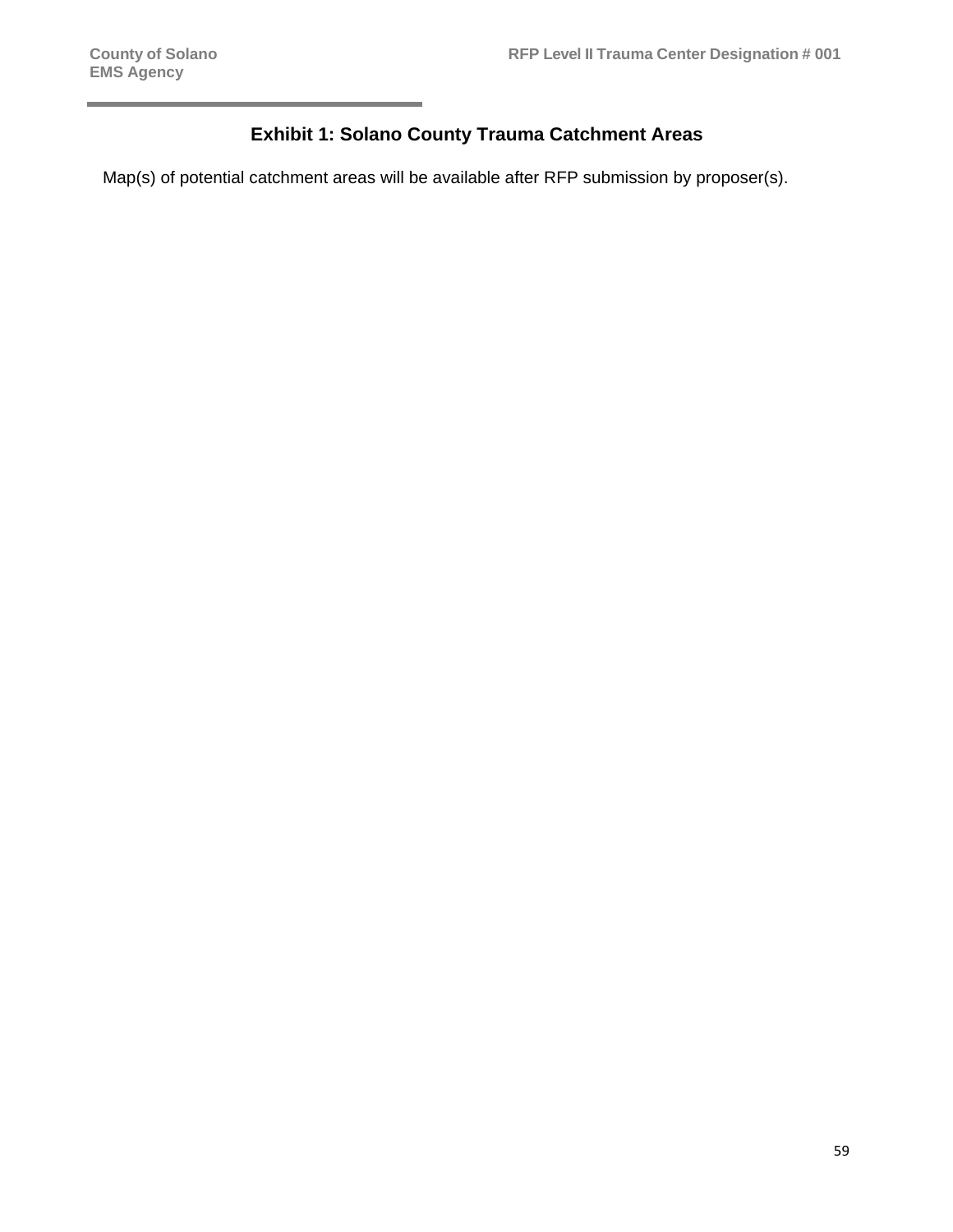# **Exhibit 2: Statement of Ownership of Material**

Statement of ownership of material submitted in response to trauma center proposal and nonpatient identifiable Trauma Registry information

#### **NOTE: This should be reproduced onto Applicant's letterhead**

 (Legal or Corporate Name of Applicant) agrees that, except as noted below and in the General Information and Instructions section of the Solano County Emergency Medical Services Cooperative trauma care system *Request for Proposals for Designation as a Level II Trauma Center,* all materials submitted in response to the *Request for Proposals* shall become the property of Solano County Emergency Medical Services Cooperative at the end of the proposal review process. As owner of this material, Solano County Emergency Medical Services Cooperative shall have the absolute right to disseminate the information contained therein as it deems proper. Patient identification and medical information and other information deemed confidential under federal or state laws or regulations will not be disclosed.

 (Legal or Corporate Name of Applicant) further agrees that, in submitting a proposal, applicant agrees that, as a Level II Trauma Center, all non-patient identifiable Trauma Registry information required to be submitted to Solano County Emergency Medical Services Cooperative shall become the property of Solano County Emergency Medical Services Cooperative. As owner of this material, Solano County Emergency Medical Services Cooperative shall have the absolute right to disseminate the information contained therein as it deems proper. Patient identification and medical information and other information deemed confidential under federal or state laws or regulations will not be disclosed.

CHIEF EXECUTIVE OFFICER:

/s/ Name and title:  $\Box$  Date:  $\Box$  Date:  $\Box$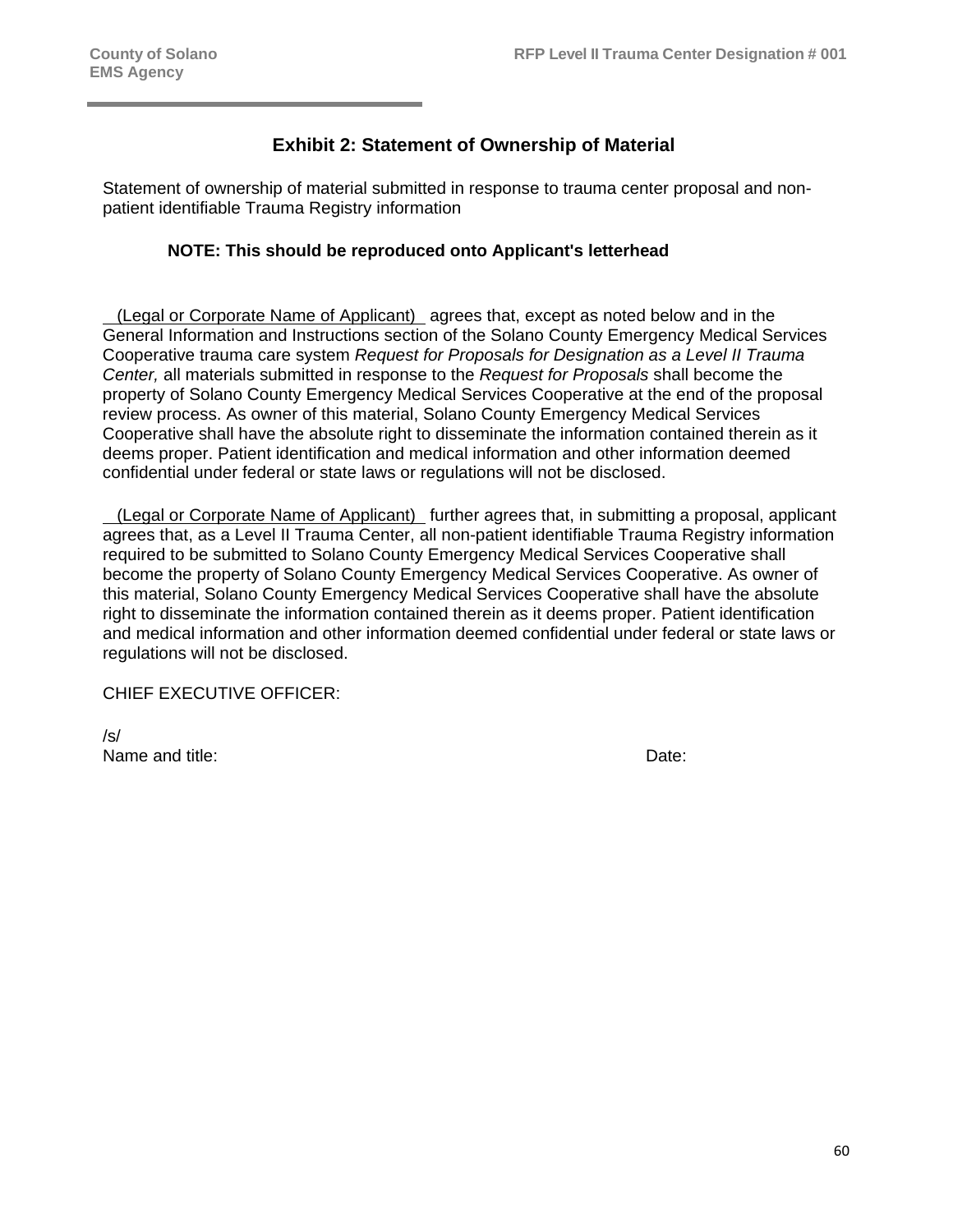### **Exhibit 3: General Surgeons**

| $(1)$ Name<br>(Last Name<br>First) | (2) Board<br><b>Certified (Type</b><br>& Year) <sup>1</sup> | $(3)$ ATLS<br><b>Instructor/Provider</b><br><b>Status, Date of</b><br>Expiration <sup>2</sup> | (4)<br># of Trauma CME Hours in<br>$\mathbf{3}$<br><b>Current 2 year Cycle</b><br><b>Dates of Cycle:</b><br>$11$ to $11$ | frequency of trauma<br>call for 12 month<br>period | (6)<br># of Trauma Patients<br>(5) Average monthly Admitted with ISS > 15 <sup>4</sup> in<br>a 12 month period<br>Specify Yr <sup>#28</sup><br>$11$ to $11$<br>(to be same year as used<br>in column 5) |
|------------------------------------|-------------------------------------------------------------|-----------------------------------------------------------------------------------------------|--------------------------------------------------------------------------------------------------------------------------|----------------------------------------------------|---------------------------------------------------------------------------------------------------------------------------------------------------------------------------------------------------------|
|                                    |                                                             |                                                                                               | <b>Total</b>                                                                                                             |                                                    |                                                                                                                                                                                                         |
|                                    |                                                             |                                                                                               |                                                                                                                          |                                                    |                                                                                                                                                                                                         |
|                                    |                                                             |                                                                                               |                                                                                                                          |                                                    |                                                                                                                                                                                                         |
|                                    |                                                             |                                                                                               |                                                                                                                          |                                                    |                                                                                                                                                                                                         |
|                                    |                                                             |                                                                                               |                                                                                                                          |                                                    |                                                                                                                                                                                                         |
|                                    |                                                             |                                                                                               |                                                                                                                          |                                                    |                                                                                                                                                                                                         |
|                                    |                                                             |                                                                                               |                                                                                                                          |                                                    |                                                                                                                                                                                                         |
|                                    |                                                             |                                                                                               |                                                                                                                          |                                                    |                                                                                                                                                                                                         |
|                                    |                                                             |                                                                                               |                                                                                                                          |                                                    |                                                                                                                                                                                                         |
|                                    |                                                             |                                                                                               |                                                                                                                          |                                                    |                                                                                                                                                                                                         |
|                                    |                                                             |                                                                                               |                                                                                                                          |                                                    |                                                                                                                                                                                                         |
|                                    |                                                             |                                                                                               |                                                                                                                          |                                                    |                                                                                                                                                                                                         |
|                                    |                                                             |                                                                                               |                                                                                                                          |                                                    |                                                                                                                                                                                                         |
|                                    |                                                             |                                                                                               |                                                                                                                          |                                                    |                                                                                                                                                                                                         |
|                                    |                                                             |                                                                                               |                                                                                                                          |                                                    |                                                                                                                                                                                                         |
|                                    |                                                             |                                                                                               |                                                                                                                          |                                                    |                                                                                                                                                                                                         |
|                                    |                                                             |                                                                                               |                                                                                                                          |                                                    |                                                                                                                                                                                                         |
|                                    |                                                             |                                                                                               |                                                                                                                          |                                                    |                                                                                                                                                                                                         |
|                                    |                                                             |                                                                                               |                                                                                                                          |                                                    |                                                                                                                                                                                                         |
|                                    |                                                             |                                                                                               |                                                                                                                          |                                                    |                                                                                                                                                                                                         |

<sup>1</sup> If not boarded, list specialty and number of years since completion of residency (i.e., GS-4 vs GS 1989).<br><sup>2</sup> Provide the date of the last provider course completed and mest recent course taught (i.e. B 2/20/02 or L

2 Provide the date of the last provider course completed and most recent course taught (i.e. P 2/30/02 or I 3/30/03).

 $3$  The criteria state that all surgeons who staff the trauma service must have a minimum of sixteen (16) hours of trauma-related continuing medical education every year.  $*7$ 

#8 The trauma medical director must have sixteen 16 hours of **external** continuing medical education every year. **Be sure it is clear** when a physician is not accountable for the entire two-year cycle. In this case, clarify the physician's situation (i.e., only been on staff for 6 months).  $*27$ 

4 For example, state as 50/20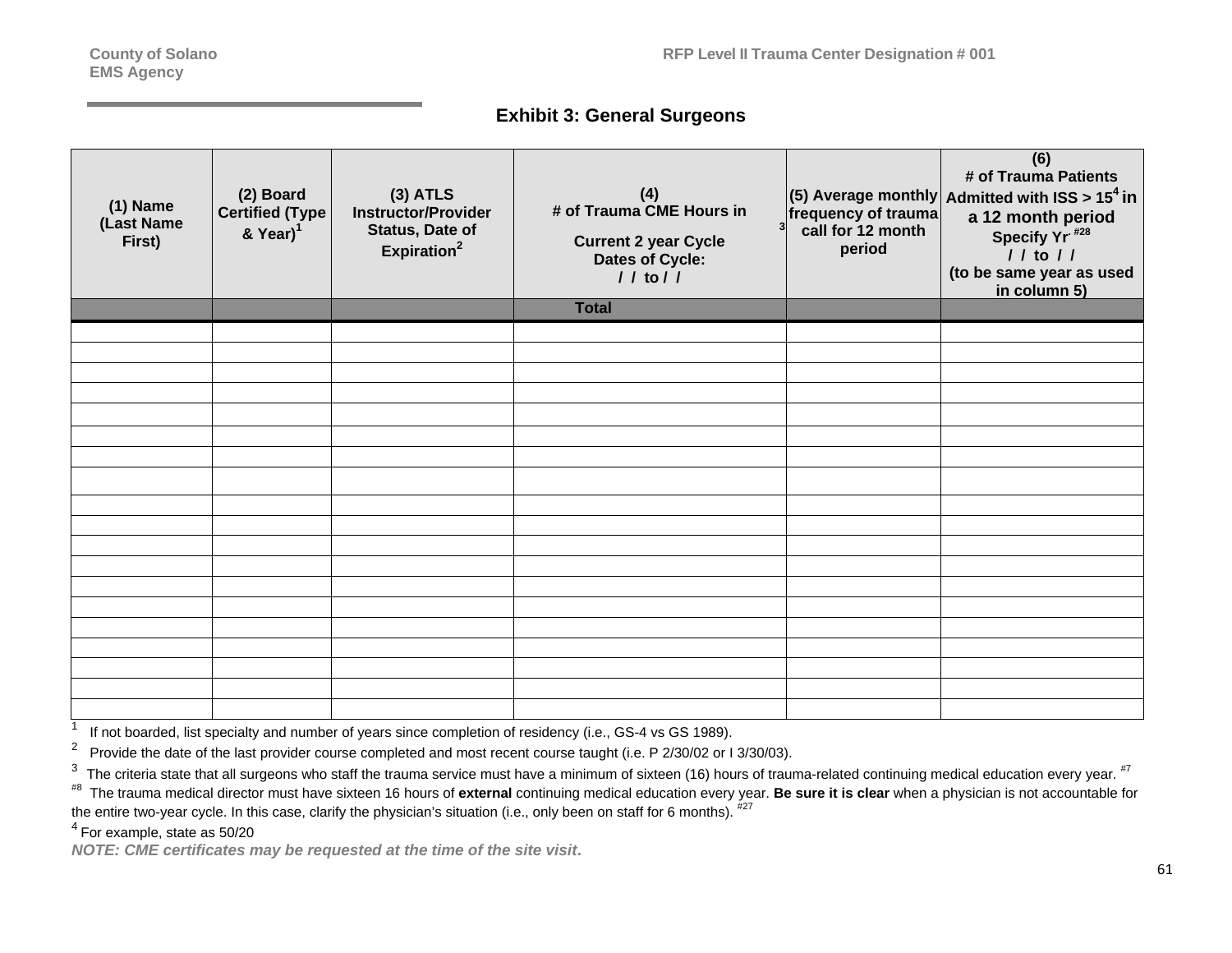# **Exhibit 4: General Surgery Residents**

*If your facility has General Surgery Residents, complete the following table:*

| <b>Name</b><br>(Last Name First) | <b>Year of Training</b> | ATLS Instructor/Provider Status, Date of<br>Expiration <sup>1</sup> |
|----------------------------------|-------------------------|---------------------------------------------------------------------|
|                                  |                         |                                                                     |
|                                  |                         |                                                                     |
|                                  |                         |                                                                     |
|                                  |                         |                                                                     |
|                                  |                         |                                                                     |
|                                  |                         |                                                                     |
|                                  |                         |                                                                     |
|                                  |                         |                                                                     |
|                                  |                         |                                                                     |
|                                  |                         |                                                                     |
|                                  |                         |                                                                     |
|                                  |                         |                                                                     |
|                                  |                         |                                                                     |
|                                  |                         |                                                                     |
|                                  |                         |                                                                     |
|                                  |                         |                                                                     |
|                                  |                         |                                                                     |
|                                  |                         |                                                                     |
|                                  |                         |                                                                     |
|                                  |                         |                                                                     |
|                                  |                         |                                                                     |

<sup>1</sup> Provide the date of the last provider course completed and most recent course taught (i.e. P 2/30/02 or I 3/30/03).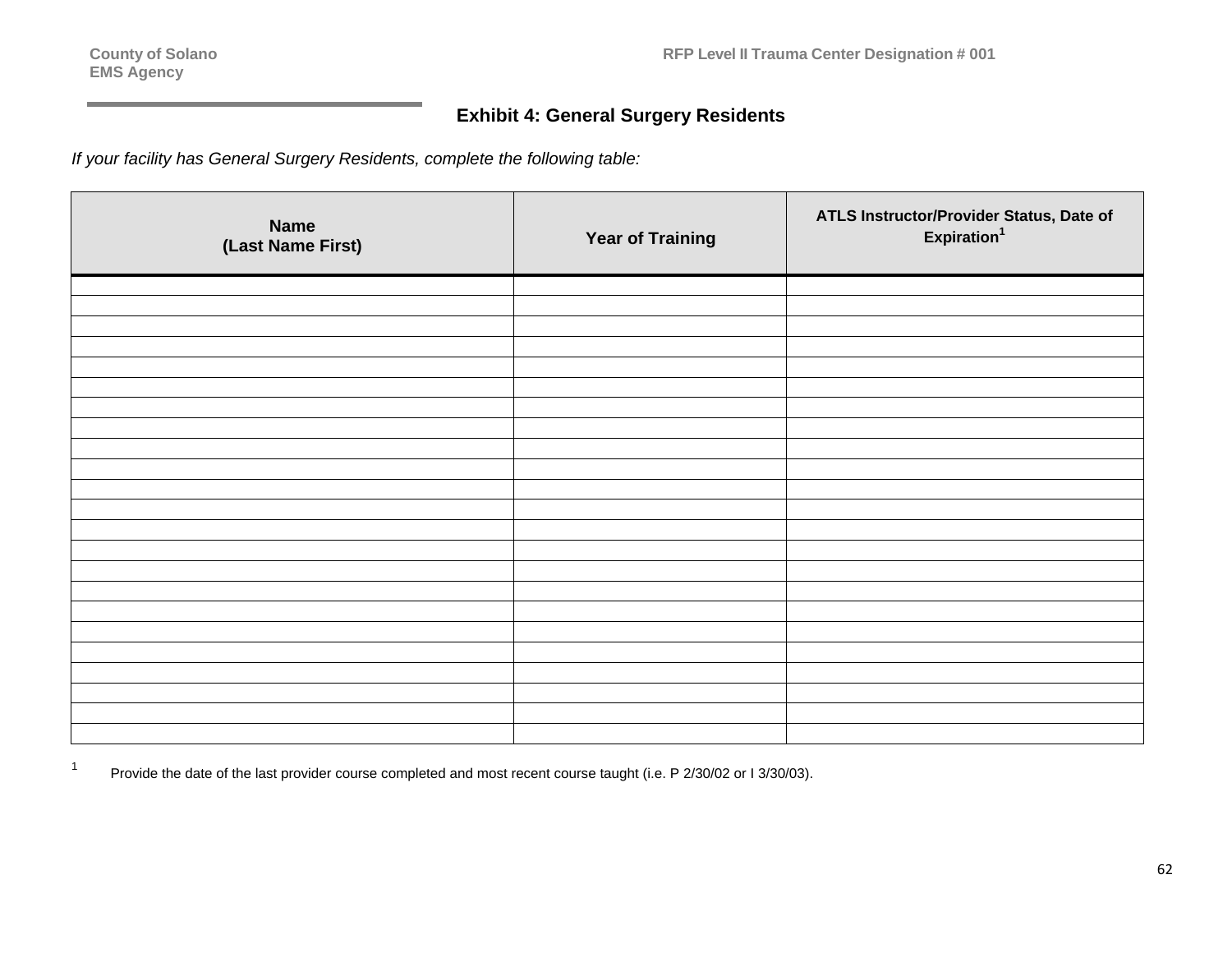# **Exhibit 5: Neurosurgeons**

| (1) Name<br>(Last Name First) | (2)<br><b>Board Certified</b><br>(Type & Year) <sup>1</sup> | (3)<br># of Trauma CME Hours in Current 2 yr. Cycle <sup>2</sup><br><b>Dates of Cycle:</b><br>$11$ to $11$ |
|-------------------------------|-------------------------------------------------------------|------------------------------------------------------------------------------------------------------------|
|                               |                                                             | <b>Total</b>                                                                                               |
|                               |                                                             |                                                                                                            |
|                               |                                                             |                                                                                                            |
|                               |                                                             |                                                                                                            |
|                               |                                                             |                                                                                                            |
|                               |                                                             |                                                                                                            |
|                               |                                                             |                                                                                                            |
|                               |                                                             |                                                                                                            |
|                               |                                                             |                                                                                                            |
|                               |                                                             |                                                                                                            |
|                               |                                                             |                                                                                                            |
|                               |                                                             |                                                                                                            |
|                               |                                                             |                                                                                                            |
|                               |                                                             |                                                                                                            |
|                               |                                                             |                                                                                                            |
|                               |                                                             |                                                                                                            |
|                               |                                                             |                                                                                                            |
|                               |                                                             |                                                                                                            |
|                               |                                                             |                                                                                                            |
|                               |                                                             |                                                                                                            |

<sup>1</sup> If not boarded, list specialty and number of years since completion of residency (i.e., GS-4 vs GS 1989).

 $2$  The criteria state that all surgeons who staff the trauma service must have a minimum of sixteen (16) hours of trauma-related continuing medical education every year.  $*7$ <sup>#8</sup> Be sure it is clear when a physician is not accountable for the entire two-year cycle. In this case, clarify the physician's situation (i.e., only been on staff for 6 months). <sup>#29</sup>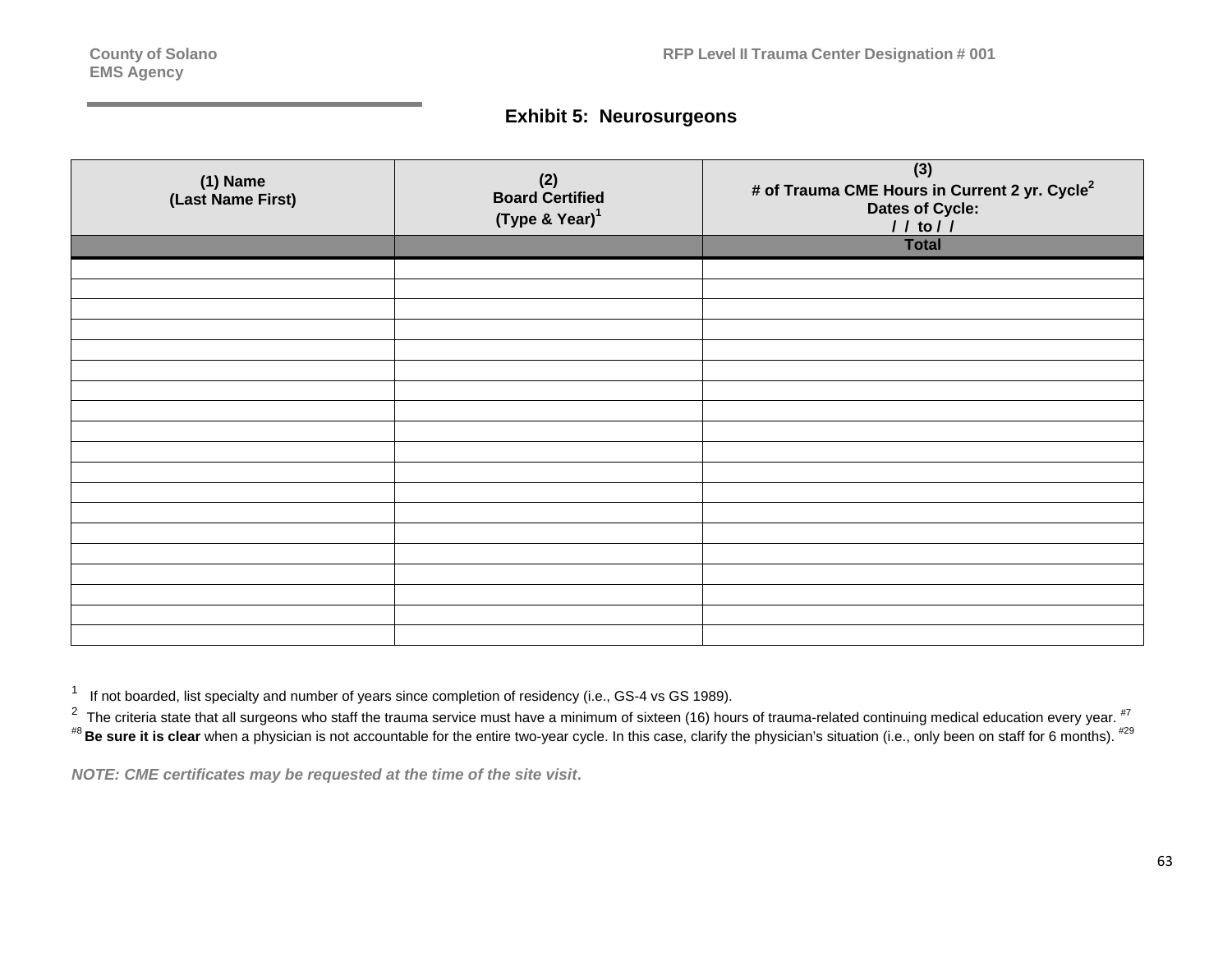# **Exhibit 6: Orthopedic Surgeons**

| (1) Name<br>(Last Name First) | (2)<br><b>Board Certified</b><br>(Type & Year) <sup>1</sup> | (3)<br># of Trauma CME Hours in Current 2 yr. Cycle <sup>2</sup><br><b>Dates of Cycle:</b><br>$1/1$ to $1/1$ |
|-------------------------------|-------------------------------------------------------------|--------------------------------------------------------------------------------------------------------------|
|                               |                                                             | <b>Total</b>                                                                                                 |
|                               |                                                             |                                                                                                              |
|                               |                                                             |                                                                                                              |
|                               |                                                             |                                                                                                              |
|                               |                                                             |                                                                                                              |
|                               |                                                             |                                                                                                              |
|                               |                                                             |                                                                                                              |
|                               |                                                             |                                                                                                              |
|                               |                                                             |                                                                                                              |
|                               |                                                             |                                                                                                              |
|                               |                                                             |                                                                                                              |
|                               |                                                             |                                                                                                              |
|                               |                                                             |                                                                                                              |
|                               |                                                             |                                                                                                              |
|                               |                                                             |                                                                                                              |
|                               |                                                             |                                                                                                              |
|                               |                                                             |                                                                                                              |
|                               |                                                             |                                                                                                              |
|                               |                                                             |                                                                                                              |
|                               |                                                             |                                                                                                              |

<sup>1</sup> If not boarded, list specialty and number of years since completion of residency (i.e., GS-4 vs GS 1989).

The criteria state that all surgeons who staff the trauma service must have a minimum of sixteen (16) hours of trauma-related continuing medical education every year. #7 <sup>#8</sup> Be sure it is clear when a physician is not accountable for the entire two-year cycle. In this case, clarify the physician's situation (i.e., only been on staff for 6 months). <sup>#30</sup>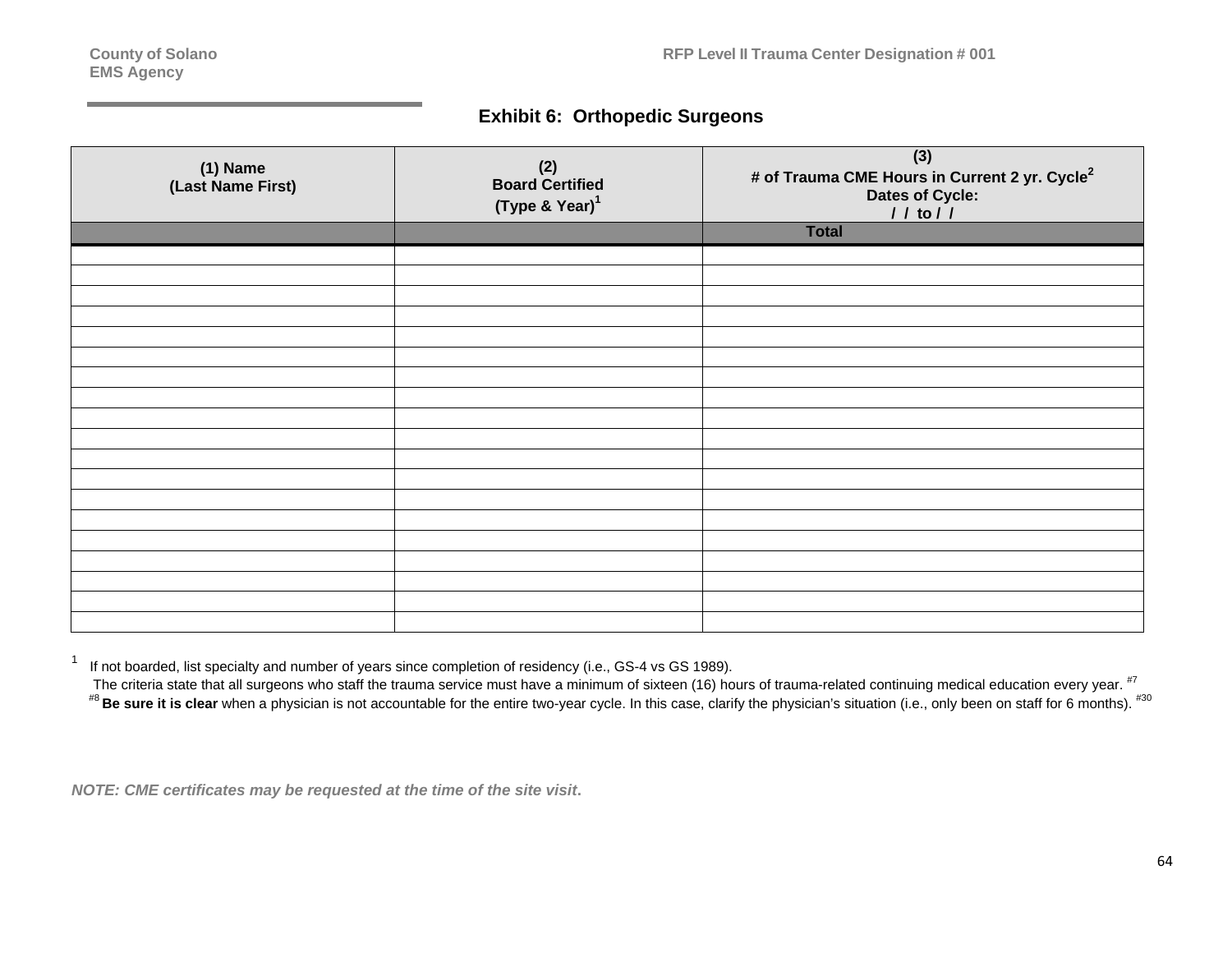# **Exhibit 7: Emergency Physicians**

| (1) Name<br>(Last Name First) | (2)<br><b>Board Certified</b><br>(Type & Year) <sup>1</sup> | (3)<br># of Trauma CME Hours in Current 2 yr. Cycle <sup>2</sup><br><b>Dates of Cycle:</b><br>$11$ to $11$ |
|-------------------------------|-------------------------------------------------------------|------------------------------------------------------------------------------------------------------------|
|                               |                                                             | <b>Total</b>                                                                                               |
|                               |                                                             |                                                                                                            |
|                               |                                                             |                                                                                                            |
|                               |                                                             |                                                                                                            |
|                               |                                                             |                                                                                                            |
|                               |                                                             |                                                                                                            |
|                               |                                                             |                                                                                                            |
|                               |                                                             |                                                                                                            |
|                               |                                                             |                                                                                                            |
|                               |                                                             |                                                                                                            |
|                               |                                                             |                                                                                                            |
|                               |                                                             |                                                                                                            |
|                               |                                                             |                                                                                                            |
|                               |                                                             |                                                                                                            |
|                               |                                                             |                                                                                                            |
|                               |                                                             |                                                                                                            |
|                               |                                                             |                                                                                                            |
|                               |                                                             |                                                                                                            |
|                               |                                                             |                                                                                                            |
|                               |                                                             |                                                                                                            |

<sup>1</sup> If not boarded, list specialty and number of years since completion of residency (i.e., GS-4 vs GS 1989).

The criteria state that all surgeons who staff the trauma service must have a minimum of sixteen (16) hours of trauma-related continuing medical education every year. #7 <sup>#8</sup> Be sure it is clear when a physician is not accountable for the entire two-year cycle. In this case, clarify the physician's situation (i.e., only been on staff for 6 months). <sup>#31</sup>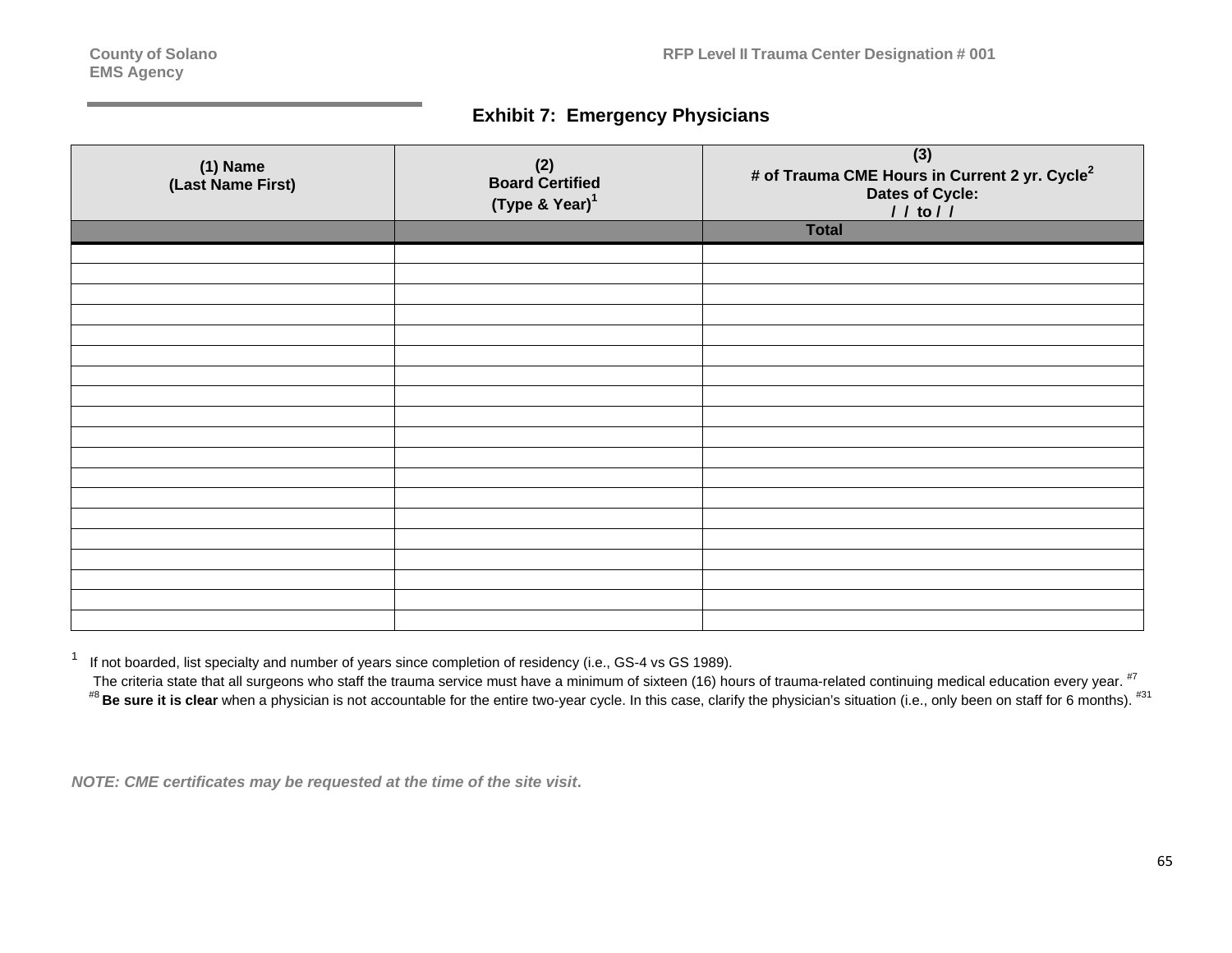| (1) Name<br>(Last Name First) | (2)<br>Board Certified<br>(Type & Year) <sup>1</sup> |
|-------------------------------|------------------------------------------------------|
|                               |                                                      |
|                               |                                                      |
|                               |                                                      |
|                               |                                                      |
|                               |                                                      |
|                               |                                                      |
|                               |                                                      |
|                               |                                                      |
|                               |                                                      |
|                               |                                                      |
|                               |                                                      |
|                               |                                                      |
|                               |                                                      |
|                               |                                                      |
|                               |                                                      |
|                               |                                                      |
|                               |                                                      |
|                               |                                                      |
|                               |                                                      |
|                               |                                                      |

# **Exhibit 8: Anesthesiologists**

<sup>1</sup> If not boarded, list specialty and number of years since completion of residency (i.e., GS-4 vs GS 1989).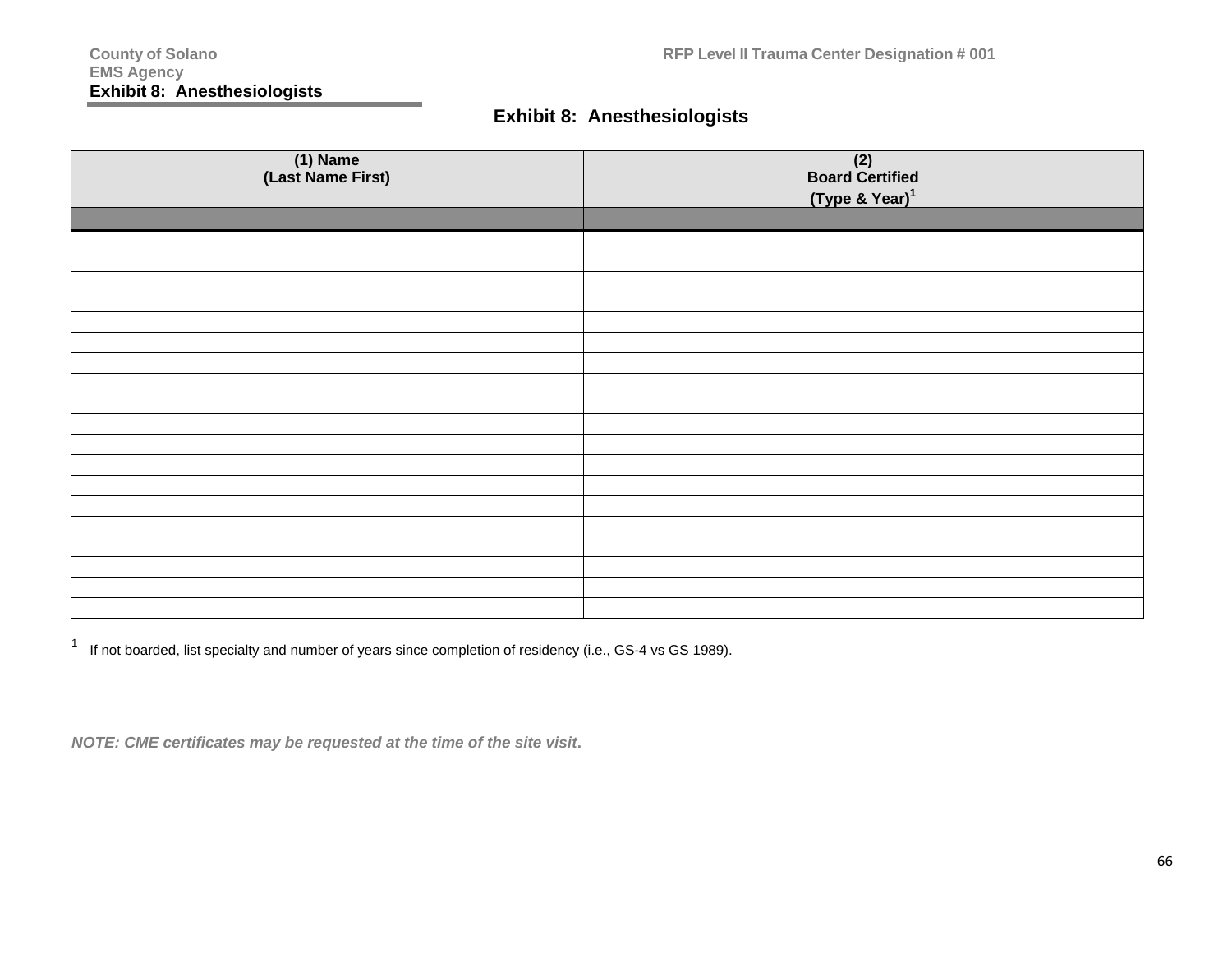| <b>Exhibit 9: Radiologists</b> |  |  |
|--------------------------------|--|--|
|--------------------------------|--|--|

| (1) Name<br>(Last Name First) | (2)<br>Board Certified     |
|-------------------------------|----------------------------|
|                               | (Type & Year) <sup>1</sup> |
|                               |                            |
|                               |                            |
|                               |                            |
|                               |                            |
|                               |                            |
|                               |                            |
|                               |                            |
|                               |                            |
|                               |                            |
|                               |                            |
|                               |                            |
|                               |                            |
|                               |                            |
|                               |                            |
|                               |                            |
|                               |                            |
|                               |                            |
|                               |                            |
|                               |                            |
|                               |                            |

1 If not boarded, list specialty and number of years since completion of residency (i.e., GS-4 vs GS 1989).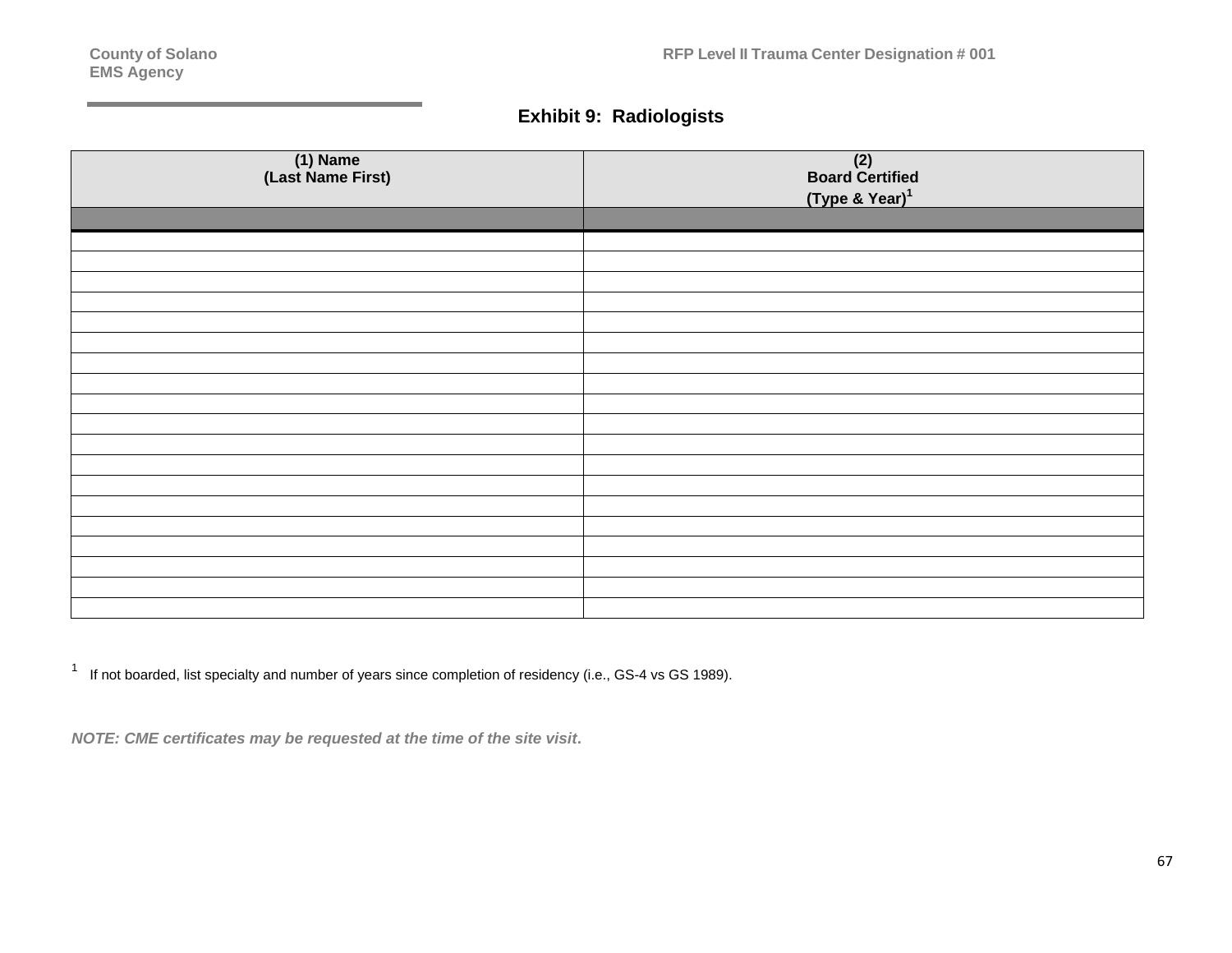# **Exhibit 10: Obstetricians/Gynecologists**

| (1)<br><b>Name</b><br>(Last Name First) | (2)<br><b>Board Certified</b><br>(Type & Year) <sup>1</sup> |
|-----------------------------------------|-------------------------------------------------------------|
|                                         |                                                             |
|                                         |                                                             |
|                                         |                                                             |
|                                         |                                                             |
|                                         |                                                             |
|                                         |                                                             |
|                                         |                                                             |
|                                         |                                                             |
|                                         |                                                             |
|                                         |                                                             |
|                                         |                                                             |
|                                         |                                                             |
|                                         |                                                             |
|                                         |                                                             |
|                                         |                                                             |
|                                         |                                                             |
|                                         |                                                             |
|                                         |                                                             |
|                                         |                                                             |
|                                         |                                                             |

<sup>1</sup> If not boarded, list specialty and number of years since completion of residency (i.e., GS-4 vs GS 1989).